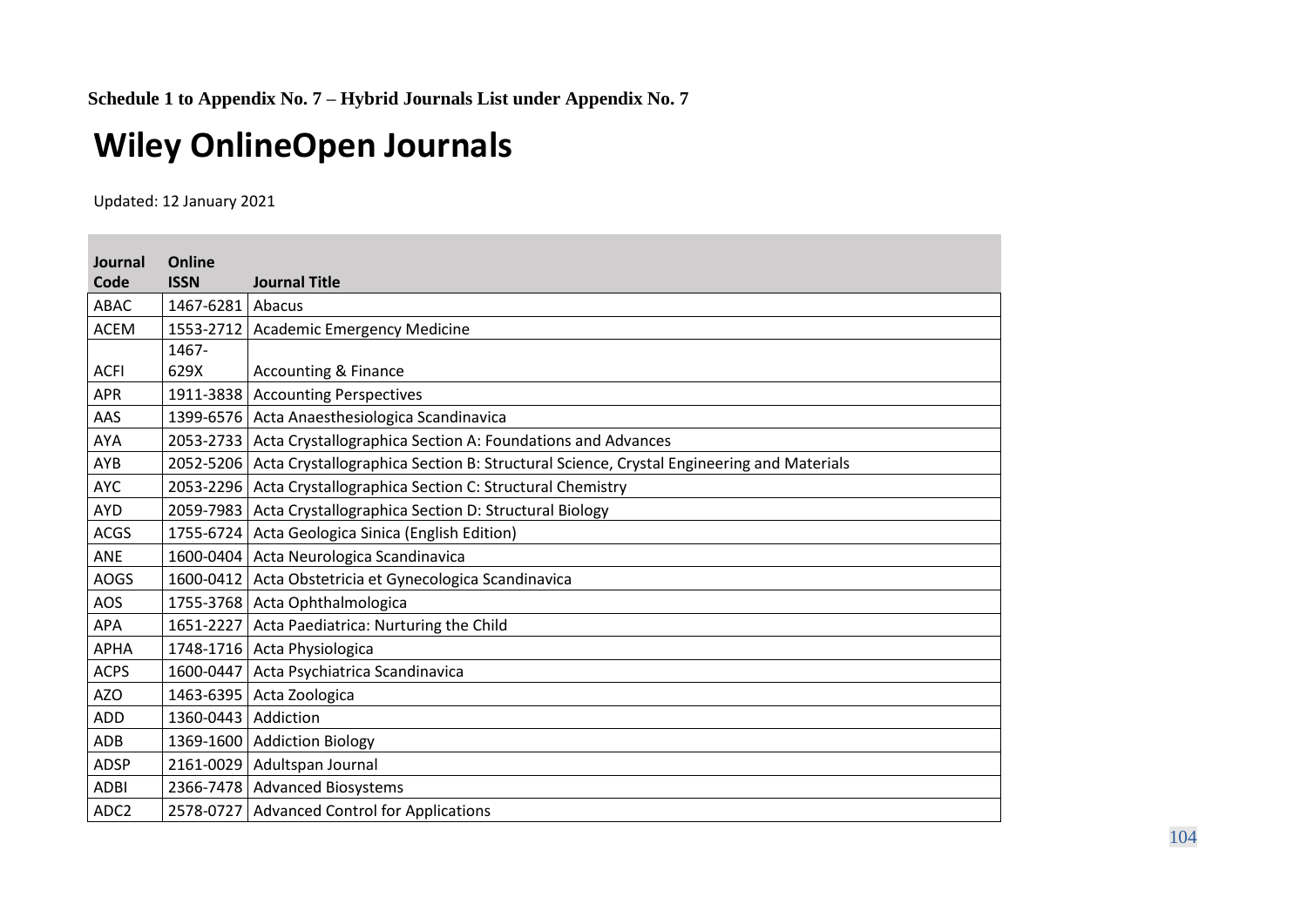|                  | 2199-             |                                                          |
|------------------|-------------------|----------------------------------------------------------|
| <b>AELM</b>      | 160X              | <b>Advanced Electronic Materials</b>                     |
| <b>AENM</b>      |                   | 1614-6840 Advanced Energy Materials                      |
| <b>ADEM</b>      |                   | 1527-2648   Advanced Engineering Materials               |
| <b>ADFM</b>      |                   | 1616-3028 Advanced Functional Materials                  |
| AHM              |                   | 2192-2659 Advanced Healthcare Materials                  |
| <b>ADMA</b>      |                   | 1521-4095 Advanced Materials                             |
| <b>ADMI</b>      |                   | 2196-7350 Advanced Materials Interfaces                  |
|                  | 2365-             |                                                          |
| <b>ADMT</b>      | 709X              | <b>Advanced Materials Technologies</b>                   |
| <b>ADOM</b>      | 2195-1071         | <b>Advanced Optical Materials</b>                        |
| QUTE             |                   | 2511-9044 Advanced Quantum Technologies                  |
| ADSU             |                   | 2366-7486 Advanced Sustainable Systems                   |
| <b>ADSC</b>      |                   | 1615-4169 Advanced Synthesis & Catalysis                 |
| <b>ADTS</b>      |                   | 2513-0390 Advanced Theory and Simulations                |
| <b>ADTP</b>      |                   | 2366-3987   Advanced Therapeutics                        |
| ACG2             |                   | 2573-8461 Advances in Cell and Gene Therapy              |
| AID <sub>2</sub> |                   | 2351-9800 Advances in Digestive Medicine                 |
| AET2             |                   | 2472-5390 AEM Education and Training                     |
| <b>AFDR</b>      |                   | 1467-8268 African Development Review                     |
| <b>AJE</b>       |                   | 1365-2028 African Journal of Ecology                     |
| AB               |                   | 1098-2337   Aggressive Behavior                          |
| AGR              |                   | 1520-6297 Agribusiness                                   |
| AFE              |                   | 1461-9563 Agricultural and Forest Entomology             |
| <b>AGEC</b>      |                   | 1574-0862 Agricultural Economics                         |
| AGJ2             |                   | 1435-0645 Agronomy Journal                               |
| <b>AIC</b>       |                   | 1547-5905 AIChE Journal                                  |
| <b>ACER</b>      |                   | 1530-0277   Alcoholism: Clinical & Experimental Research |
| APT              |                   | 1365-2036 Alimentary Pharmacology & Therapeutics         |
| ALL              | 1398-9995 Allergy |                                                          |
| <b>ALZ</b>       |                   | 1552-5279 Alzheimer's & Dementia                         |
| AMAN             |                   | 1548-1433 American Anthropologist                        |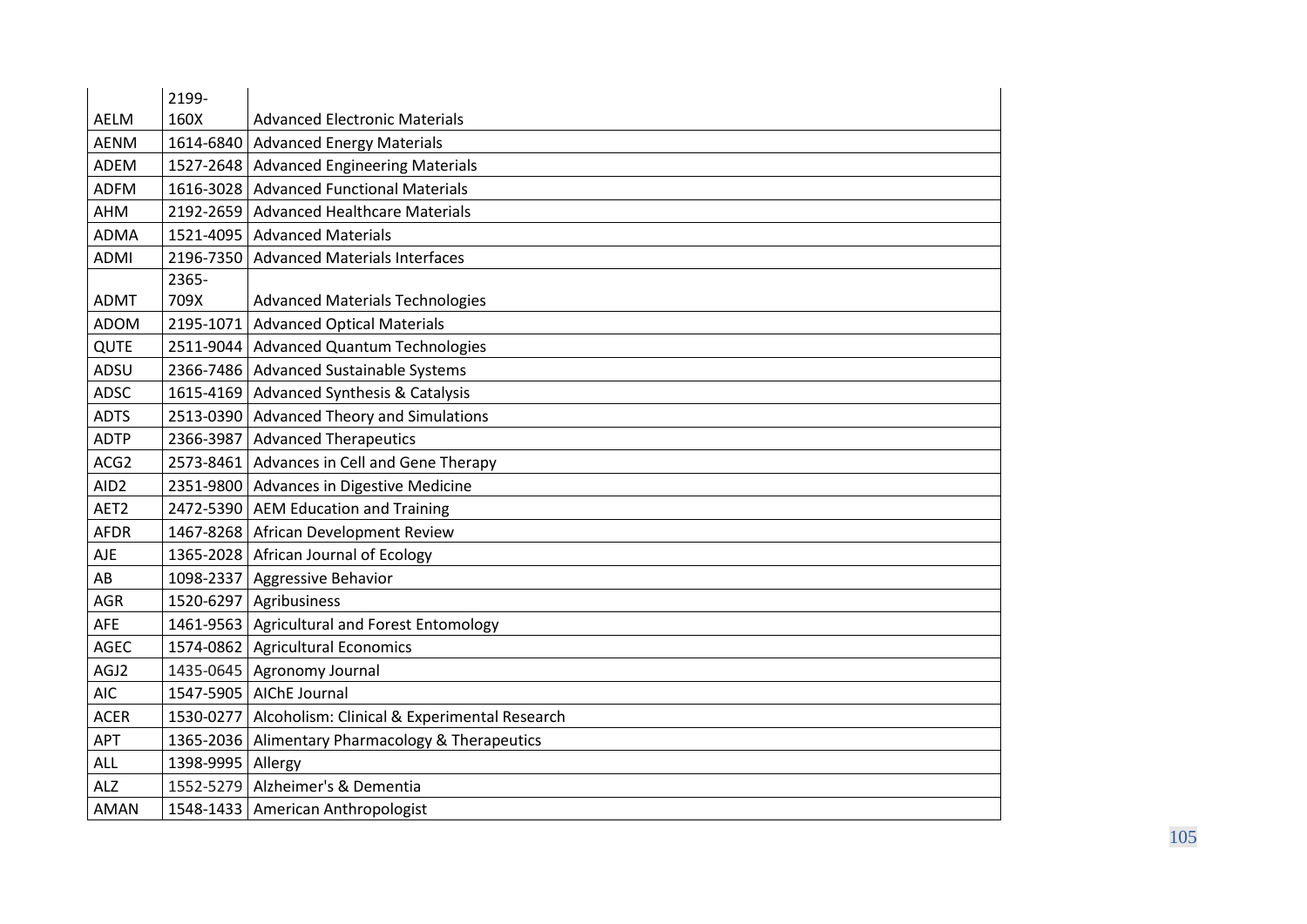| ABLJ             |                     | 1744-1714   American Business Law Journal                                          |
|------------------|---------------------|------------------------------------------------------------------------------------|
| <b>AMET</b>      |                     | 1548-1425 American Ethnologist                                                     |
| <b>AJAE</b>      |                     | 1467-8276 American Journal of Agricultural Economics                               |
| AJB <sub>2</sub> |                     | 1537-2197 American Journal of Botany                                               |
| <b>AJCP</b>      |                     | 1573-2770 American Journal of Community Psychology                                 |
| AJH              |                     | 1096-8652 American Journal of Hematology                                           |
| <b>AJHB</b>      |                     | 1520-6300 American Journal of Human Biology                                        |
| <b>AJIM</b>      |                     | 1097-0274 American Journal of Industrial Medicine                                  |
| <b>AJMG</b>      | 1552-4833           | American Journal of Medical Genetics Part A                                        |
|                  | 1552-               |                                                                                    |
| <b>AJMB</b>      | 485X                | American Journal of Medical Genetics Part B: Neuropsychiatric Genetics             |
| <b>AJMC</b>      |                     | 1552-4876 American Journal of Medical Genetics Part C:Seminars in Medical Genetics |
| <b>AJPA</b>      |                     | 1096-8644 American Journal of Physical Anthropology                                |
| <b>AJPS</b>      |                     | 1540-5907   American Journal of Political Science                                  |
| AJP              |                     | 1098-2345   American Journal of Primatology                                        |
| AJI              |                     | 1600-0897   American Journal of Reproductive Immunology                            |
| <b>AJT</b>       |                     | 1600-6143   American Journal of Transplantation                                    |
| ANAE             |                     | 1365-2044 Anaesthesia                                                              |
| ANR3             |                     | 2637-3726 Anaesthesia Reports                                                      |
| <b>ASAP</b>      |                     | 1530-2415 Analyses of Social Issues and Public Policy                              |
| ANSE             |                     | 2629-2742 Analysis & Sensing                                                       |
|                  | 2153-               |                                                                                    |
| PHIB             | 960X                | Analytic Philosophy                                                                |
| AHE              |                     | 1439-0264   Anatomia, Histologia, Embryologia                                      |
| <b>ASE</b>       |                     | 1935-9780   Anatomical Sciences Education                                          |
| <b>AND</b>       |                     | 1439-0272 Andrologia                                                               |
| <b>ANDR</b>      | 2047-2927 Andrology |                                                                                    |
| ANGE             |                     | 1521-3757 Angewandte Chemie                                                        |
| ANIE             |                     | 1521-3773 Angewandte Chemie International Edition                                  |
| <b>ACV</b>       |                     | 1469-1795   Animal Conservation                                                    |
| AGE              |                     | 1365-2052 Animal Genetics                                                          |
| ASJ              |                     | 1740-0929 Animal Science Journal                                                   |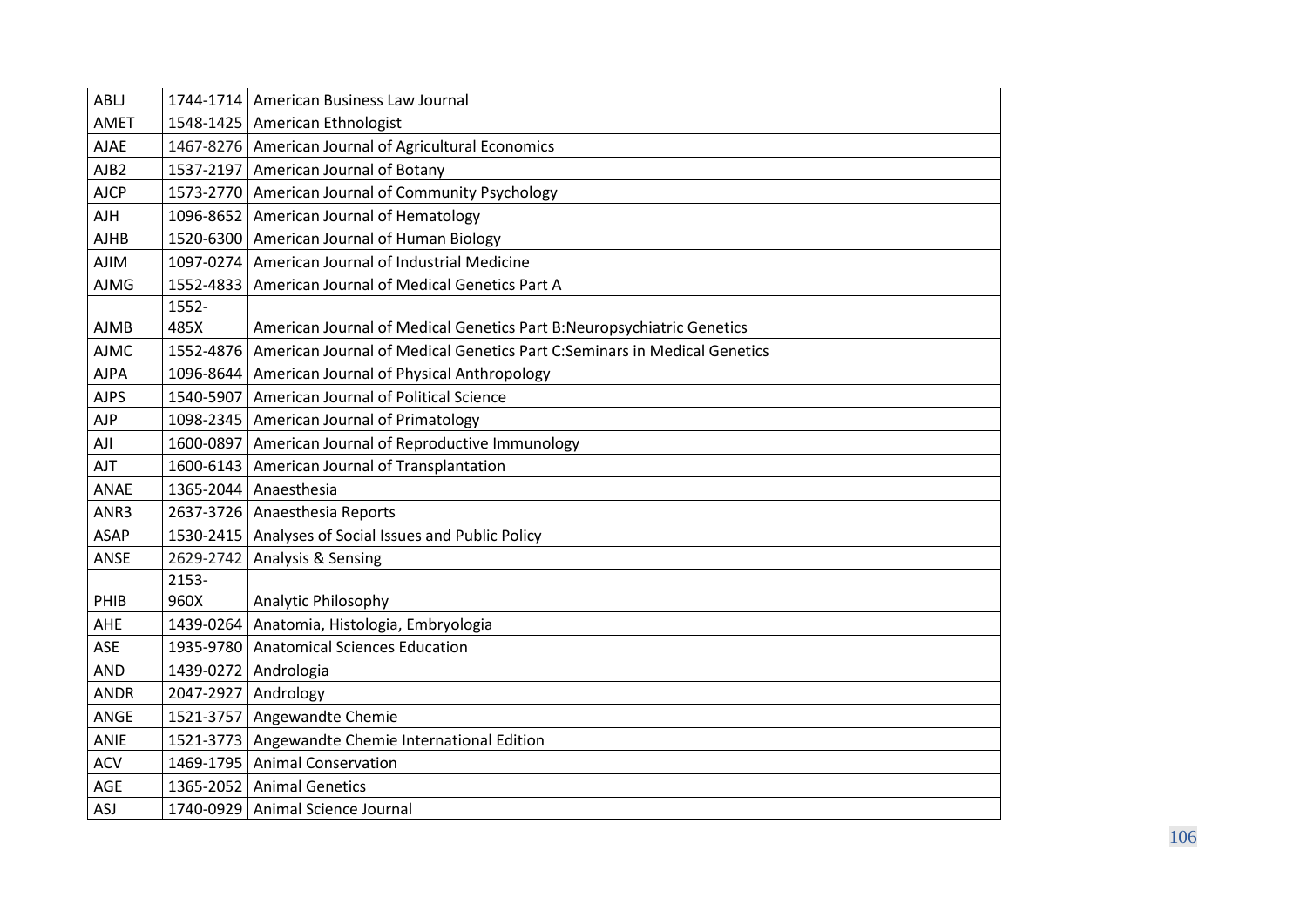| <b>ANDP</b> |                    | 1521-3889 Annalen der Physik                                               |
|-------------|--------------------|----------------------------------------------------------------------------|
| <b>NAPA</b> |                    | 2153-9588 Annals of Anthropological Practice                               |
| AAB         |                    | 1744-7348 Annals of Applied Biology                                        |
| AHG         |                    | 1469-1809 Annals of Human Genetics                                         |
| <b>ANA</b>  |                    | 1531-8249 Annals of Neurology                                              |
| <b>APCE</b> |                    | 1467-8292 Annals of Public and Cooperative Economics                       |
| <b>NYAS</b> |                    | 1749-6632 Annals of the New York Academy of Sciences                       |
| AEQ         |                    | 1548-1492 Anthropology & Education Quarterly                               |
| ANHU        |                    | 1548-1409 Anthropology and Humanism                                        |
| ANOC        |                    | 1556-3537 Anthropology of Consciousness                                    |
| <b>AWR</b>  |                    | 1548-1417 Anthropology of Work Review                                      |
| <b>ANTH</b> | 1467-8322          | Anthropology Today                                                         |
| <b>ANTI</b> | 1467-8330 Antipode |                                                                            |
| ANS         |                    | 1445-2197 ANZ Journal of Surgery                                           |
| <b>AORN</b> | 1878-0369          | <b>AORN Journal</b>                                                        |
| <b>APM</b>  | 1600-0463 APMIS    |                                                                            |
| <b>ACP</b>  |                    | 1099-0720 Applied Cognitive Psychology                                     |
| <b>AEPP</b> |                    | 2040-5804 Applied Economic Perspectives and Policy                         |
| <b>AOC</b>  |                    | 1099-0739 Applied Organometallic Chemistry                                 |
| <b>APPS</b> |                    | 1464-0597 Applied Psychology                                               |
| <b>APHW</b> |                    | 1758-0854 Applied Psychology: Health and Well-Being                        |
| <b>ASMB</b> |                    | 1526-4025   Applied Stochastic Models in Business and Industry             |
|             | 1654-              |                                                                            |
| AVSC        | 109X               | <b>Applied Vegetation Science</b>                                          |
| ANU         |                    | 1365-2095   Aquaculture Nutrition                                          |
| ARE         |                    | 1365-2109 Aquaculture Research                                             |
| <b>AQC</b>  |                    | 1099-0755   Aquatic Conservation: Marine and Freshwater Ecosystems         |
| AAE         |                    | 1600-0471 Arabian Archaeology and Epigraphy                                |
| <b>ARP</b>  |                    | 1099-0763   Archaeological Prospection                                     |
| <b>ARCO</b> |                    | 1834-4453 Archaeology in Oceania                                           |
| <b>ARCM</b> |                    | 1475-4754 Archaeometry                                                     |
| APAA        |                    | 1551-8248 Archeological Papers of the American Anthropological Association |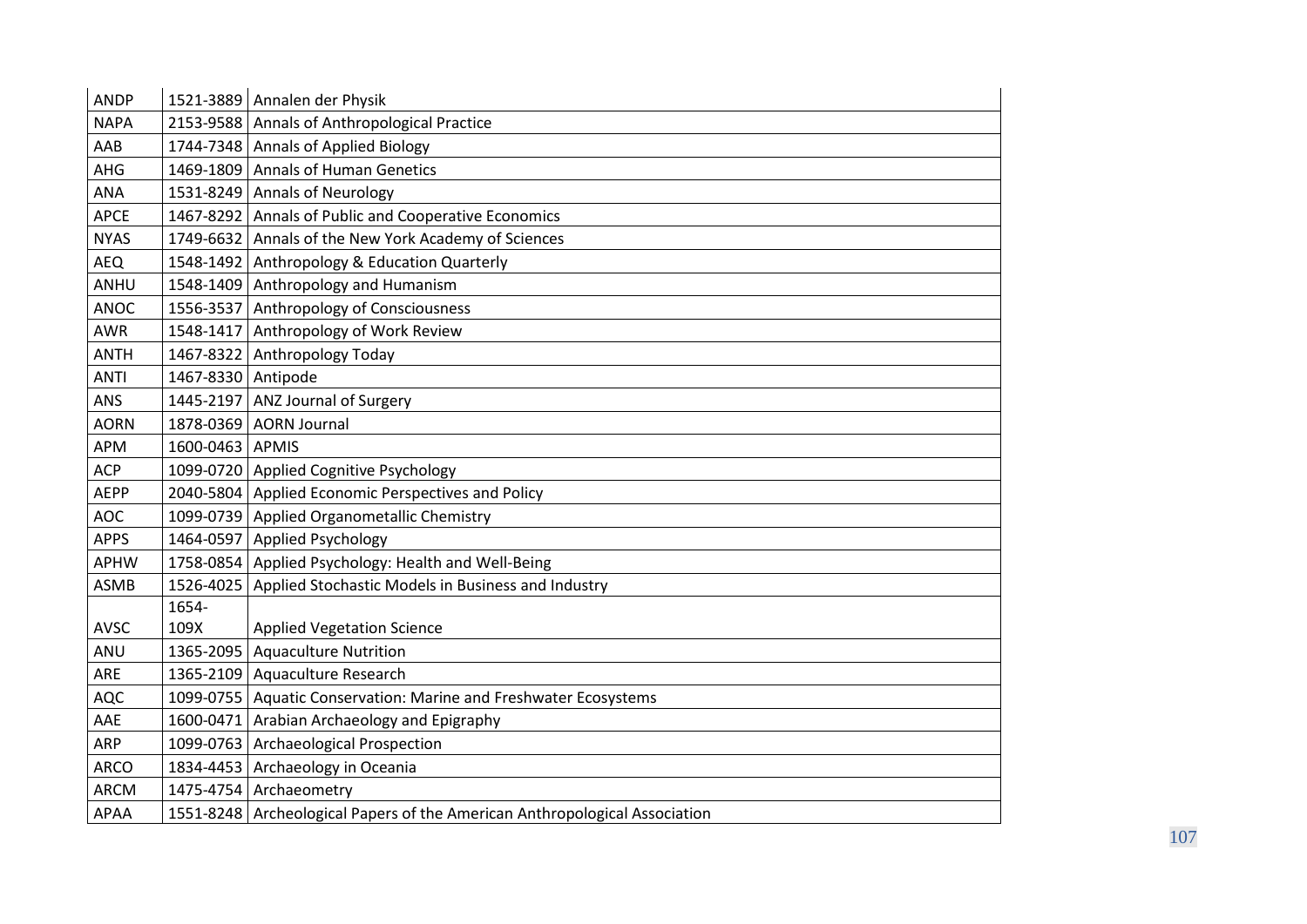| <b>ARDP</b> |                       | 1521-4184 Archiv der Pharmazie                           |
|-------------|-----------------------|----------------------------------------------------------|
| <b>ARCH</b> |                       | 1520-6327 Archives of Insect Biochemistry and Physiology |
| AREA        | 1475-4762 Area        |                                                          |
| <b>AHIS</b> | 1467-8365 Art History |                                                          |
| ART         |                       | 2326-5205 Arthritis & Rheumatology                       |
| <b>ACR</b>  |                       | 2151-4658 Arthritis Care & Research                      |
| <b>AOR</b>  |                       | 1525-1594 Artificial Organs                              |
| <b>APHR</b> |                       | 1744-7941 Asia Pacific Journal of Human Resources        |
| APV         |                       | 1467-8373   Asia Pacific Viewpoint                       |
| <b>ASEJ</b> |                       | 1467-8381 Asian Economic Journal                         |
| <b>AEPR</b> |                       | 1748-3131 Asian Economic Policy Review                   |
| <b>ASJC</b> |                       | 1934-6093   Asian Journal of Control                     |
| <b>ASES</b> |                       | 1758-5910 Asian Journal of Endoscopic Surgery            |
| <b>AJOC</b> |                       | 1522-2357   Asian Journal of Organic Chemistry           |
|             | 1467-                 |                                                          |
| <b>AJSP</b> | 839X                  | Asian Journal of Social Psychology                       |
| <b>ASPP</b> |                       | 1943-0787 Asian Politics and Policy                      |
| <b>ASWP</b> |                       | 1753-1411 Asian Social Work and Policy Review            |
| <b>APEL</b> |                       | 1467-8411   Asian-Pacific Economic Literature            |
| APJ         |                       | 1932-2143   Asia-Pacific Journal of Chemical Engineering |
| <b>AJCO</b> |                       | 1743-7563   Asia-Pacific Journal of Clinical Oncology    |
| <b>AJFS</b> |                       | 2041-6156   Asia-Pacific Journal of Financial Studies    |
| <b>APPY</b> |                       | 1758-5872   Asia-Pacific Psychiatry                      |
| <b>ASNA</b> |                       | 1521-3994 Astronomische Nachrichten                      |
| <b>AEC</b>  |                       | 1442-9993 Austral Ecology                                |
| <b>AEN</b>  |                       | 2052-1758 Austral Entomology                             |
| <b>AJD</b>  |                       | 1440-0960 Australasian Journal of Dermatology            |
| <b>AJUM</b> |                       | 2205-0140 Australasian Journal of Ultrasound in Medicine |
| <b>AJAG</b> |                       | 1741-6612   Australasian Journal on Ageing               |
|             | 1467-                 |                                                          |
| ANZS        | 842X                  | Australian & New Zealand Journal of Statistics           |
| <b>AUAR</b> |                       | 1835-2561   Australian Accounting Review                 |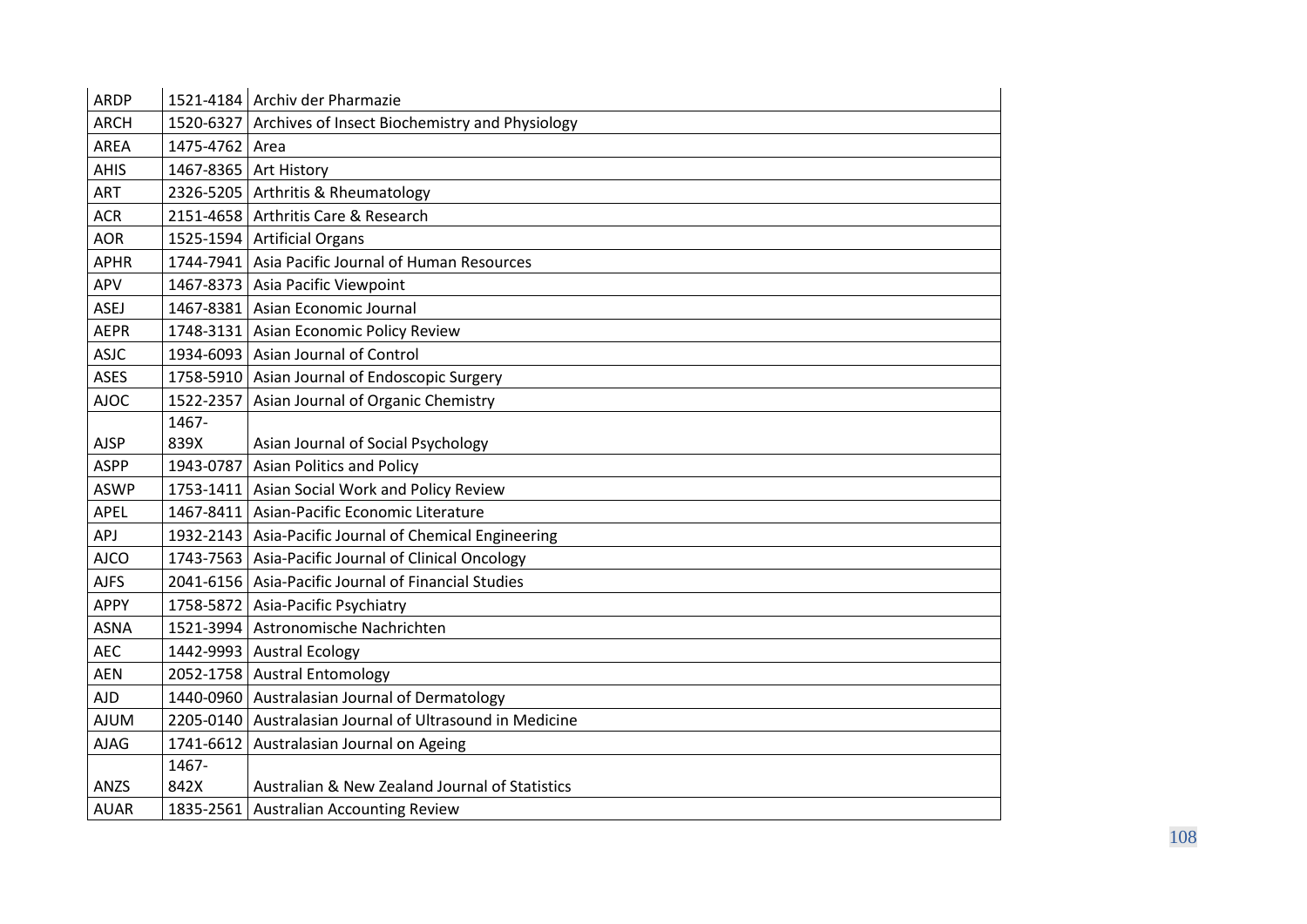| <b>ANZF</b> | 1467-8438 | Australian and New Zealand Journal of Family Therapy             |
|-------------|-----------|------------------------------------------------------------------|
|             | 1479-     |                                                                  |
| AJO         | 828X      | Australian and New Zealand Journal of Obstetrics and Gynaecology |
| ADJ         | 1834-7819 | <b>Australian Dental Journal</b>                                 |
| <b>AEHR</b> |           | 1467-8446   Australian Economic History Review                   |
| <b>AEPA</b> |           | 1467-8454 Australian Economic Papers                             |
| <b>AEJ</b>  | 1747-4477 | Australian Endodontic Journal                                    |
| <b>AJGW</b> |           | 1755-0238 Australian Journal of Grape and Wine Research          |
| <b>AJPH</b> |           | 1467-8497   Australian Journal of Politics and History           |
| <b>AUPA</b> | 1467-8500 | Australian Journal of Public Administration                      |
| <b>AJR</b>  |           | 1440-1584 Australian Journal of Rural Health                     |
| AJS4        |           | 1839-4655 Australian Journal of Social Issues                    |
| <b>AOT</b>  |           | 1440-1630 Australian Occupational Therapy Journal                |
| AVJ         |           | 1751-0813 Australian Veterinary Journal                          |
| <b>AUR</b>  | 1939-3806 | <b>Autism Research</b>                                           |
| AWS2        | 2577-8161 | <b>AWWA Water Science</b>                                        |
| <b>BCPT</b> |           | 1742-7843   Basic & Clinical Pharmacology & Toxicology           |
| <b>BRE</b>  | 1365-2117 | <b>Basin Research</b>                                            |
| <b>BATT</b> | 2566-6223 | <b>Batteries &amp; Supercaps</b>                                 |
|             | 1099-     |                                                                  |
| <b>BIN</b>  | 078X      | <b>Behavioral Interventions</b>                                  |
| <b>BSL</b>  | 1099-0798 | Behavioral Sciences & the Law                                    |
| <b>BEWI</b> |           | 1522-2365   Berichte zur Wissenschaftsgeschichte                 |
| <b>BMB</b>  | 1539-3429 | <b>Biochemistry and Molecular Biology Education</b>              |
|             | $1521 -$  |                                                                  |
| <b>BEM</b>  | 186X      | Bioelectromagnetics                                              |
| <b>BIES</b> | 1521-1878 | <b>BioEssays</b>                                                 |
| <b>BIOE</b> | 1467-8519 | <b>Bioethics</b>                                                 |
| <b>BIOF</b> | 1872-8081 | <b>BioFactors</b>                                                |
| <b>BBB</b>  | 1932-1031 | Biofuels, Bioproducts and Biorefining                            |
|             | 1469-     |                                                                  |
| <b>BRV</b>  | 185X      | <b>Biological Reviews</b>                                        |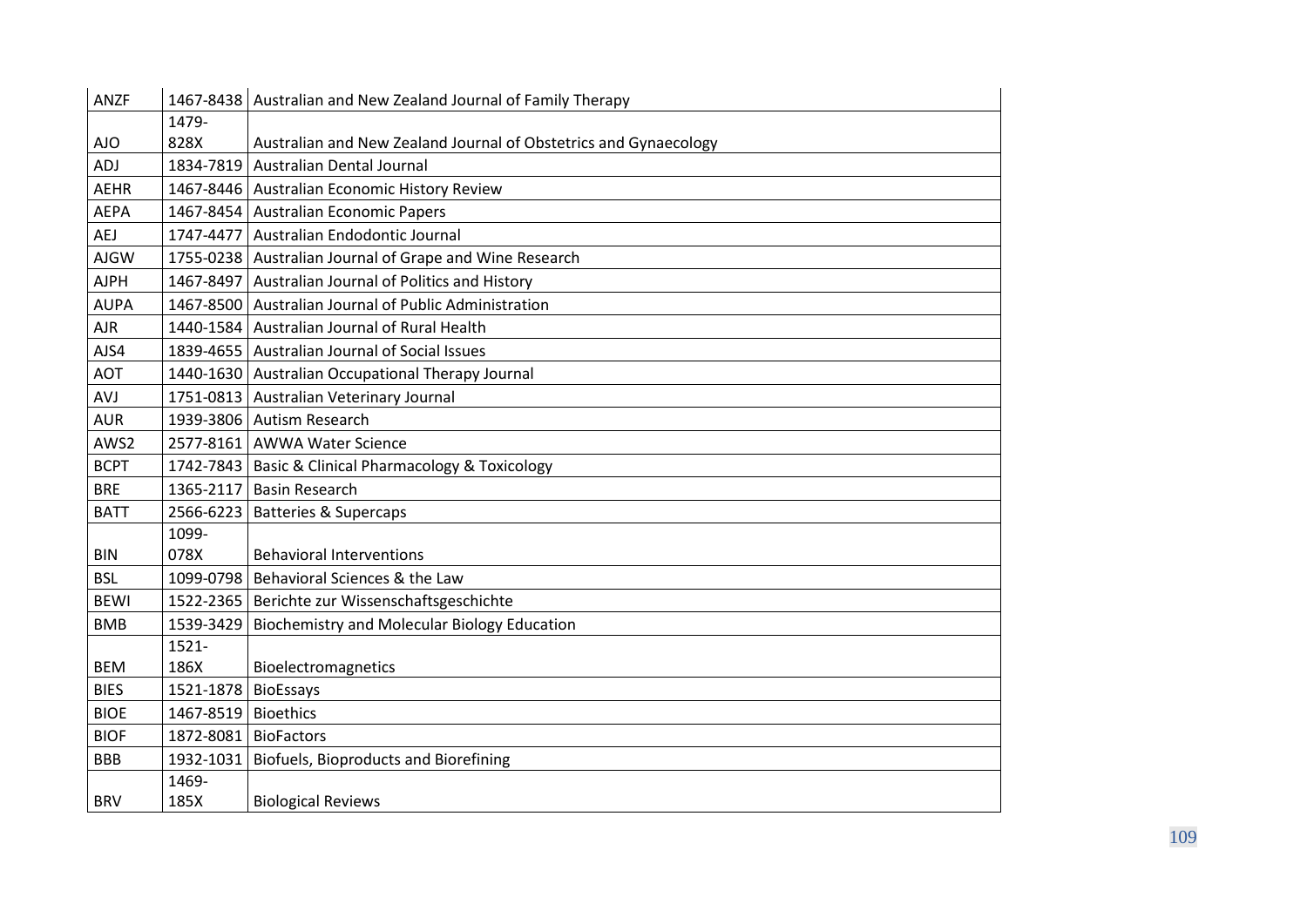|             | 1768-                |                                                                        |
|-------------|----------------------|------------------------------------------------------------------------|
| <b>BOC</b>  | 322X                 | Biology of the Cell                                                    |
| <b>BMC</b>  | 1099-0801            | <b>Biomedical Chromatography</b>                                       |
| <b>BIMJ</b> |                      | 1521-4036   Biometrical Journal                                        |
| <b>BIOM</b> | 1541-0420            | <b>Biometrics</b>                                                      |
|             | 1099-                |                                                                        |
| <b>BDD</b>  | 081X                 | <b>Biopharmaceutics &amp; Drug Disposition</b>                         |
| <b>BIP</b>  | 1097-0282            | Biopolymers                                                            |
| <b>BAB</b>  |                      | 1470-8744 Biotechnology and Applied Biochemistry                       |
| <b>BIT</b>  |                      | 1097-0290 Biotechnology and Bioengineering                             |
| <b>BIOT</b> |                      | 1860-7314 Biotechnology Journal                                        |
| <b>BTPR</b> |                      | 1520-6033   Biotechnology Progress                                     |
| <b>BTP</b>  | 1744-7429 Biotropica |                                                                        |
| <b>BDI</b>  |                      | 1399-5618   Bipolar Disorders                                          |
|             | 1523-                |                                                                        |
| <b>BIRT</b> | 536X                 | <b>Birth</b>                                                           |
| <b>BDR</b>  | 2472-1727            | <b>Birth Defects Research</b>                                          |
| <b>BJO</b>  |                      | 1471-0528 BJOG: An International Journal of Obstetrics and Gynaecology |
|             | 1464-                |                                                                        |
| <b>BJU</b>  | 410X                 | <b>BJU</b> International                                               |
| <b>BOR</b>  | 1502-3885            | <b>Boreas</b>                                                          |
| <b>BERJ</b> |                      | 1469-3518   British Educational Research Journal                       |
| <b>BCP</b>  | 1365-2125            | <b>British Journal of Clinical Pharmacology</b>                        |
| <b>BJC</b>  |                      | 2044-8260 British Journal of Clinical Psychology                       |
| <b>BJD</b>  | 1365-2133            | <b>British Journal of Dermatology</b>                                  |
|             | 2044-                |                                                                        |
| <b>BJDP</b> | 835X                 | British Journal of Developmental Psychology                            |
| <b>BJEP</b> | 2044-8279            | <b>British Journal of Education Psychology</b>                         |
| <b>BJET</b> | 1467-8535            | <b>British Journal of Educational Technology</b>                       |
| <b>BJH</b>  | 1365-2141            | <b>British Journal of Haematology</b>                                  |
| <b>BJHP</b> | 2044-8287            | British Journal of Health Psychology                                   |
| <b>BJIR</b> |                      | 1467-8543   British Journal of Industrial Relations                    |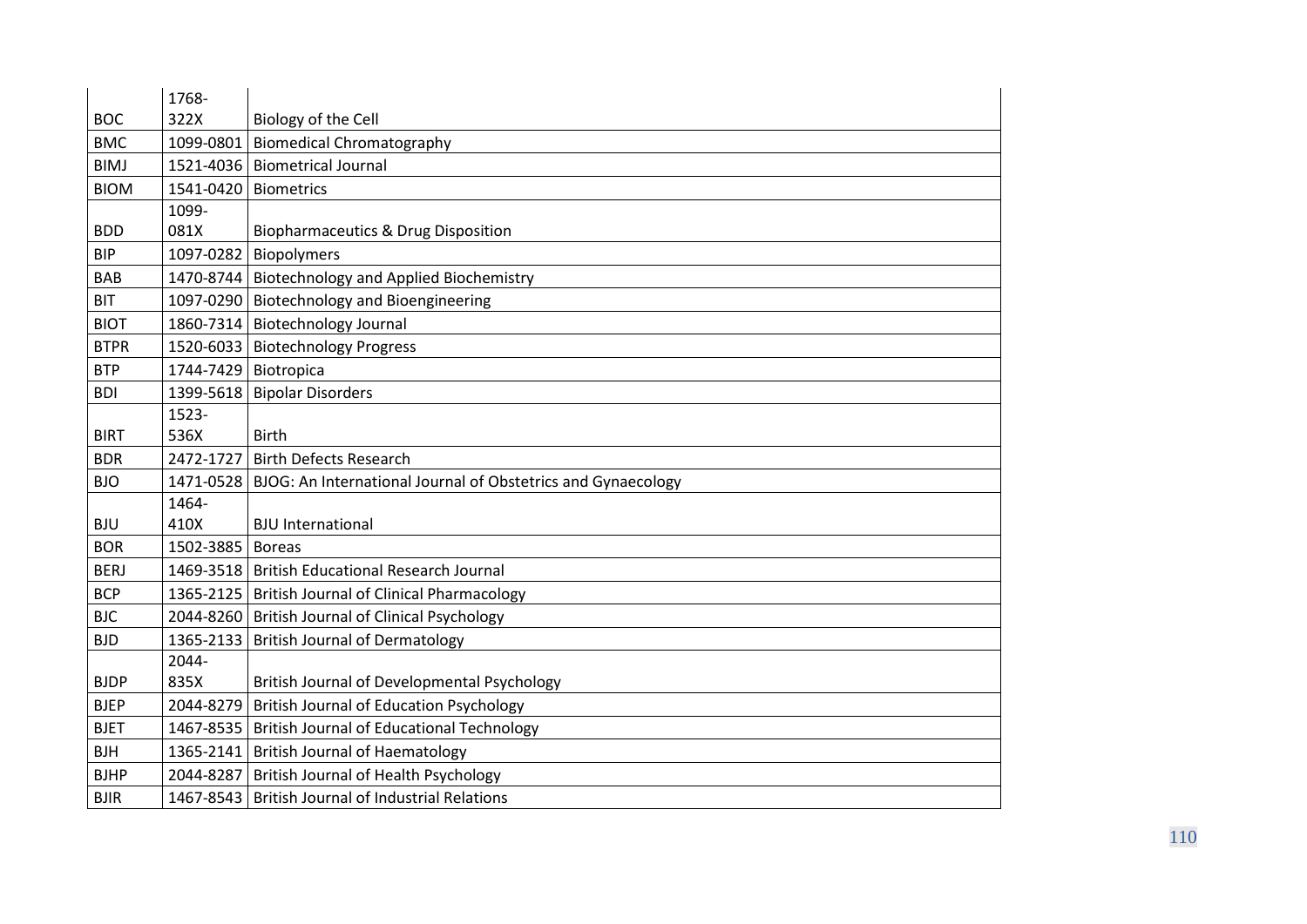| <b>BLD</b>       |                     | 1468-3156   British Journal of Learning Disabilities                                                   |
|------------------|---------------------|--------------------------------------------------------------------------------------------------------|
| <b>BJOM</b>      |                     | 1467-8551 British Journal of Management                                                                |
| <b>BMSP</b>      |                     | 2044-8317   British Journal of Mathematical and Statistical Psychology                                 |
| <b>BPH</b>       | 1476-5381           | <b>British Journal of Pharmacology</b>                                                                 |
| <b>BJOP</b>      |                     | 2044-8295 British Journal of Psychology                                                                |
| <b>BJP</b>       |                     | 1752-0118   British Journal of Psychotherapy                                                           |
| <b>BJSO</b>      |                     | 2044-8309 British Journal of Social Psychology                                                         |
| <b>BJSP</b>      |                     | 1467-8578 British Journal of Special Education                                                         |
| <b>BOER</b>      |                     | 1467-8586   Bulletin of Economic Research                                                              |
| <b>BLAR</b>      |                     | 1470-9856 Bulletin of Latin American Research                                                          |
| <b>BKCS</b>      |                     | 1229-5949 Bulletin of the Korean Chemical Society                                                      |
| <b>BLMS</b>      | 1469-2120           | Bulletin of the London Mathematical Society                                                            |
| <b>BASR</b>      |                     | 1467-8594 Business and Society Review                                                                  |
| <b>BEER</b>      |                     | 1467-8608   Business Ethics: A European Review                                                         |
| BSD <sub>2</sub> |                     | 2572-3170 Business Strategy and Development                                                            |
| <b>BSE</b>       |                     | 1099-0836   Business Strategy and the Environment                                                      |
| <b>CJAS</b>      |                     | 1936-4490 Canadian Journal of Administrative SciencesRevue Canadienne des Sciences de l'Administration |
| <b>CJAG</b>      |                     | 1744-7976 Canadian Journal of Agricultural Economics/Revue canadienne d'agroeconomie                   |
| CAJE             | 1540-5982           | Canadian Journal of Economics/Revue canadienne d'économique                                            |
| CAPA             | 1754-7121           | Canadian Public Administration/AdministrationPublique du Canada                                        |
|                  | 1755-               |                                                                                                        |
| CARS             | 618X                | Canadian Review of Sociology/Revue canadienne de sociologie                                            |
| <b>CNCR</b>      | 1097-0142           | Cancer                                                                                                 |
| <b>CNCY</b>      | 1934-6638           | <b>Cancer Cytopathology</b>                                                                            |
|                  | 1522-               |                                                                                                        |
| CCD              | 726X                | <b>Catheterization and Cardiovascular Interventions</b>                                                |
| <b>CBF</b>       |                     | 1099-0844 Cell Biochemistry & Function                                                                 |
| <b>CBIN</b>      | 1095-8355           | Cell Biology International                                                                             |
| CMI              | 1462-5822           | <b>Cellular Microbiology</b>                                                                           |
| <b>CNT</b>       | 1600-0498 Centaurus |                                                                                                        |
| <b>CCHE</b>      |                     | 1943-3638 Cereal Chemistry                                                                             |
| CBIC             |                     | 1439-7633   ChemBioChem                                                                                |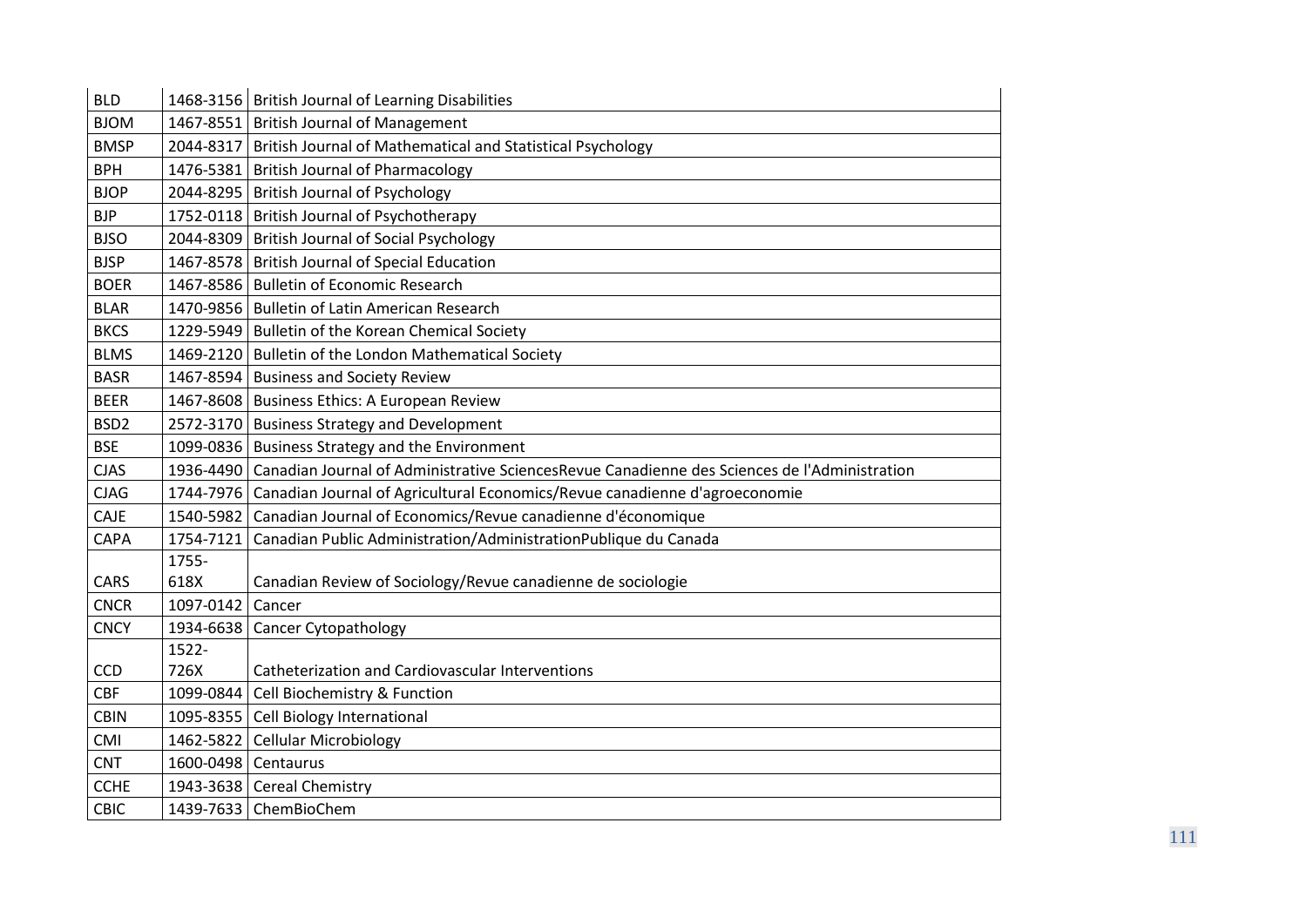| <b>CBEN</b> |           | 2196-9744   ChemBioEng Reviews               |
|-------------|-----------|----------------------------------------------|
| <b>CCTC</b> | 1867-3899 | ChemCatChem                                  |
| <b>CELC</b> | 2196-0216 | ChemElectroChem                              |
| <b>CBDD</b> | 1747-0285 | Chemical Biology & Drug Design               |
| <b>CEAT</b> | 1521-4125 | <b>Chemical Engineering &amp; Technology</b> |
| <b>CITE</b> |           | 1522-2640 Chemie-Ingenieur-Technik (CIT)     |
| <b>CHEM</b> | 1521-3765 | Chemistry - A European Journal               |
|             | 1861-     |                                              |
| <b>ASIA</b> | 471X      | Chemistry - An Asian Journal                 |
| <b>CBDV</b> | 1612-1880 | Chemistry & Biodiversity                     |
| <b>SLCT</b> |           | 2365-6549 ChemistrySelect                    |
| <b>CMDC</b> | 1860-7187 | ChemMedChem                                  |
|             | 2199-     |                                              |
| <b>CNMA</b> | 692X      | CHEMNANOMAT                                  |
| <b>CPTC</b> | 2367-0932 | ChemPhotoChem                                |
| <b>CPHC</b> | 1439-7641 | ChemPhysChem                                 |
| CPLU        | 2192-6506 | ChemPlusChem                                 |
|             | 1864-     |                                              |
| <b>CSSC</b> | 564X      | ChemSusChem                                  |
| E570        |           | 2570-4206 ChemSystemsChem                    |
| <b>CFS</b>  | 1365-2206 | Child & Family Social Work                   |
| CAR         | 1099-0852 | <b>Child Abuse Review</b>                    |
| <b>CAMH</b> | 1475-3588 | Child and Adolescent Mental Health           |
| CDEV        | 1467-8624 | Child Development                            |
| <b>CDEP</b> | 1750-8606 | Child Development Perspectives               |
| <b>CCH</b>  | 1365-2214 | Child: Care, Health and Development          |
| <b>CHSO</b> | 1099-0860 | Children & Society                           |
|             | 1749-     |                                              |
| <b>CWE</b>  | 124X      | China & World Economy                        |
| CJOC        | 1614-7065 | Chinese Journal of Chemistry                 |
|             | 1520-     |                                              |
| <b>CHIR</b> | 636X      | Chirality                                    |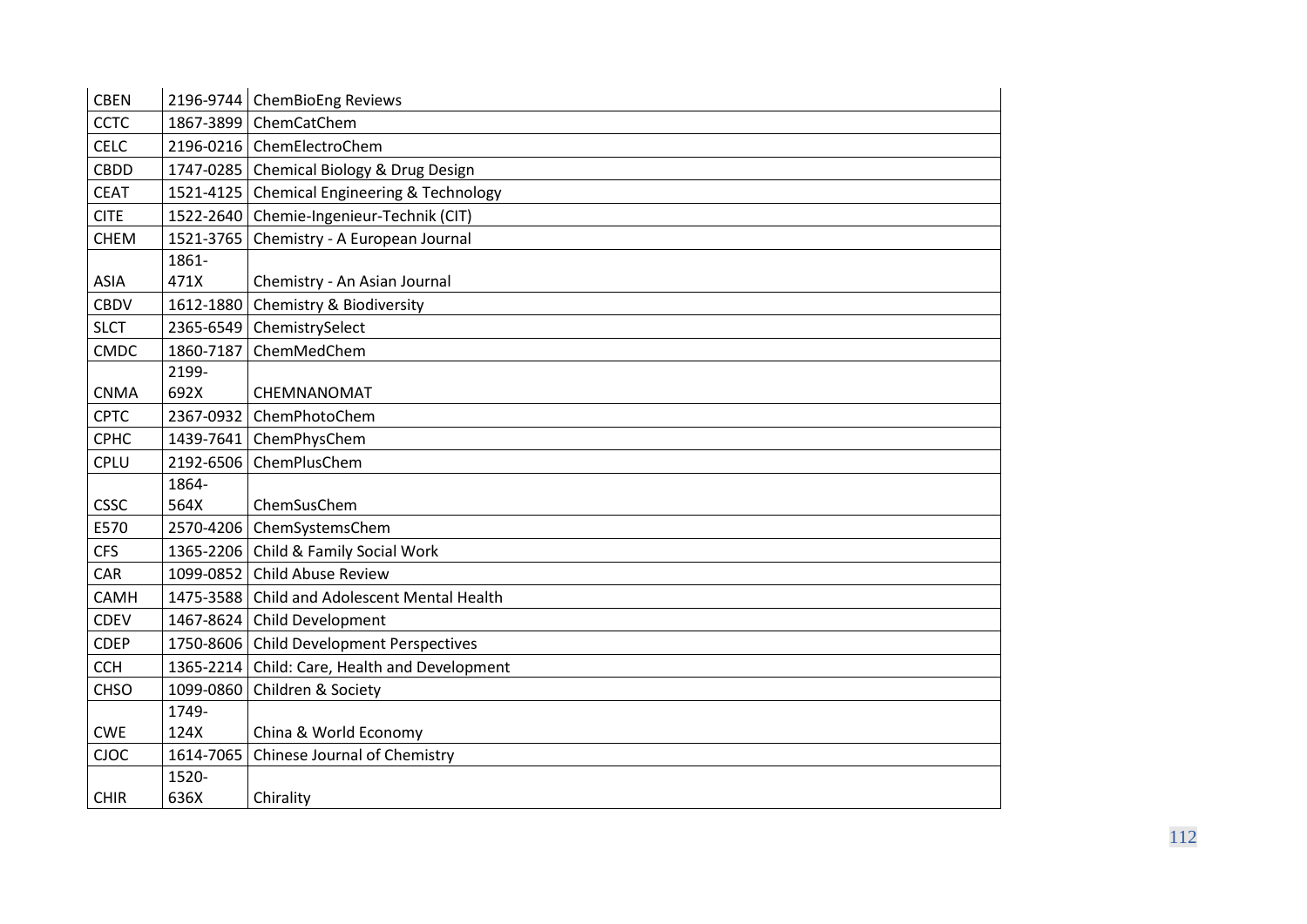|             | 1548-     |                                                                 |
|-------------|-----------|-----------------------------------------------------------------|
| <b>CISO</b> | 744X      | City & Society                                                  |
|             | 2625-     |                                                                 |
| <b>CEND</b> | 073X      | <b>Civil Engineering Design</b>                                 |
| <b>CLA</b>  | 1096-0031 | Cladistics                                                      |
| <b>CLEN</b> |           | 1863-0669   CLEAN - Soil, Air, Water                            |
| <b>CEA</b>  |           | 1365-2222 Clinical & Experimental Allergy                       |
| <b>CEI</b>  |           | 1365-2249 Clinical & Experimental Immunology                    |
| CEO         | 1442-9071 | Clinical & Experimental Ophthalmology                           |
| CAP         | 2163-0097 | <b>Clinical Advances in Periodontics</b>                        |
| CA          | 1098-2353 | <b>Clinical Anatomy</b>                                         |
| <b>CED</b>  | 1365-2230 | Clinical and Experimental Dermatology                           |
| CEN3        | 1759-1961 | Clinical and Experimental Neuroimmunology                       |
| <b>CEP</b>  |           | 1440-1681 Clinical and Experimental Pharmacology and Physiology |
| <b>CEN</b>  |           | 1365-2265 Clinical Endocrinology                                |
| <b>CGE</b>  | 1399-0004 | <b>Clinical Genetics</b>                                        |
| <b>CID</b>  |           | 1708-8208   Clinical Implant Dentistry and Related Research     |
| COB         |           | 1758-8111 Clinical Obesity                                      |
| <b>CLR</b>  | 1600-0501 | <b>Clinical Oral Implants Research</b>                          |
| COA         |           | 1749-4486 Clinical Otolaryngology                               |
| <b>CPT</b>  |           | 1532-6535 Clinical Pharmacology & Therapeutics                  |
| <b>CPDD</b> | 2160-7648 | Clinical Pharmacology in Drug Development                       |
|             | 1475-     |                                                                 |
| <b>CPF</b>  | 097X      | Clinical Physiology and Functional Imaging                      |
| <b>CPP</b>  | 1099-0879 | Clinical Psychology & Psychotherapy                             |
| <b>CTR</b>  | 1399-0012 | <b>Clinical Transplantation</b>                                 |
| <b>TCL</b>  |           | 1465-1858 Cochrane Library                                      |
| COGS        |           | 1551-6709 Cognitive Science - A Multidisciplinary Journal       |
| COL         |           | 1520-6378 Color Research and Application                        |
| <b>COTE</b> |           | 1478-4408 Coloration Technology                                 |
| CODI        |           | 1463-1318   Colorectal Disease                                  |
| <b>CPA</b>  |           | 1097-0312 Communications on Pure and Applied Mathematics        |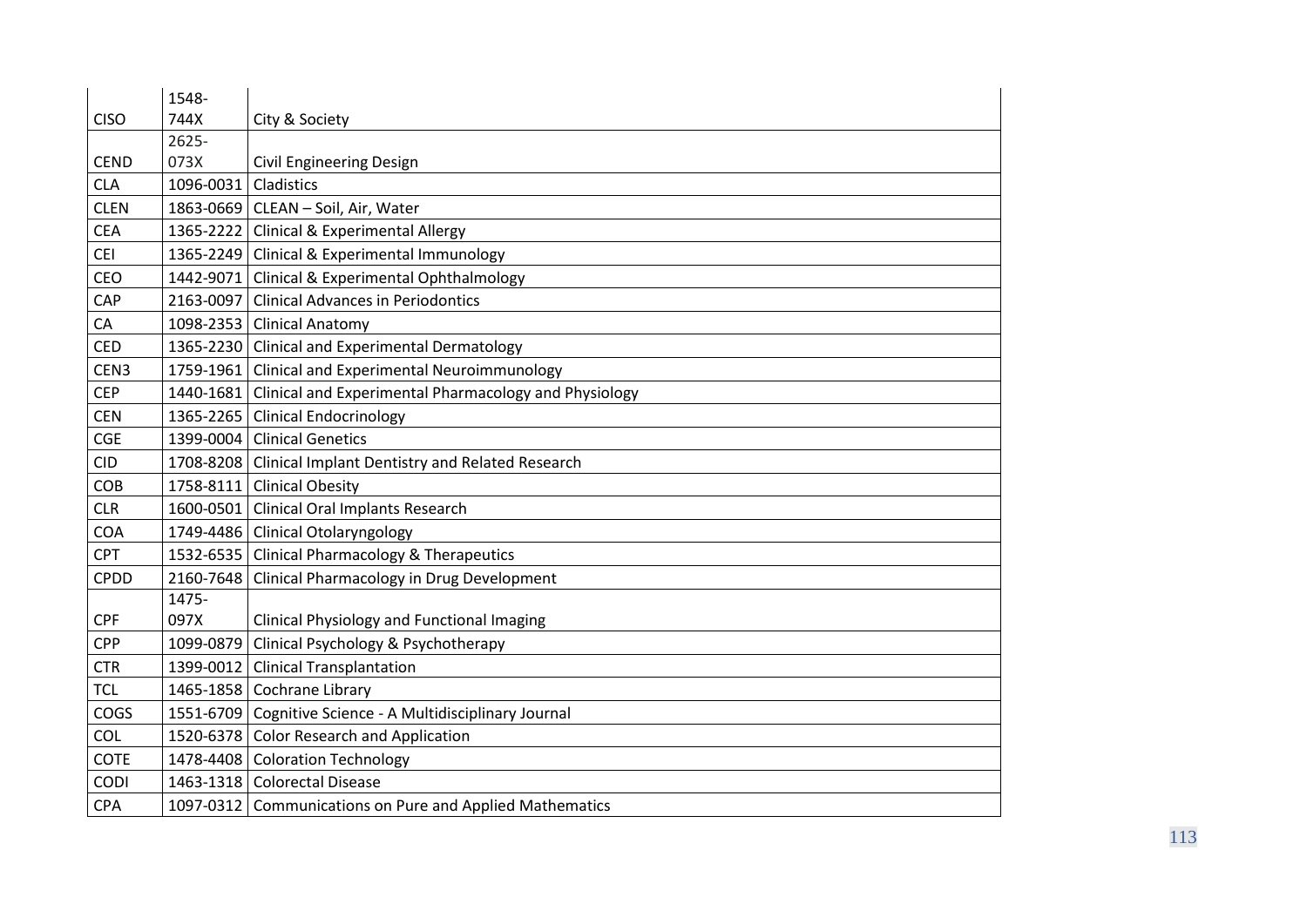| <b>CDOE</b>      |           | 1600-0528 Community Dentistry and Oral Epidemiology             |
|------------------|-----------|-----------------------------------------------------------------|
| CRF3             |           | 1541-4337 Comprehensive Reviews in Food Science and Food Safety |
| CMM4             | 2577-7408 | <b>Computational and Mathematical Methods</b>                   |
| <b>COIN</b>      | 1467-8640 | Computational Intelligence                                      |
|                  | 1546-     |                                                                 |
| CAV              | 427X      | <b>Computer Animation &amp; Virtual Worlds</b>                  |
| CAE              | 1099-0542 | <b>Computer Applications In Engineering Education</b>           |
| <b>CGF</b>       |           | 1467-8659 Computer Graphics Forum                               |
| <b>MICE</b>      |           | 1467-8667 Computer-Aided Civil and Infrastructure Engineering   |
| <b>CPE</b>       | 1532-0634 | Concurrency and Computation: Practice and Experience            |
| <b>CRQ</b>       |           | 1541-1508 Conflict Resolution Quarterly                         |
| <b>CGA</b>       |           | 1741-4520 Congenital Anomalies                                  |
| <b>COBI</b>      |           | 1523-1739 Conservation Biology                                  |
| <b>CONS</b>      |           | 1467-8675 Constellations                                        |
| <b>ARCP</b>      |           | 2476-1281 Consumer Psychology Review                            |
| <b>COD</b>       |           | 1600-0536 Contact Dermatitis                                    |
| CARE             |           | 1911-3846 Contemporary Accounting Research                      |
| <b>COEP</b>      | 1465-7287 | Contemporary Economic Policy                                    |
| <b>CTPP</b>      |           | 1521-3986 Contributions to Plasma Physics                       |
| <b>CORG</b>      |           | 1467-8683 Corporate Governance: An International Review         |
| <b>CSR</b>       | 1535-3966 | Corporate Social Responsibility and EnvironmentalManagement     |
|                  | $2161 -$  |                                                                 |
| <b>CVJ</b>       | 007X      | <b>Counseling and Values</b>                                    |
| <b>CAPR</b>      |           | 1746-1405 Counselling and Psychotherapy Research                |
| <b>CEAS</b>      |           | 1556-6978 Counselor Education and Supervision                   |
| CAIM             |           | 1467-8691 Creativity and Innovation Management                  |
| CBM              | 1471-2857 | <b>Criminal Behaviour and Mental Health</b>                     |
| <b>CRIM</b>      | 1745-9125 | Criminology                                                     |
| <b>CAPP</b>      | 1745-9133 | <b>Criminology and Public Policy</b>                            |
| <b>CRIQ</b>      |           | 1467-8705 Critical Quarterly                                    |
| CFT <sub>2</sub> |           | 2374-3832 Crop, Forage & Turfgrass Management                   |
| CSC <sub>2</sub> |           | 1435-0653 Crop Science                                          |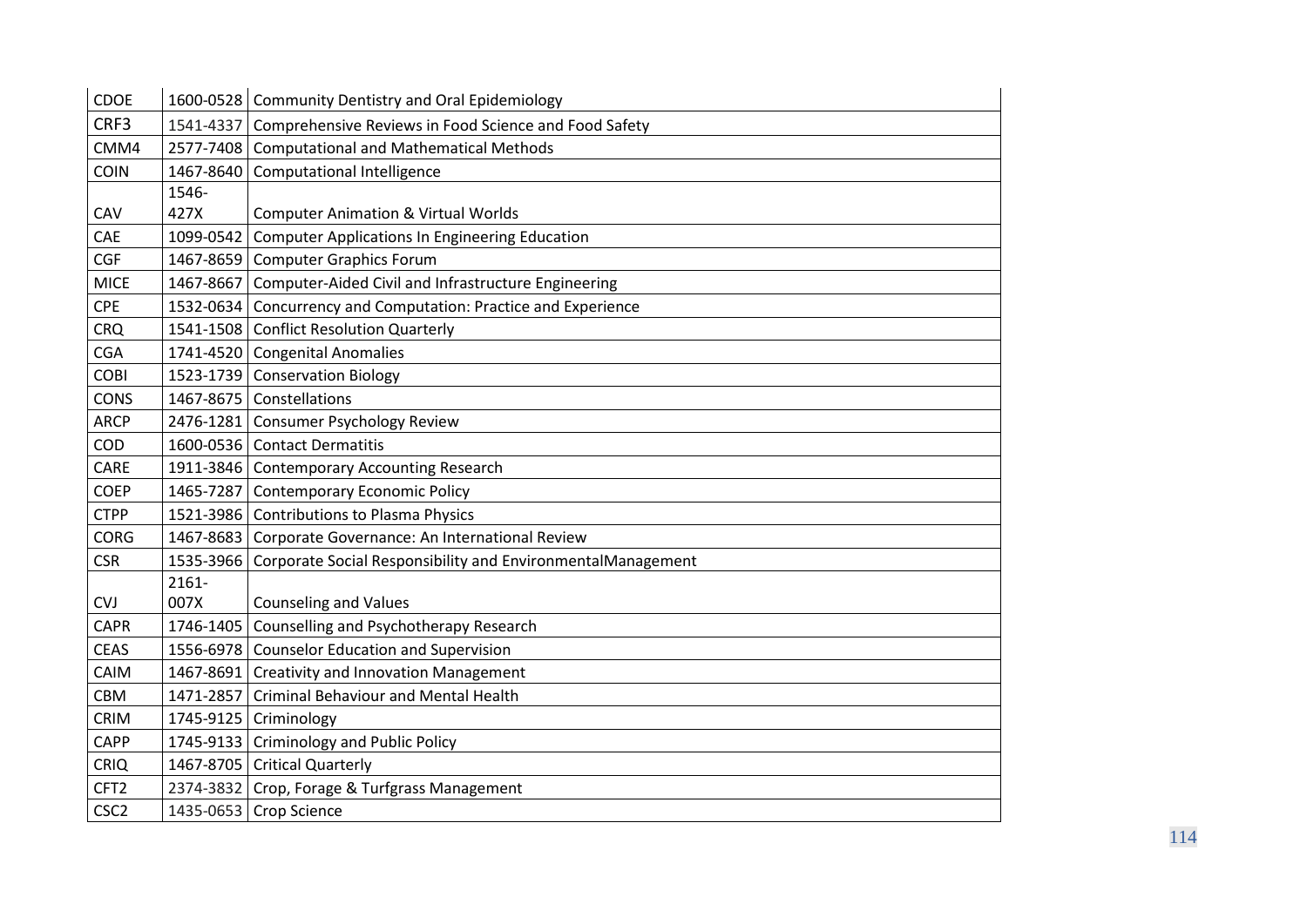| <b>CRSO</b> |           | 2325-3606 Crops & Soils                                     |
|-------------|-----------|-------------------------------------------------------------|
| <b>CRAT</b> |           | 1521-4079 Crystal Research & Technology                     |
| <b>CSAN</b> | 2325-3584 | <b>CSA News</b>                                             |
| <b>CUAG</b> |           | 2153-9561   Culture, Agriculture, Food and Environment      |
| <b>CURA</b> |           | 2151-6952 Curator: The Museum Journal                       |
| CPZ1        |           | 2691-1299 Current Protocols                                 |
| <b>CPET</b> | 1948-3430 | <b>Current Protocols Essential Laboratory Techniques</b>    |
|             | 1934-     |                                                             |
| <b>CPBI</b> | 340X      | <b>Current Protocols in Bioinformatics</b>                  |
| <b>CPCB</b> | 1934-2616 | <b>Current Protocols in Cell Biology</b>                    |
| <b>CPCH</b> |           | 2160-4762 Current Protocols in Chemical Biology             |
| <b>CPCY</b> |           | 1934-9300 Current Protocols in Cytometry                    |
| <b>CPHG</b> | 1934-8258 | <b>Current Protocols in Human Genetics</b>                  |
|             | 1934-     |                                                             |
| <b>CPIM</b> | 368X      | <b>Current Protocols in Immunology</b>                      |
| CPMC        | 1934-8533 | <b>Current Protocols in Microbiology</b>                    |
| <b>CPMB</b> | 1934-3647 | <b>Current Protocols in Molecular Biology</b>               |
| CPMO        | 2161-2617 | <b>Current Protocols in Mouse Biology</b>                   |
| <b>CPNS</b> |           | 1934-8576 Current Protocols in Neuroscience                 |
| <b>CPNC</b> |           | 1934-9289 Current Protocols in Nucleic Acid Chemistry       |
| <b>CPPH</b> |           | 1934-8290 Current Protocols in Pharmacology                 |
| <b>CPPB</b> |           | 2379-8068   Current Protocols in Plant Biology              |
| <b>CPPS</b> | 1934-3663 | <b>Current Protocols in Protein Science</b>                 |
| <b>CPSC</b> |           | 1938-8969 Current Protocols in Stem Cell Biology            |
| <b>CPTX</b> | 1934-9262 | <b>Current Protocols in Toxicology</b>                      |
| <b>CURT</b> |           | 1467-8748   Curtis's Botanical Magazine                     |
| <b>CYTB</b> |           | 1552-4930 Cytometry Part A                                  |
| <b>CYTO</b> | 1552-4957 | <b>Cytometry Part B: Clinical Cytometry</b>                 |
| <b>CYT</b>  |           | 1365-2303 Cytopathology                                     |
| <b>CM</b>   |           | 1949-3592 Cytoskeleton                                      |
| <b>DECI</b> |           | 1540-5915   Decision Sciences                               |
| <b>DSJI</b> |           | 1540-4609 Decision Sciences Journal of Innovative Education |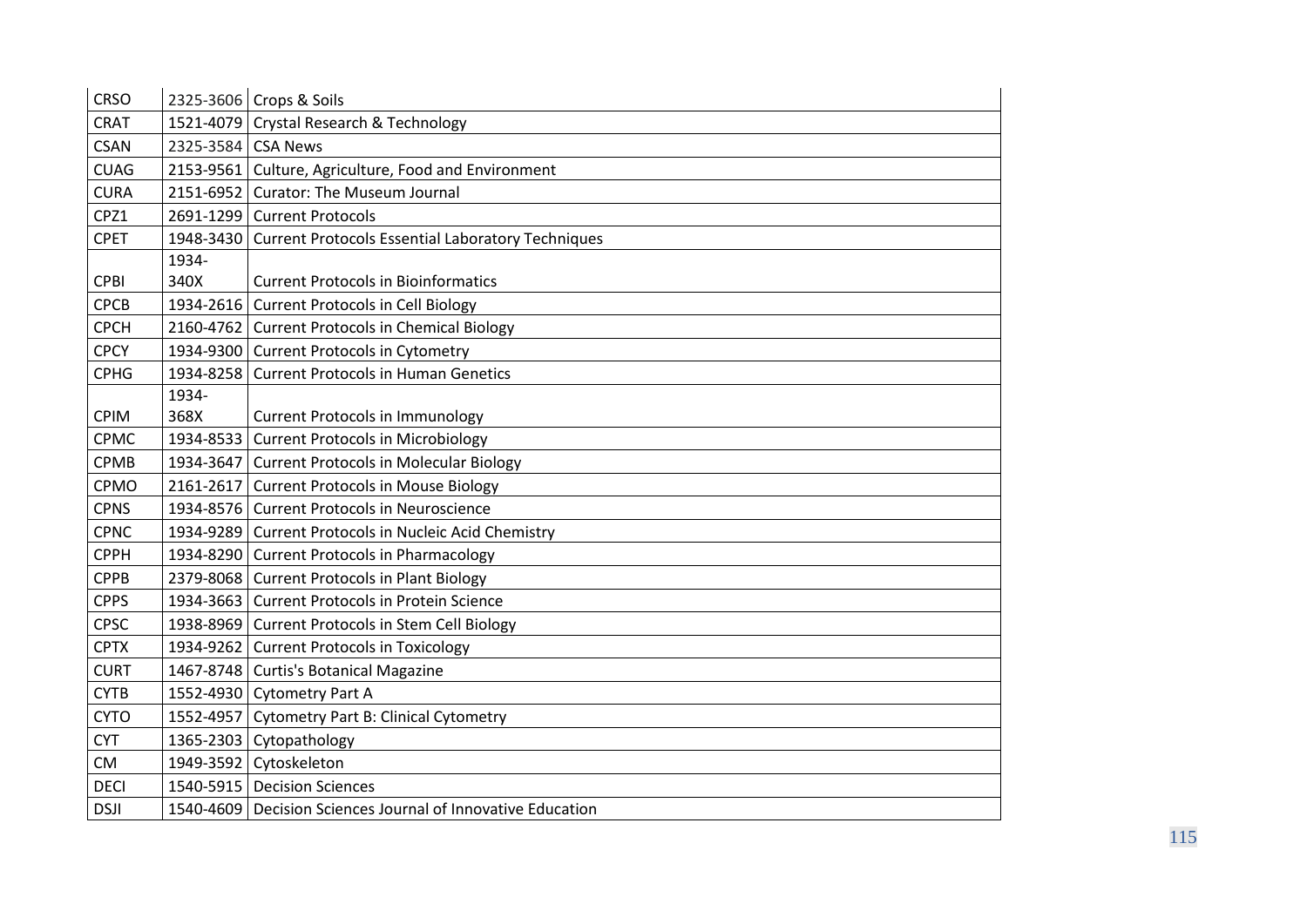| <b>EDT</b>       |                    | 1600-9657 Dental Traumatology                        |
|------------------|--------------------|------------------------------------------------------|
| DA               |                    | 1520-6394 Depression and Anxiety                     |
| <b>DTH</b>       |                    | 1529-8019 Dermatologic Therapy                       |
| DER <sub>2</sub> |                    | 2637-7489 Dermatological Reviews                     |
| <b>DMJ</b>       | 1948-7177          | Design Management Journal                            |
| <b>DREV</b>      | 1948-7169          | Design Management Review                             |
| <b>DEWB</b>      | 1471-8847          | Developing World Bioethics                           |
| <b>DECH</b>      |                    | 1467-7660 Development and Change                     |
| <b>DPR</b>       | 1467-7679          | <b>Development Policy Review</b>                     |
|                  | 1440-              |                                                      |
| <b>DGD</b>       | 169X               | Development, Growth & Differentiation                |
| <b>DVDY</b>      | 1097-0177          | <b>Developmental Dynamics</b>                        |
| <b>DMCN</b>      | 1469-8749          | Developmental Medicine & Child Neurology             |
|                  | 1932-              |                                                      |
| <b>NEU</b>       | 846X               | Developmental Neurobiology                           |
| <b>DEV</b>       | 1098-2302          | Developmental Psychobiology                          |
| <b>DESC</b>      | 1467-7687          | <b>Developmental Science</b>                         |
| <b>DOM</b>       |                    | 1463-1326 Diabetes, Obesity and Metabolism           |
| <b>DMRR</b>      |                    | 1520-7560   Diabetes/Metabolism Research and Reviews |
| <b>DME</b>       |                    | 1464-5491   Diabetic Medicine                        |
| DC               |                    | 1097-0339   Diagnostic Cytopathology                 |
| <b>DIAL</b>      | 1540-6385 Dialog   |                                                      |
| <b>TGER</b>      |                    | 1756-1221 Die Unterrichtspraxis/Teaching German      |
| <b>DOME</b>      |                    | 1949-3606   Digest of Middle East Studies            |
| <b>DEN</b>       |                    | 1443-1661 Digestive Endoscopy                        |
| <b>DISA</b>      | 1467-7717          | <b>Disasters</b>                                     |
| <b>DAR</b>       |                    | 1465-3362 Drug and Alcohol Review                    |
| <b>DDR</b>       |                    | 1098-2299 Drug Development Research                  |
| <b>DTA</b>       |                    | 1942-7611 Drug Testing and Analysis                  |
| <b>DYS</b>       | 1099-0909 Dyslexia |                                                      |
| <b>EIP</b>       |                    | 1751-7893 Early Intervention in Psychiatry           |
| <b>EMED</b>      |                    | 1468-0254 Early Medieval Europe                      |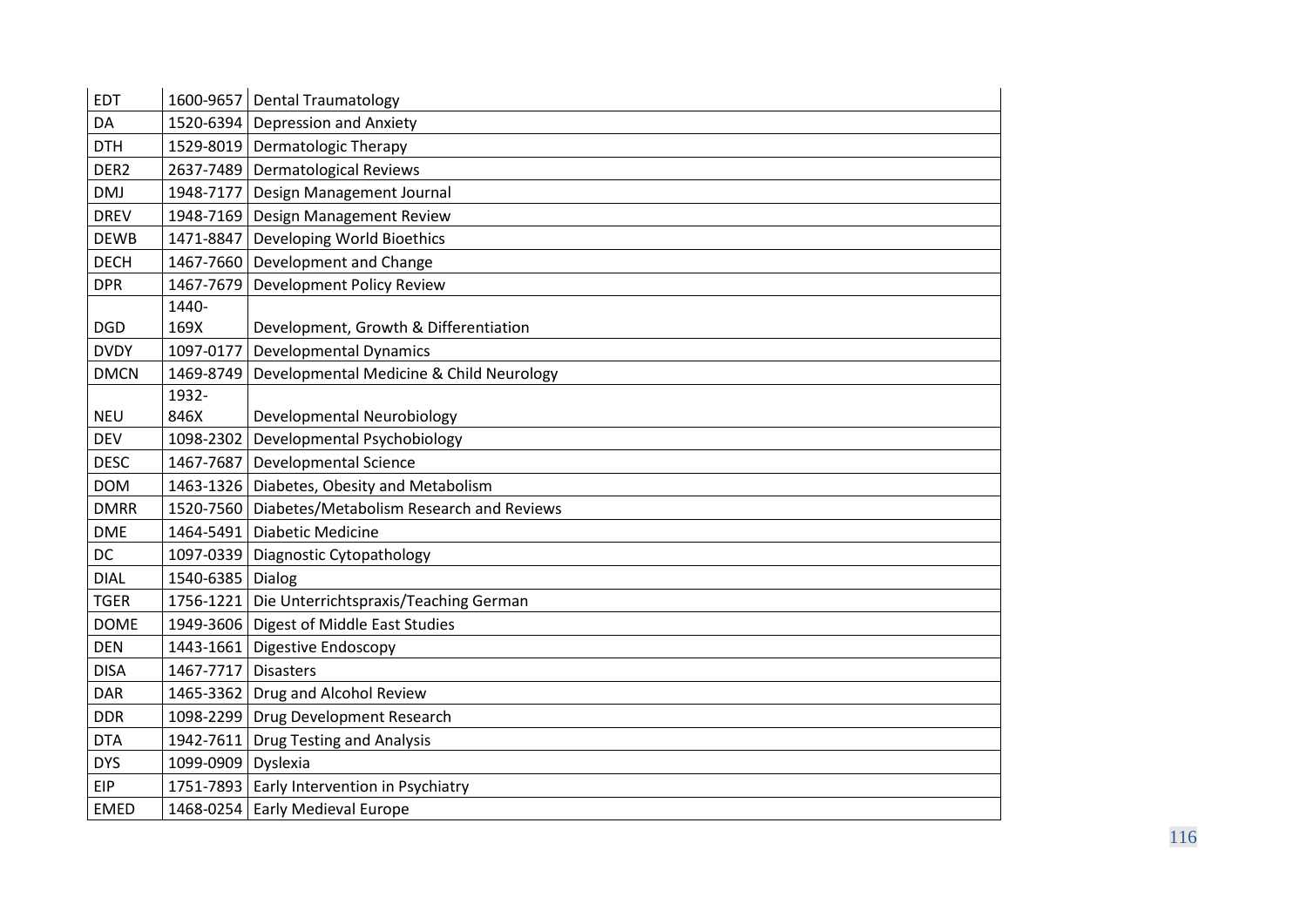| <b>ESP</b>       |                     | 1096-9837   Earth Surface Processes and Landforms          |
|------------------|---------------------|------------------------------------------------------------|
| EQE              |                     | 1096-9845   Earthquake Engineering & Structural Dynamics   |
| <b>ECHO</b>      |                     | 1540-8175 Echocardiography                                 |
| ECO              |                     | 1936-0592 Ecohydrology                                     |
| EAP              |                     | 1939-5582 Ecological Applications                          |
| EEN              |                     | 1365-2311 Ecological Entomology                            |
| <b>EMR</b>       |                     | 1442-8903 Ecological Management & Restoration              |
| <b>ECM</b>       |                     | 1557-7015   Ecological Monographs                          |
| ERE              |                     | 1440-1703 Ecological Research                              |
| ECY              | 1939-9170 Ecology   |                                                            |
| <b>ELE</b>       |                     | 1461-0248 Ecology Letters                                  |
| <b>EFF</b>       |                     | 1600-0633 Ecology of Freshwater Fish                       |
| <b>ECTA</b>      | 1468-0262           | Econometrica                                               |
| <b>ECCA</b>      | 1468-0335 Economica |                                                            |
| <b>ECAF</b>      |                     | 1468-0270 Economic Affairs                                 |
| SEA2             |                     | 2330-4847 Economic Anthropology                            |
| <b>ECIN</b>      |                     | 1465-7295 Economic Inquiry                                 |
| <b>ECNO</b>      | 1468-0300           | <b>Economic Notes</b>                                      |
| <b>ECPA</b>      |                     | 1759-3441 Economic Papers                                  |
| <b>ECOR</b>      |                     | 1475-4932 Economic Record                                  |
| <b>ECPO</b>      |                     | 1468-0343 Economics & Politics                             |
| <b>ECOT</b>      |                     | 1468-0351 Economics of Transition and Institutional Change |
| <b>EDTH</b>      |                     | 1741-5446 Educational Theory                               |
| EEJ              |                     | 1520-6416   Electrical Engineering in Japan                |
| <b>ELAN</b>      |                     | 1521-4109 Electroanalysis                                  |
| ECJ              |                     | 1520-6440 Electronics and Communications in Japan          |
| <b>ELPS</b>      |                     | 1522-2683 ELECTROPHORESIS                                  |
| <b>EMBR</b>      |                     | 1469-3178   EMBO Reports                                   |
| <b>EMM</b>       |                     | 1742-6723 Emergency Medicine Australasia                   |
| EST <sub>2</sub> |                     | 2578-4862 Energy Storage                                   |
| <b>ENTE</b>      |                     | 2194-4296 Energy Technology                                |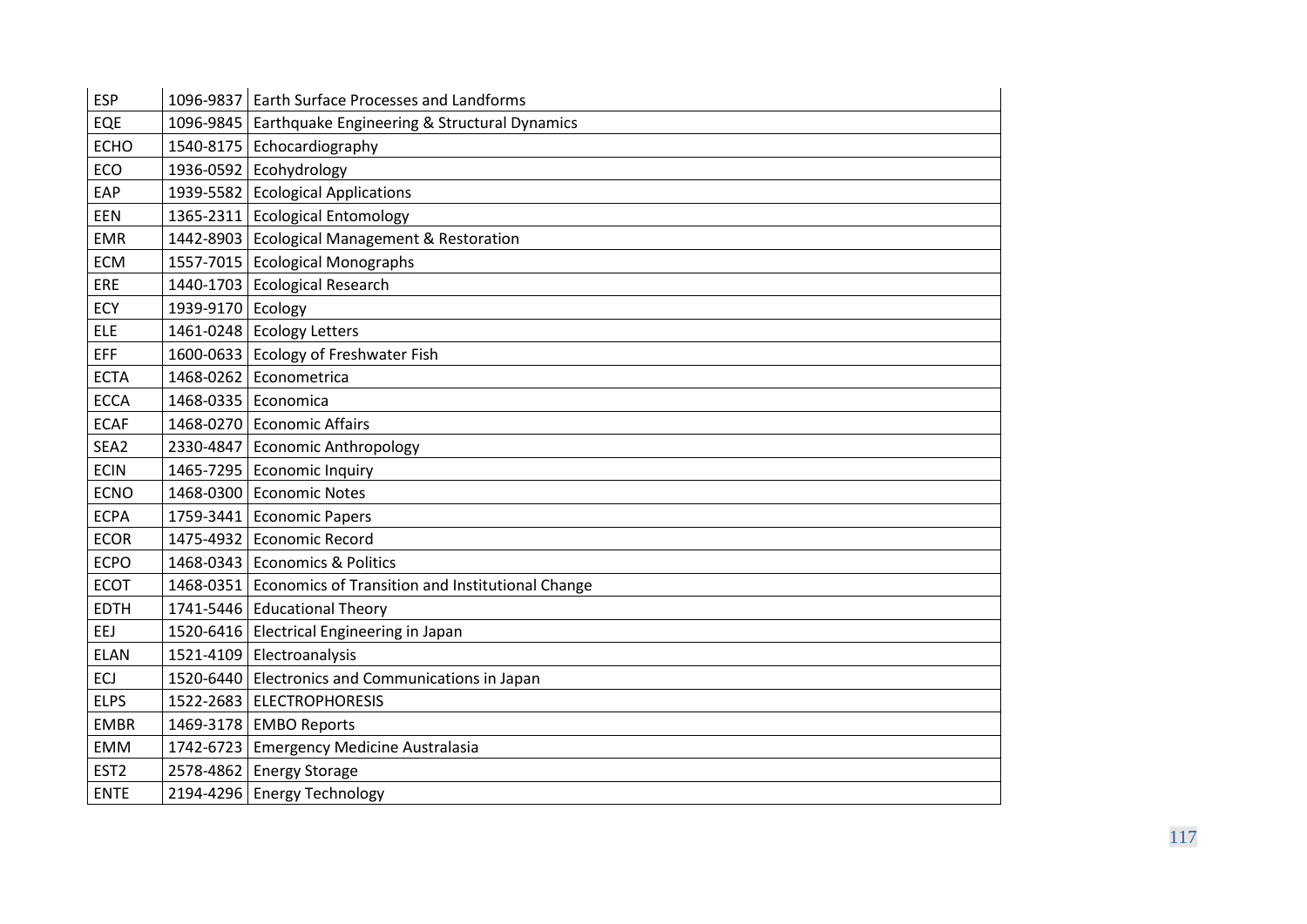| EEA         |                    | 1570-7458 Entomologia Experimentalis et Applicata     |
|-------------|--------------------|-------------------------------------------------------|
| <b>ENR</b>  |                    | 1748-5967 Entomological Research                      |
| <b>ENS</b>  |                    | 1479-8298 Entomological Science                       |
| EM          |                    | 1098-2280 Environmental and Molecular Mutagenesis     |
| <b>EMI</b>  |                    | 1462-2920 Environmental Microbiology                  |
| EMI4        |                    | 1758-2229   Environmental Microbiology Reports        |
| <b>EET</b>  |                    | 1756-9338 Environmental Policy and Governance         |
| EP          |                    | 1944-7450 Environmental Progress & Sustainable Energy |
| <b>TQEM</b> | 1520-6483          | <b>Environmental Quality Management</b>               |
| <b>TOX</b>  |                    | 1522-7278 Environmental Toxicology                    |
| <b>ETC</b>  |                    | 1552-8618   Environmental Toxicology and Chemistry    |
|             | 1099-              |                                                       |
| <b>ENV</b>  | 095X               | Environmetrics                                        |
| <b>EPI</b>  | 1528-1167          | Epilepsia                                             |
| <b>EPP</b>  |                    | 1365-2338   EPPO Bulletin                             |
| <b>EVE</b>  |                    | 2042-3292 Equine Veterinary Education                 |
| <b>EVJ</b>  |                    | 2042-3306 Equine Veterinary Journal                   |
| <b>EAHR</b> | 2578-2363          | Ethics & Human Research                               |
| <b>ETH</b>  | 1439-0310 Ethology |                                                       |
| <b>ETHO</b> | 1548-1352          | Ethos                                                 |
|             | 1746-              |                                                       |
| <b>EUCH</b> | 692X               | EuroChoices                                           |
| ERV         | 1099-0968          | <b>European Eating Disorders Review</b>               |
|             | 1468-              |                                                       |
| <b>EUFM</b> | 036X               | <b>European Financial Management</b>                  |
| ECC         | 1365-2354          | European Journal of Cancer Care                       |
| <b>ECI</b>  |                    | 1365-2362 European Journal of Clinical Investigation  |
| <b>EJE</b>  | 1600-0579          | European Journal of Dental Education                  |
| <b>EJED</b> |                    | 1465-3435 European Journal of Education               |
| <b>EJH</b>  |                    | 1600-0609 European Journal of Haematology             |
| <b>EJHF</b> |                    | 1879-0844 European Journal of Heart Failure           |
| EJI         |                    | 1521-4141 European Journal of Immunology              |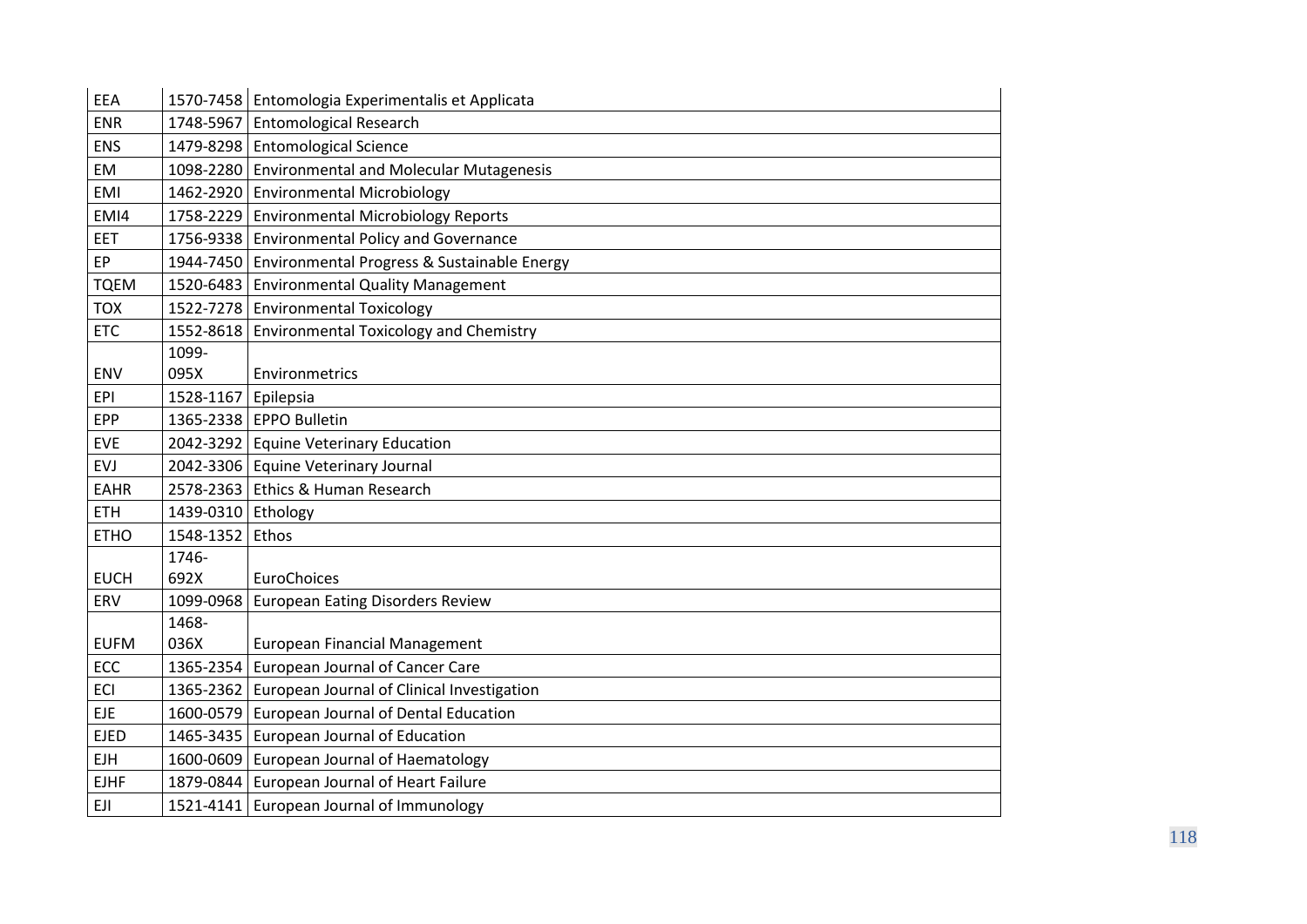| <b>EJIC</b>      |                     | 1099-0682 European Journal of Inorganic Chemistry                        |
|------------------|---------------------|--------------------------------------------------------------------------|
| <b>EJLT</b>      |                     | 1438-9312 European Journal of Lipid Science and Technology               |
| ENE              |                     | 1468-1331 European Journal of Neurology                                  |
| <b>EJN</b>       |                     | 1460-9568 European Journal of Neuroscience                               |
| EOS              |                     | 1600-0722 European Journal of Oral Sciences                              |
| <b>EJOC</b>      |                     | 1099-0690   European Journal of Organic Chemistry                        |
| <b>EJP</b>       |                     | 1532-2149 European Journal of Pain                                       |
| <b>EJOP</b>      |                     | 1468-0378 European Journal of Philosophy                                 |
| <b>EJPR</b>      |                     | 1475-6765 European Journal of Political Research                         |
| EPDY             |                     | 2047-8852 European Journal of Political Research Political Data Yearbook |
| <b>EJSP</b>      |                     | 1099-0992 European Journal of Social Psychology                          |
| <b>EJSS</b>      |                     | 1365-2389 European Journal of Soil Science                               |
| <b>EULJ</b>      |                     | 1468-0386 European Law Journal                                           |
| <b>EMRE</b>      |                     | 1740-4762 European Management Review                                     |
| EPA <sub>2</sub> |                     | 2380-6567 European Policy Analysis                                       |
| <b>EVO</b>       | 1558-5646 Evolution |                                                                          |
|                  | 1525-               |                                                                          |
| <b>EDE</b>       | 142X                | <b>Evolution &amp; Development</b>                                       |
| <b>EVAN</b>      |                     | 1520-6505 Evolutionary Anthropology                                      |
| <b>EXD</b>       | 1600-0625           | <b>Experimental Dermatology</b>                                          |
|                  | 1469-               |                                                                          |
| EPH              | 445X                | <b>Experimental Physiology</b>                                           |
| <b>EXSY</b>      |                     | 1468-0394 Expert Systems                                                 |
| <b>FCSR</b>      |                     | 1552-3934   Family & Consumer Sciences Research Journal                  |
| <b>FCRE</b>      |                     | 1744-1617 Family Court Review                                            |
| <b>FAMP</b>      |                     | 1545-5300 Family Process                                                 |
| <b>FARE</b>      |                     | 1741-3729 Family Relations                                               |
| <b>FFE</b>       |                     | 1460-2695   Fatigue & Fracture of Engineering Materials & Structures     |
| FEB <sub>2</sub> |                     | 1873-3468   FEBS Letters                                                 |
|                  | 1522-               |                                                                          |
| <b>FEDR</b>      | 239X                | Feddes Repertorium                                                       |
| FEA2             |                     | 2643-7961 Feminist Anthropology                                          |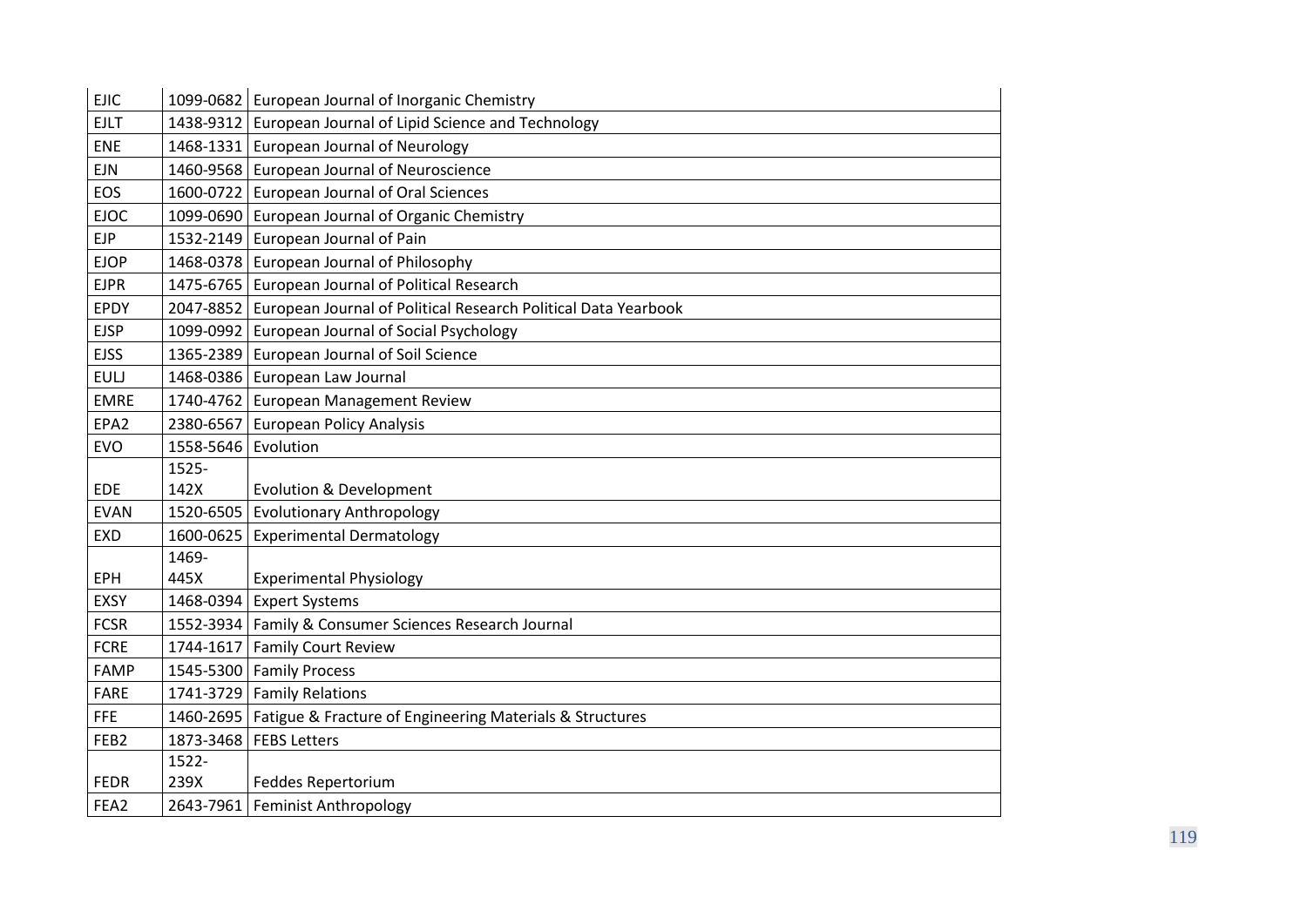| <b>FAAM</b>      |                      | 1468-0408   Financial Accountability & Management  |
|------------------|----------------------|----------------------------------------------------|
|                  | 1755-                |                                                    |
| <b>FIMA</b>      | 053X                 | <b>Financial Management</b>                        |
| FMII             | 1468-0416            | Financial Markets, Institutions & Instruments      |
| CFP <sub>2</sub> |                      | 2573-8615   Financial Planning Review              |
| FAM              |                      | 1099-1018 Fire and Materials                       |
| <b>FISC</b>      |                      | 1475-5890 Fiscal Studies                           |
| FAF              |                      | 1467-2979 Fish and Fisheries                       |
| <b>FSH</b>       | 1548-8446 Fisheries  |                                                    |
| <b>FME</b>       |                      | 1365-2400   Fisheries Management and Ecology       |
| FOG              |                      | 1365-2419 Fisheries Oceanography                   |
| <b>FFJ</b>       |                      | 1099-1026 Flavour and Fragrance Journal            |
| <b>FLAN</b>      |                      | 1944-9720   Foreign Language Annals                |
| EFP              |                      | 1439-0329 Forest Pathology                         |
| <b>PROP</b>      |                      | 1521-3978 Fortschritte der Physik                  |
| <b>FWB</b>       |                      | 1365-2427 Freshwater Biology                       |
| <b>FEE</b>       |                      | 1540-9309 Frontiers in Ecology and the Environment |
| <b>FUCE</b>      | 1615-6854 Fuel Cells |                                                    |
| <b>FEC</b>       |                      | 1365-2435   Functional Ecology                     |
| <b>FCP</b>       |                      | 1472-8206   Fundamental & Clinical Pharmacology    |
| FFO <sub>2</sub> |                      | 2573-5152   Futures & Foresight Science            |
| <b>GAMM</b>      |                      | 1522-2608 GAMM - Mitteilungen                      |
| YGH <sub>2</sub> | 1478-1239 GastroHep  |                                                    |
| <b>GEND</b>      |                      | 1468-0424 Gender & History                         |
| <b>GWAO</b>      |                      | 1468-0432 Gender, Work & Organisation              |
| <b>GENA</b>      |                      | 1939-3466 General Anthropology                     |
| <b>GTC</b>       | 1365-2443            | Genes to Cells                                     |
|                  | 1601-                |                                                    |
| <b>GBB</b>       | 183X                 | Genes, Brain and Behavior                          |
| GCC              | 1098-2264            | Genes, Chromosomes and Cancer                      |
|                  | 1526-                |                                                    |
| <b>DVG</b>       | 968X                 | Genesis: The Journal of Genetics and Development   |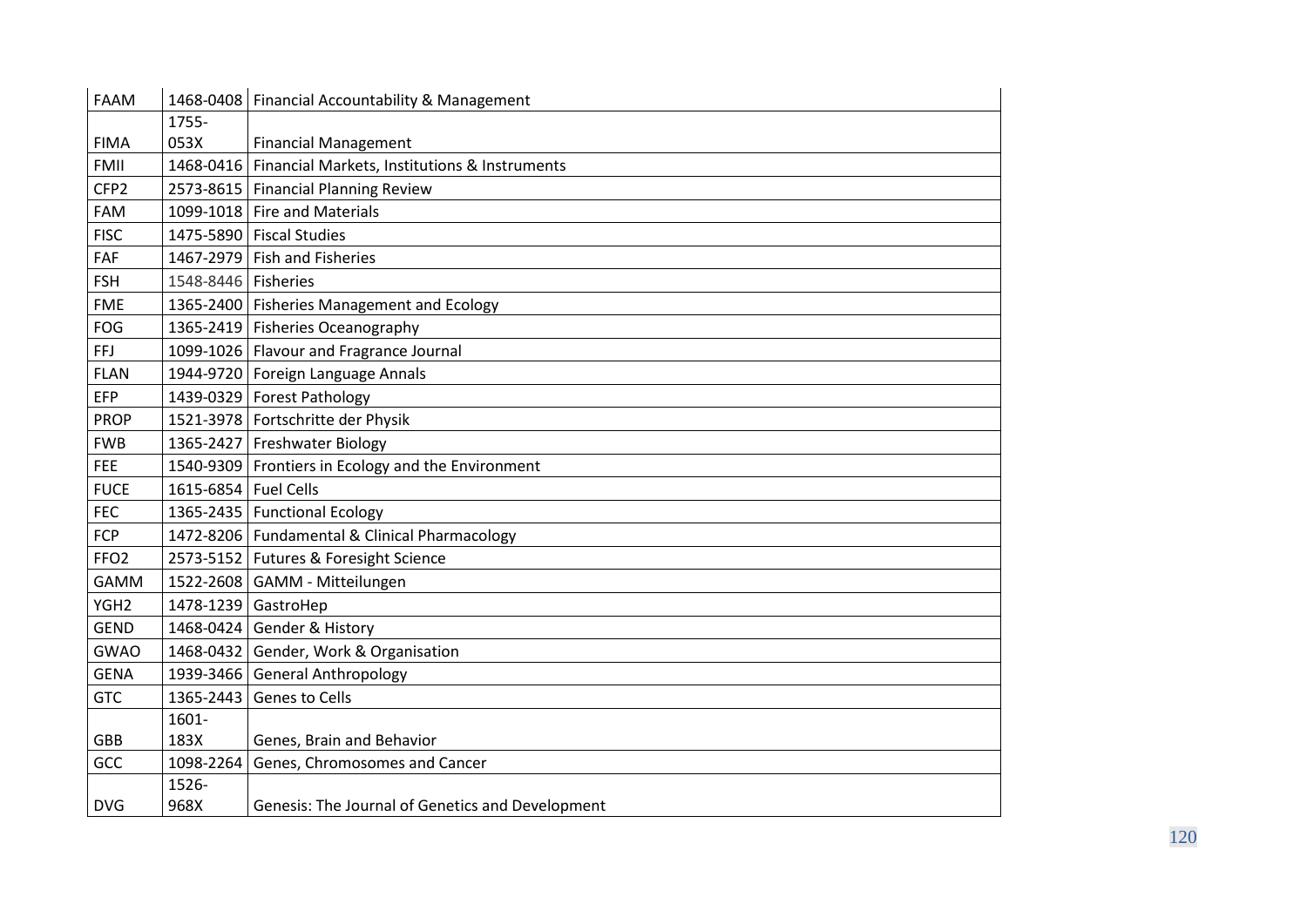| <b>GEPI</b>      |           | 1098-2272 Genetic Epidemiology                          |
|------------------|-----------|---------------------------------------------------------|
| <b>GEA</b>       |           | 1520-6548 Geoarchaeology                                |
| <b>GBI</b>       |           | 1472-4669 Geobiology                                    |
| GGGE             |           | 1525-2027 Geochemistry, Geophysics, Geosystems          |
| <b>GEAN</b>      |           | 1538-4632 Geographical Analysis                         |
| <b>GEOR</b>      | 1745-5871 | <b>Geographical Research</b>                            |
| GEC <sub>3</sub> |           | 1749-8198 Geography Compass (Electronic)                |
| GJ               |           | 1099-1034 Geological Journal                            |
| <b>GPR</b>       | 1365-2478 | <b>Geophysical Prospecting</b>                          |
| <b>GRL</b>       | 1944-8007 | <b>Geophysical Research Letters</b>                     |
|                  | 1751-     |                                                         |
| GGR              | 908X      | Geostandards & Geoanalytical Research                   |
| GGI              | 1447-0594 | <b>Geriatrics &amp; Gerontology International</b>       |
| <b>GLAL</b>      |           | 1468-0483 German Life and Letters                       |
| <b>GER</b>       | 1741-2358 | Gerodontology                                           |
| <b>GLIA</b>      | 1098-1136 | Glia                                                    |
| <b>GBC</b>       |           | 1944-9224 Global Biogeochemical Cycles                  |
| <b>JOE</b>       |           | 1932-2062 Global Business and Organizational Excellence |
| <b>GCB</b>       |           | 1365-2486 Global Change Biology                         |
| <b>GEB</b>       |           | 1466-8238 Global Ecology and Biogeography               |
| <b>GLOB</b>      | 1471-0374 | <b>Global Networks</b>                                  |
| <b>GPOL</b>      |           | 1758-5899 Global Policy                                 |
| GSJ              |           | 2042-5805 Global Strategy Journal                       |
| <b>GOVE</b>      | 1468-0491 | Governance                                              |
| <b>GFS</b>       | 1365-2494 | <b>Grass and Forage Science</b>                         |
|                  | 1744-     |                                                         |
| <b>GRS</b>       | 697X      | <b>Grassland Science</b>                                |
| <b>GHG</b>       | 2152-3878 | <b>Greenhouse Gases: Science and Technology</b>         |
| <b>GWAT</b>      | 1745-6584 | Groundwater                                             |
| <b>GWMR</b>      |           | 1745-6592 Groundwater Monitoring & Remediation          |
| <b>GROW</b>      | 1468-2257 | Growth and Change                                       |
| HAE              |           | 1365-2516 Haemophilia                                   |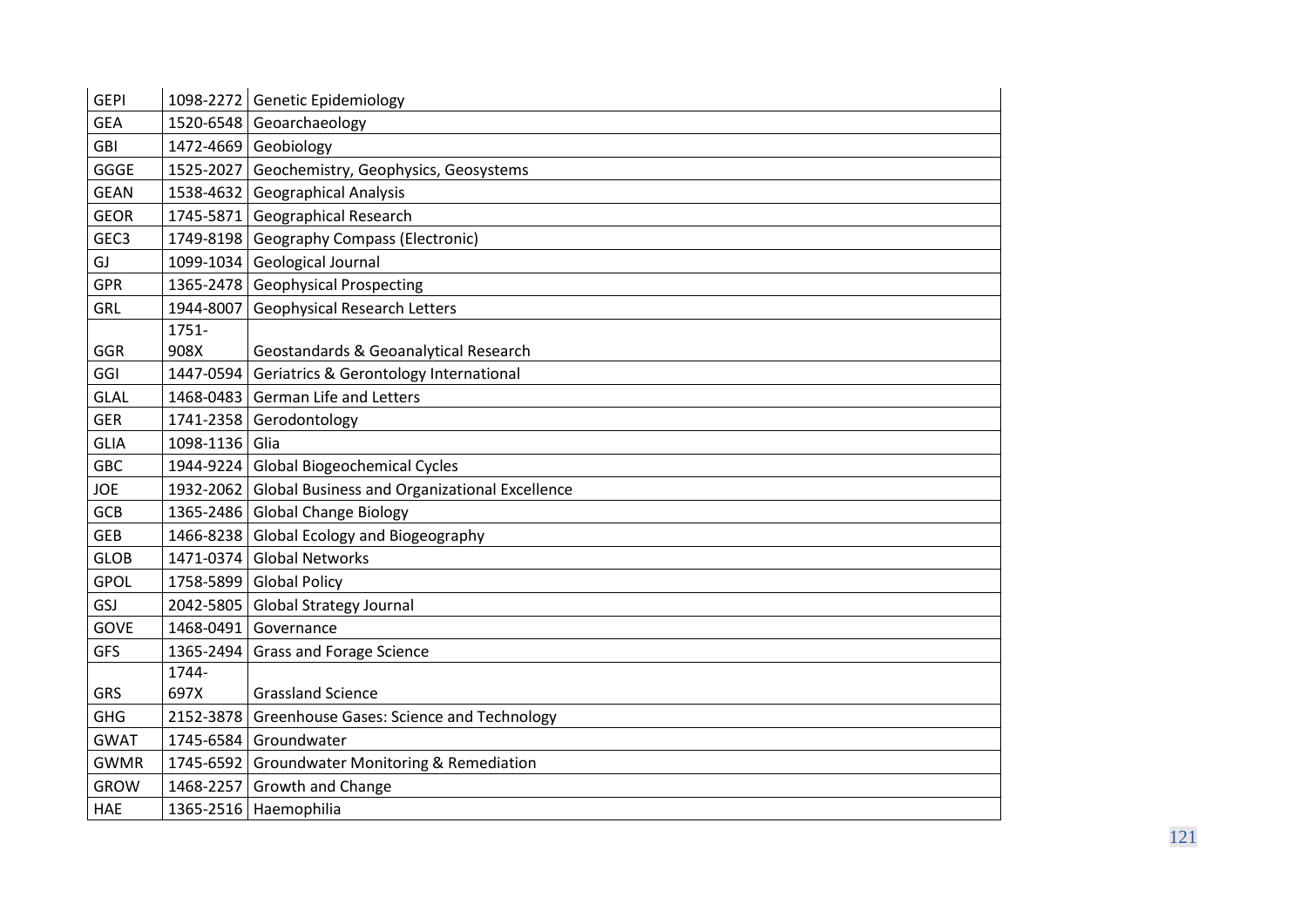|                  | 1552-     |                                                                              |
|------------------|-----------|------------------------------------------------------------------------------|
| <b>HAST</b>      | 146X      | <b>Hastings Center Report</b>                                                |
| <b>HED</b>       | 1097-0347 | Head & Neck                                                                  |
| <b>HEAD</b>      |           | 1526-4610   Headache: The Journal of Head and Face Pain                      |
| <b>HSC</b>       |           | 1365-2524   Health and Social Care in the Community                          |
| <b>HEC</b>       | 1099-1050 | <b>Health Economics</b>                                                      |
| <b>HIR</b>       |           | 1471-1842 Health Information and Libraries Journal                           |
| <b>HPJA</b>      | 2201-1617 | <b>Health Promotion Journal of Australia</b>                                 |
| <b>HESR</b>      |           | 1475-6773 Health Services Research                                           |
| <b>HTJ</b>       |           | 1523-1496   Heat Transfer - Asian Research                                   |
| <b>HEL</b>       |           | 1523-5378   Helicobacter                                                     |
| <b>HLCA</b>      |           | 1522-2675   Helvetica Chimica Acta                                           |
| <b>HON</b>       |           | 1099-1069   Hematological Oncology                                           |
| HDI              |           | 1542-4758   Hemodialysis International                                       |
| <b>HEP</b>       |           | 1527-3350 Hepatology                                                         |
|                  | 1872-     |                                                                              |
| <b>HEPR</b>      | 034X      | <b>Hepatology Research</b>                                                   |
| HEQU             | 1468-2273 | <b>Higher Education Quarterly</b>                                            |
| <b>HIPO</b>      |           | 1098-1063 Hippocampus                                                        |
| <b>HIS</b>       | 1365-2559 | Histopathology                                                               |
|                  | 1468-     |                                                                              |
| <b>HIST</b>      | 229X      | History                                                                      |
| <b>HITH</b>      |           | 1468-2303 History and Theory                                                 |
| HIC <sub>3</sub> |           | 1478-0542 History Compass                                                    |
| <b>HIV</b>       |           | 1468-1293   HIV Medicine                                                     |
| <b>TAN</b>       |           | 2059-2310   HLA: Immune Response Genetics                                    |
| HBE2             |           | 2578-1863 Human Behavior and Emerging Technologies                           |
| <b>HFM</b>       |           | 1520-6564 Human Factors and Ergonomics in Manufacturing & Service Industries |
| <b>HUMU</b>      |           | 1098-1004 Human Mutation                                                     |
| <b>HUP</b>       |           | 1099-1077   Human Psychopharmacology: Clinical and Experimental              |
| <b>HRDQ</b>      |           | 1532-1096 Human Resource Development Quarterly                               |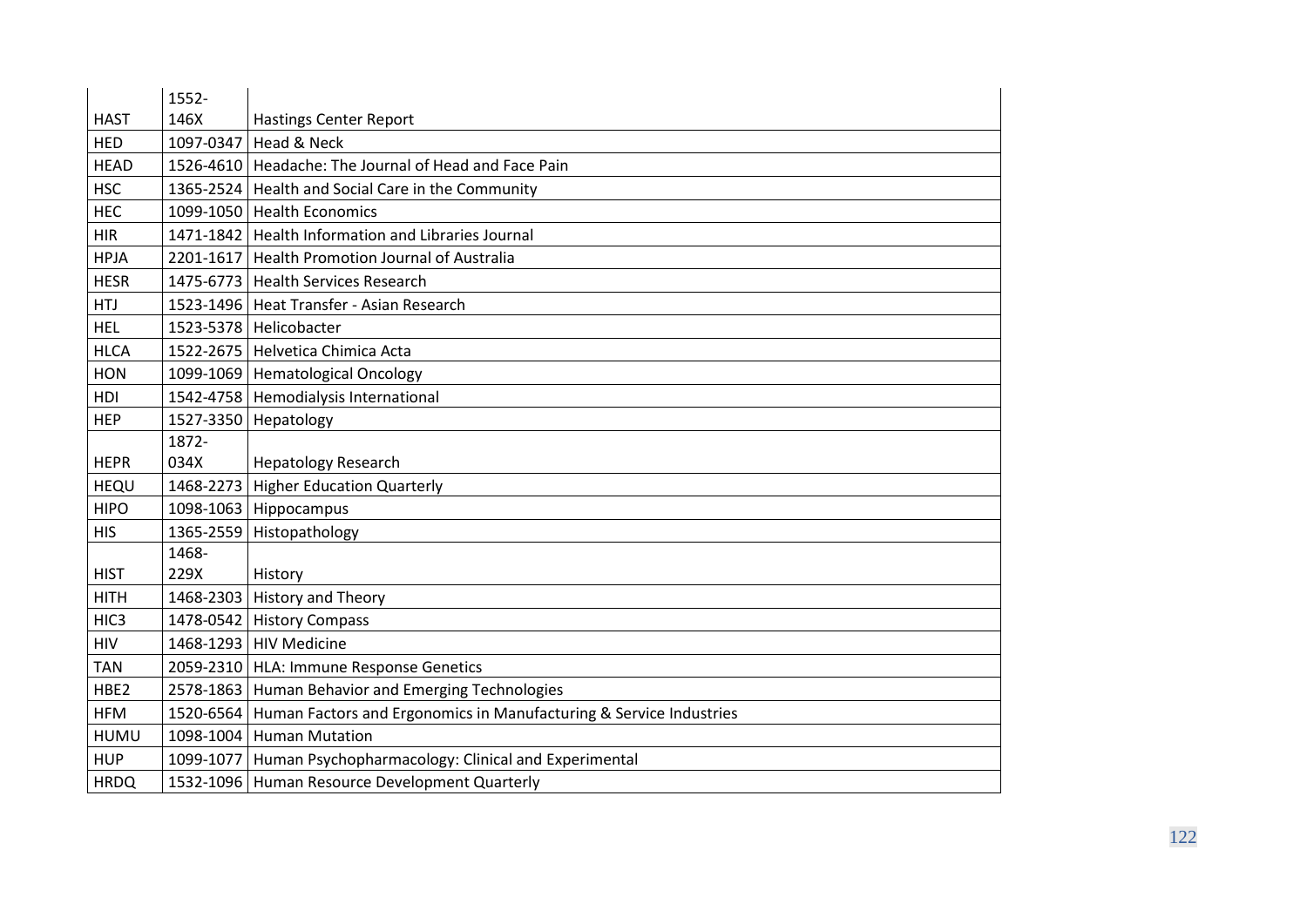|                  | 1099-                  |                                                                                        |
|------------------|------------------------|----------------------------------------------------------------------------------------|
| <b>HRM</b>       | 050X                   | Human Resource Management                                                              |
| <b>HRMJ</b>      |                        | 1748-8583   Human Resource Management Journal                                          |
| <b>HYP</b>       |                        | 1099-1085   Hydrological Processes                                                     |
|                  | 1474-                  |                                                                                        |
| IBI              | 919X                   | Ibis                                                                                   |
|                  | 1600-                  |                                                                                        |
| <b>IMR</b>       | 065X                   | <b>Immunological Reviews</b>                                                           |
| <b>IMM</b>       | 1365-2567              | Immunology                                                                             |
| <b>IMCB</b>      |                        | 1440-1711   Immunology & Cell Biology                                                  |
| <b>INA</b>       | 1600-0668   Indoor Air |                                                                                        |
|                  | 1468-                  |                                                                                        |
| <b>IREL</b>      | 232X                   | <b>Industrial Relations</b>                                                            |
| <b>IRJ</b>       |                        | 1468-2338   Industrial Relations Journal                                               |
| <b>INFA</b>      | 1532-7078   Infancy    |                                                                                        |
| ICD              |                        | 1522-7219   Infant and Child Development                                               |
| <b>IMHJ</b>      |                        | 1097-0355   Infant Mental Health Journal                                               |
| <b>ISJ</b>       |                        | 1365-2575   Information Systems Journal                                                |
| <b>ICAD</b>      |                        | 1752-4598   Insect Conservation and Diversity                                          |
| <b>IMB</b>       |                        | 1365-2583   Insect Molecular Biology                                                   |
| <b>INS</b>       |                        | 1744-7917   Insect Science                                                             |
| <b>IEAM</b>      |                        | 1551-3793   Integrated Environmental Assessment and Management                         |
| INZ <sub>2</sub> |                        | 1749-4877   Integrative Zoology                                                        |
| <b>ISAF</b>      |                        | 1099-1174   Intelligent Systems in Accounting, Finance and Management                  |
| IMJ              |                        | 1445-5994   Internal Medicine Journal                                                  |
| <b>IERE</b>      |                        | 1468-2354   International Economic Review                                              |
| IEJ              |                        | 1365-2591   International Endodontic Journal                                           |
| <b>INFI</b>      |                        | 1468-2362   International Finance                                                      |
| <b>ALR</b>       |                        | 2042-6984   International Forum of Allergy & Rhinology                                 |
| <b>IIR</b>       |                        | 1099-1107   International Insolvency Review                                            |
| <b>NAG</b>       |                        | 1096-9853   International Journal for Numerical and Analytical Methods in Geomechanics |
| <b>CNM</b>       |                        | 2040-7947   International Journal for Numerical Methods in Biomedical Engineering      |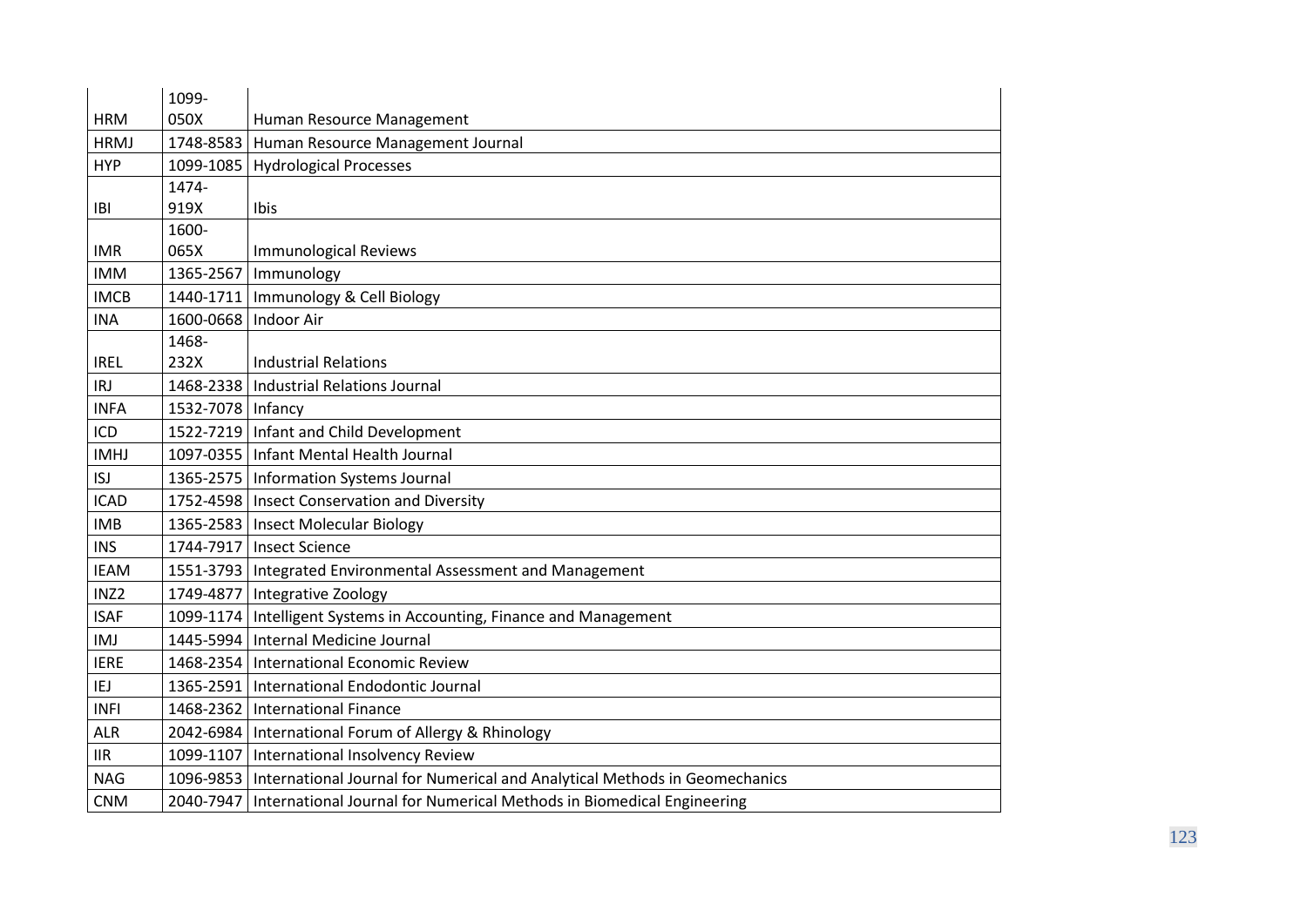| <b>NME</b>  |           | 1097-0207   International Journal for Numerical Methods in Engineering      |
|-------------|-----------|-----------------------------------------------------------------------------|
| <b>FLD</b>  |           | 1097-0363   International Journal for Numerical Methods in Fluids           |
| <b>ACS</b>  |           | 1099-1115   International Journal of Adaptive Control and Signal Processing |
| <b>IJAC</b> | 1744-7402 | International Journal of Applied Ceramic Technology                         |
| <b>IJAG</b> |           | 2041-1294   International Journal of Applied Glass Science                  |
| <b>IJAL</b> |           | 1473-4192   International Journal of Applied Linguistics                    |
| APS         |           | 1556-9187   International Journal of Applied Psychoanalytic Studies         |
| <b>JADE</b> |           | 1476-8070   International Journal of Art & Design Education                 |
| <b>IJAU</b> |           | 1099-1123   International Journal of Auditing                               |
| <b>IJC</b>  |           | 1097-0215   International Journal of Cancer                                 |
| KIN         | 1097-4601 | International Journal of Chemical Kinetics                                  |
|             | 1097-     |                                                                             |
| <b>CTA</b>  | 007X      | International Journal of Circuit Theory & Applications                      |
| <b>JOC</b>  |           | 1097-0088   International Journal of Climatology                            |
| <b>IJCP</b> | 1742-1241 | International Journal of Clinical Practice                                  |
| <b>DAC</b>  | 1099-1131 | International Journal of Communication Systems                              |
| <b>IJCS</b> |           | 1470-6431   International Journal of Consumer Studies                       |
| ICS         | 1468-2494 | International Journal of Cosmetic Science                                   |
| IDT         | 1471-0307 | International Journal of Dairy Technology                                   |
| <b>IDH</b>  | 1601-5037 | International Journal of Dental Hygiene                                     |
| <b>IJD</b>  | 1365-4632 | International Journal of Dermatology                                        |
|             | 1873-     |                                                                             |
| <b>JDN</b>  | 474X      | International Journal of Developmental Neuroscience                         |
|             | 1098-     |                                                                             |
| EAT         | 108X      | International Journal of Eating Disorders                                   |
| <b>IJET</b> | 1742-7363 | International Journal of Economic Theory                                    |
|             | 1099-     |                                                                             |
| ER          | 114X      | International Journal of Energy Research                                    |
| <b>IEP</b>  | 1365-2613 | International Journal of Experimental Pathology                             |
| <b>IJFE</b> |           | 1099-1158   International Journal of Finance & Economics                    |
| <b>IJFS</b> | 1365-2621 | International Journal of Food Science & Technology                          |
| GPS         |           | 1099-1166   International Journal of Geriatric Psychiatry                   |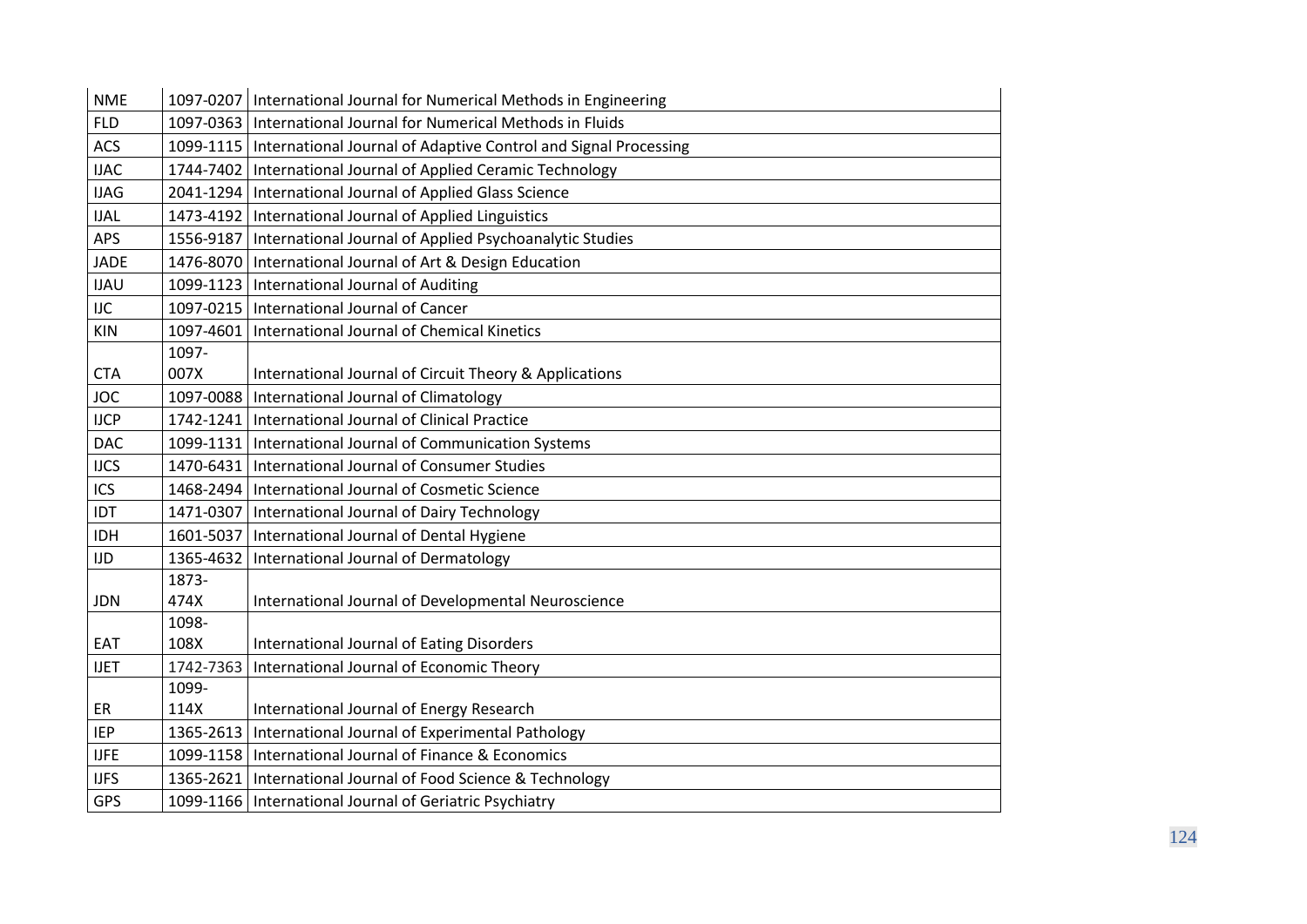| <b>IJGO</b>                      |           | 1879-3479   International Journal of Gynecology & Obstetrics                          |
|----------------------------------|-----------|---------------------------------------------------------------------------------------|
| <b>IMA</b>                       |           | 1098-1098   International Journal of Imaging Systems and Technology                   |
|                                  | 1744-     |                                                                                       |
| $\left\vert \text{J}\right\vert$ | 313X      | International Journal of Immunogenetics                                               |
|                                  | 1098-     |                                                                                       |
| <b>INT</b>                       | 111X      | International Journal of Intelligent Systems                                          |
| <b>IJJS</b>                      | 1475-6781 | International Journal of Japanese Sociology                                           |
|                                  | 1751-     |                                                                                       |
| <b>IJLH</b>                      | 553X      | International Journal of Laboratory Hematology                                        |
| <b>JLCD</b>                      | 1460-6984 | International Journal of Language & CommunicationDisorders                            |
| <b>IJMR</b>                      |           | 1468-2370   International Journal of Management Reviews                               |
| <b>INM</b>                       | 1447-0349 | International Journal of Mental Health Nursing                                        |
| <b>NEM</b>                       | 1099-1190 | International Journal of Network Management                                           |
|                                  | 1479-     |                                                                                       |
| <b>NVSM</b>                      | 103X      | International Journal of Nonprofit and Voluntary Sector Marketing                     |
| <b>JNM</b>                       | 1099-1204 | International Journal of Numerical Modelling: Electronic Networks, Devices and Fields |
| <b>IJNT</b>                      | 2047-3095 | International Journal of Nursing Knowledge                                            |
|                                  | 1440-     |                                                                                       |
| <b>IJN</b>                       | 172X      | International Journal of Nursing Practice                                             |
| OPN                              | 1748-3743 | International Journal of Older People Nursing                                         |
| <b>OA</b>                        | 1099-1212 | International Journal of Osteoarchaeology                                             |
|                                  | 1365-     |                                                                                       |
| <b>IPD</b>                       | 263X      | International Journal of Paediatric Dentistry                                         |
|                                  | 1464-     |                                                                                       |
| <b>IJOP</b>                      | 066X      | International Journal of Psychology                                                   |
|                                  | 1097-     |                                                                                       |
| QUA                              | 461X      | International Journal of Quantum Chemistry                                            |
|                                  | 1099-     |                                                                                       |
| <b>MMCE</b>                      | 047X      | International Journal of RF and Microwave Computer-Aided Engineering                  |
|                                  | 1756-     |                                                                                       |
| <b>APL</b>                       | 185X      | <b>International Journal of Rheumatic Diseases</b>                                    |
| <b>RNC</b>                       | 1099-1239 | International Journal of Robust and Nonlinear Control                                 |
| SAT                              |           | 1542-0981   International Journal of Satellite Communications and Networking          |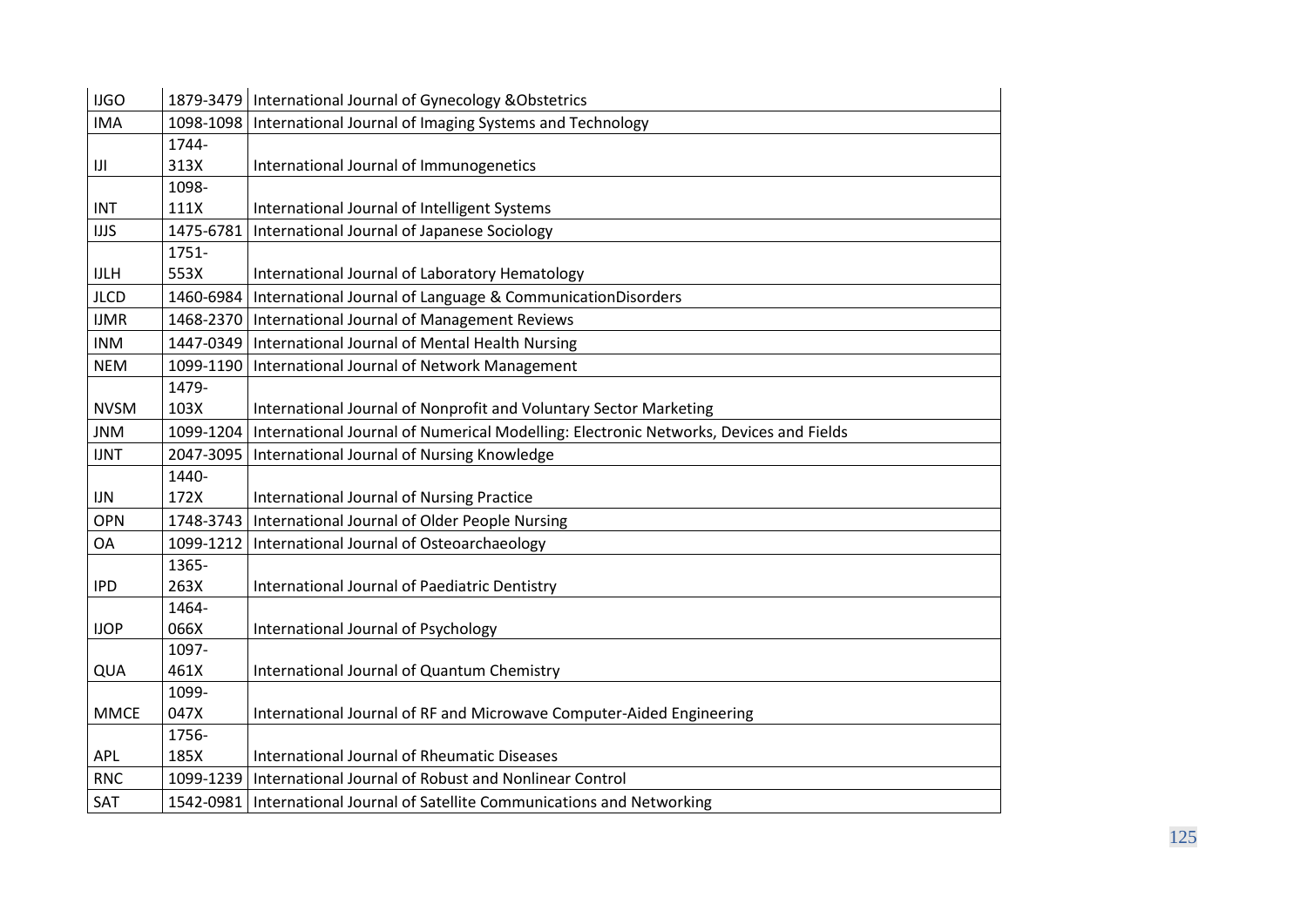| <b>IJSA</b>      | 1468-2389 | International Journal of Selection and Assessment                     |
|------------------|-----------|-----------------------------------------------------------------------|
| <b>IJSW</b>      | 1468-2397 | International Journal of Social Welfare                               |
| <b>IJST</b>      | 1468-2400 | International Journal of Systematic Theology                          |
| <b>JTR</b>       | 1522-1970 | International Journal of Tourism Research                             |
| <b>IJTD</b>      | 1468-2419 | International Journal of Training and Development                     |
| <b>IJUR</b>      | 1468-2427 | International Journal of Urban and Regional Research                  |
|                  | 1749-     |                                                                       |
| <b>IJUN</b>      | 771X      | International Journal of Urological Nursing                           |
| IJU              | 1442-2042 | International Journal of Urology                                      |
|                  | 1564-     |                                                                       |
| <b>ILR</b>       | 913X      | <b>International Labour Review</b>                                    |
| <b>IMIG</b>      | 1468-2435 | <b>International Migration</b>                                        |
| <b>INR</b>       |           | 1466-7657   International Nursing Review                              |
| <b>IRFI</b>      | 1468-2443 | International Review of Finance                                       |
| <b>IROH</b>      |           | 1522-2632   International Review of Hydrobiology                      |
| <b>IROM</b>      | 1758-6631 | International Review of Mission                                       |
| <b>ISSJ</b>      | 1468-2451 | International Social Science Journal                                  |
|                  | 1468-     |                                                                       |
| <b>ISSR</b>      | 246X      | <b>International Social Security Review</b>                           |
| <b>INSR</b>      | 1751-5823 | <b>International Statistical Review</b>                               |
| <b>ITOR</b>      | 1475-3995 | International Transactions in Operational Research                    |
| <b>ETEP</b>      |           | 2050-7038   International Transactions on Electrical Energy Systems   |
| ITL <sub>2</sub> | 2476-1508 | Internet Technology Letters                                           |
| <b>IVB</b>       |           | 1744-7410   Invertebrate Biology                                      |
| <b>NEWE</b>      |           | 2050-5876   IPPR Progressive Review                                   |
| <b>IRD</b>       |           | 1531-0361   Irrigation and Drainage                                   |
| <b>VOXS</b>      |           | 1751-2824   ISBT Science Series                                       |
| <b>IAR</b>       | 1440-1738 | <b>Island Arc</b>                                                     |
| 2525             |           | 1869-5868   Israel Journal of Chemistry                               |
| <b>IUB</b>       |           | 1521-6551   IUBMB Life                                                |
| JAC5             |           | 2574-9870 JACCP: Journal of the American College of Clinical Pharmacy |
| <b>JJNS</b>      |           | 1742-7924 Japan Journal of Nursing Science                            |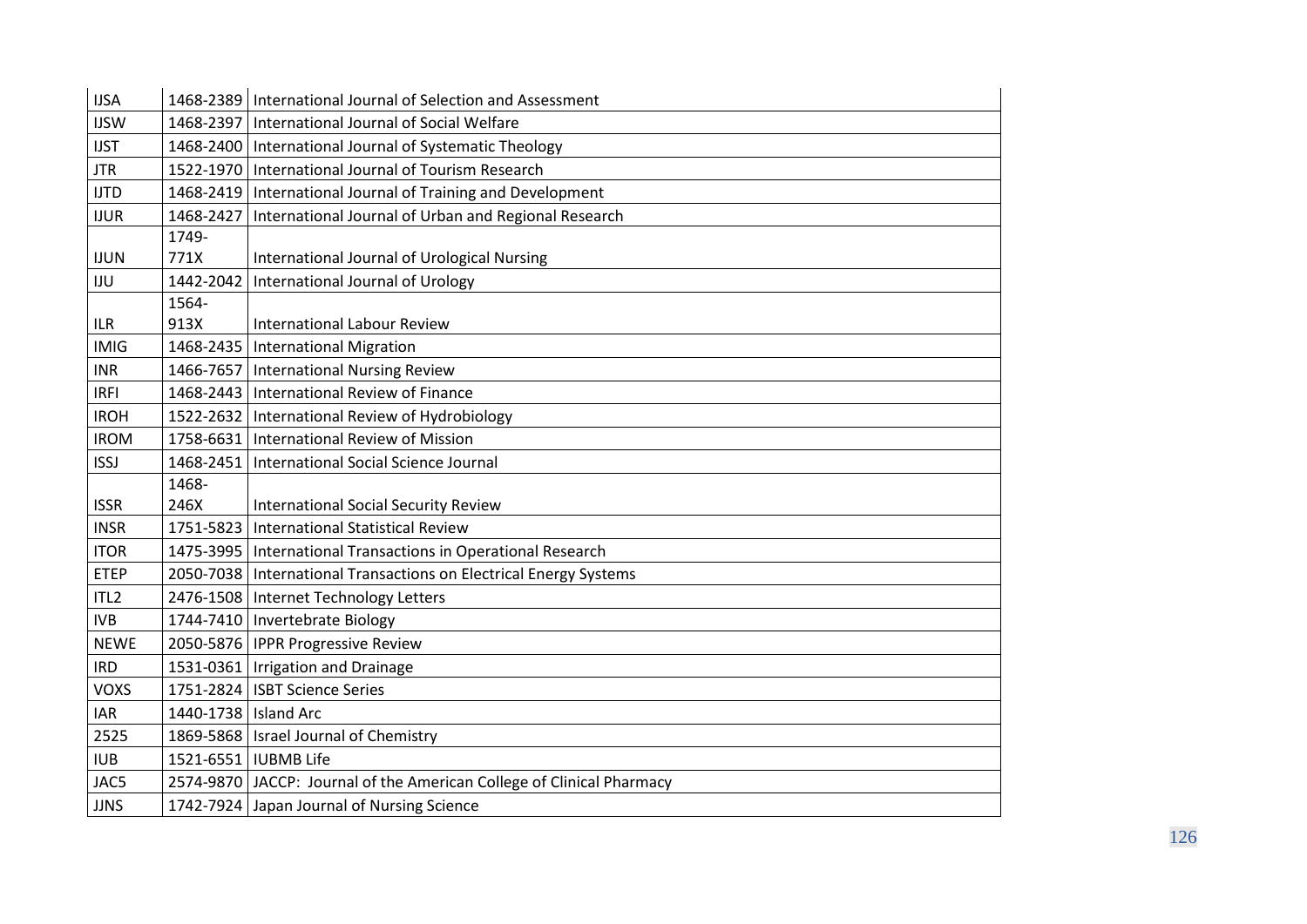| <b>JCMS</b>      | 1468-5965 | JCMS: Journal of Common Market Studies                        |
|------------------|-----------|---------------------------------------------------------------|
| <b>AWWA</b>      |           | 1551-8833 Journal AWWA                                        |
| <b>DDG</b>       |           | 1610-0387 Journal der Deutschen Dermatologischen Gesellschaft |
| <b>JECS</b>      | 1754-0208 | Journal For Eighteenth-Century Studies                        |
| <b>JSPN</b>      | 1744-6155 | Journal for Specialists In Pediatric Nursing                  |
| NAD <sub>2</sub> | 1556-4819 | Journal for the Anthropology of North America                 |
| <b>JSSR</b>      |           | 1468-5906 Journal for the Scientific Study of Religion        |
| <b>JTSB</b>      | 1468-5914 | Journal for the Theory of Social Behaviour                    |
|                  | 1475-     |                                                               |
| <b>JOAR</b>      | 679X      | Journal of Accounting Research                                |
| <b>JAOC</b>      | 2161-1874 | Journal of Addictions & Offender Counseling                   |
| <b>JAAL</b>      |           | 1936-2706 Journal of Adolescent & Adult Literacy              |
|                  | 2637-     |                                                               |
| AMP <sub>2</sub> | 403X      | Journal of Advanced Manufacturing and Processing              |
| JAN              | 1365-2648 | Journal of Advanced Nursing                                   |
| <b>JOAC</b>      |           | 1471-0366 Journal of Agrarian Change                          |
| <b>JAGE</b>      |           | 1477-9552 Journal of Agricultural Economics                   |
|                  | 1439-     |                                                               |
| <b>JAC</b>       | 037X      | Journal of Agronomy and Crop Science                          |
| <b>JGS</b>       | 1532-5415 | Journal of American Geriatrics Society                        |
| <b>JOAP</b>      |           | 1468-5922 Journal of Analytical Psychology                    |
| <b>JOA</b>       |           | 1469-7580 Journal of Anatomy                                  |
| <b>JBG</b>       | 1439-0388 | Journal of Animal Breeding and Genetics                       |
| <b>JANE</b>      |           | 1365-2656 Journal of Animal Ecology                           |
| <b>JPN</b>       |           | 1439-0396 Journal of Animal Physiology and Animal Nutrition   |
| <b>JABA</b>      |           | 1938-3703 Journal of Applied Behavior Analysis                |
| <b>JACF</b>      |           | 1745-6622 Journal of Applied Corporate Finance                |
| <b>JCR</b>       | 1600-5767 | Journal of Applied Crystallography                            |
| <b>JPE</b>       |           | 1365-2664 Journal of Applied Ecology                          |
| JAE              |           | 1099-1255 Journal of Applied Econometrics                     |
| <b>JEN</b>       |           | 1439-0418 Journal of Applied Entomology                       |
| JAI              |           | 1439-0426 Journal of Applied Ichthyology                      |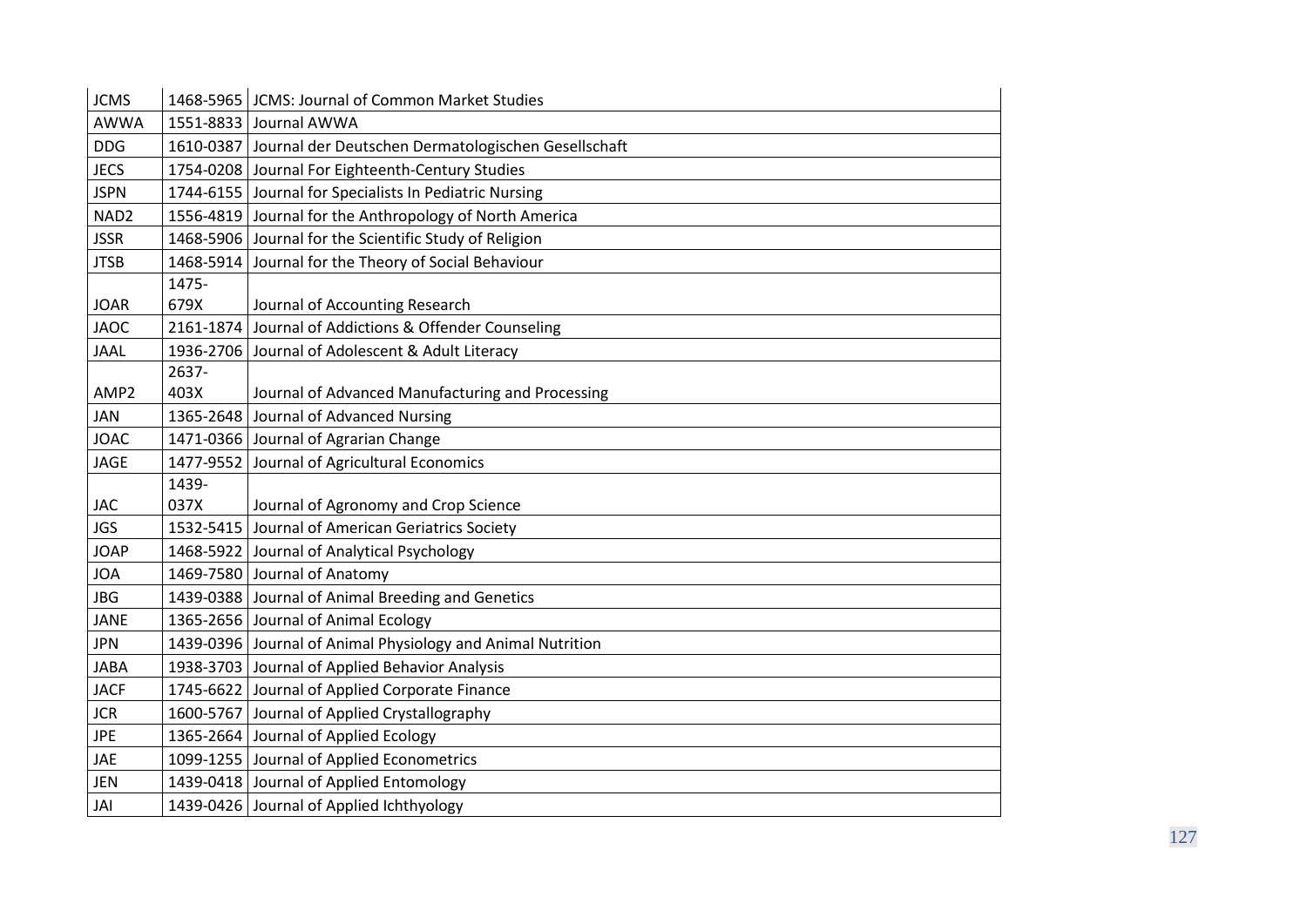| <b>JAM</b>  |           | 1365-2672 Journal of Applied Microbiology                                         |
|-------------|-----------|-----------------------------------------------------------------------------------|
| <b>JAPP</b> |           | 1468-5930 Journal of Applied Philosophy                                           |
| <b>APP</b>  |           | 1097-4628 Journal of Applied Polymer Science                                      |
| <b>JAR</b>  |           | 1468-3148 Journal of Applied Research in Intellectual Disabilities                |
| <b>JASP</b> |           | 1559-1816 Journal of Applied Social Psychology                                    |
| <b>JAT</b>  |           | 1099-1263 Journal of Applied Toxicology                                           |
| AAH         | 1548-8667 | Journal of Aquatic Animal Health                                                  |
|             | 1600-     |                                                                                   |
| JAV         | 048X      | Journal of Avian Biology                                                          |
| <b>JOBM</b> | 1521-4028 | Journal of Basic Microbiology                                                     |
| <b>BDM</b>  |           | 1099-0771 Journal of Behavioral Decision Making                                   |
| <b>JBT</b>  |           | 1099-0461 Journal of Biochemical and Molecular Toxicology                         |
| JBI         |           | 1365-2699 Journal of Biogeography                                                 |
| <b>JBM</b>  |           | 1552-4965 Journal of Biomedical Materials Research Part A                         |
| <b>JBMB</b> |           | 1552-4981   Journal of Biomedical Materials Research Part B: Applied Biomaterials |
| <b>JBIO</b> |           | 1864-0648 Journal of Biophotonics                                                 |
| <b>JBMR</b> |           | 1523-4681 Journal of Bone and Mineral Research                                    |
| <b>JBFA</b> |           | 1468-5957 Journal of Business Finance & Accounting                                |
| <b>JBL</b>  |           | 2158-1592 Journal of Business Logistics                                           |
| <b>JOCS</b> |           | 1540-8191 Journal of Cardiac Surgery                                              |
| <b>JCE</b>  |           | 1540-8167 Journal of Cardiovascular Electrophysiology                             |
| <b>JCB</b>  |           | 1097-4644 Journal of Cellular Biochemistry                                        |
| <b>JCP</b>  |           | 1097-4652 Journal of Cellular Physiology                                          |
| <b>JCTB</b> | 1097-4660 | Journal of Chemical Technology and Biotechnology                                  |
|             | 1099-     |                                                                                   |
| <b>CEM</b>  | 128X      | Journal of Chemometrics                                                           |
| <b>JCAP</b> |           | 1744-6171 Journal of Child and Adolescent Psychiatric Nursing                     |
| <b>JCPP</b> |           | 1469-7610 Journal of Child Psychology and Psychiatry                              |
| <b>JCA</b>  |           | 1098-1101 Journal of Clinical Apheresis                                           |
| <b>JOCN</b> | 1365-2702 | Journal of Clinical Nursing                                                       |
|             | 1600-     |                                                                                   |
| <b>JCPE</b> | 051X      | Journal of Clinical Periodontology                                                |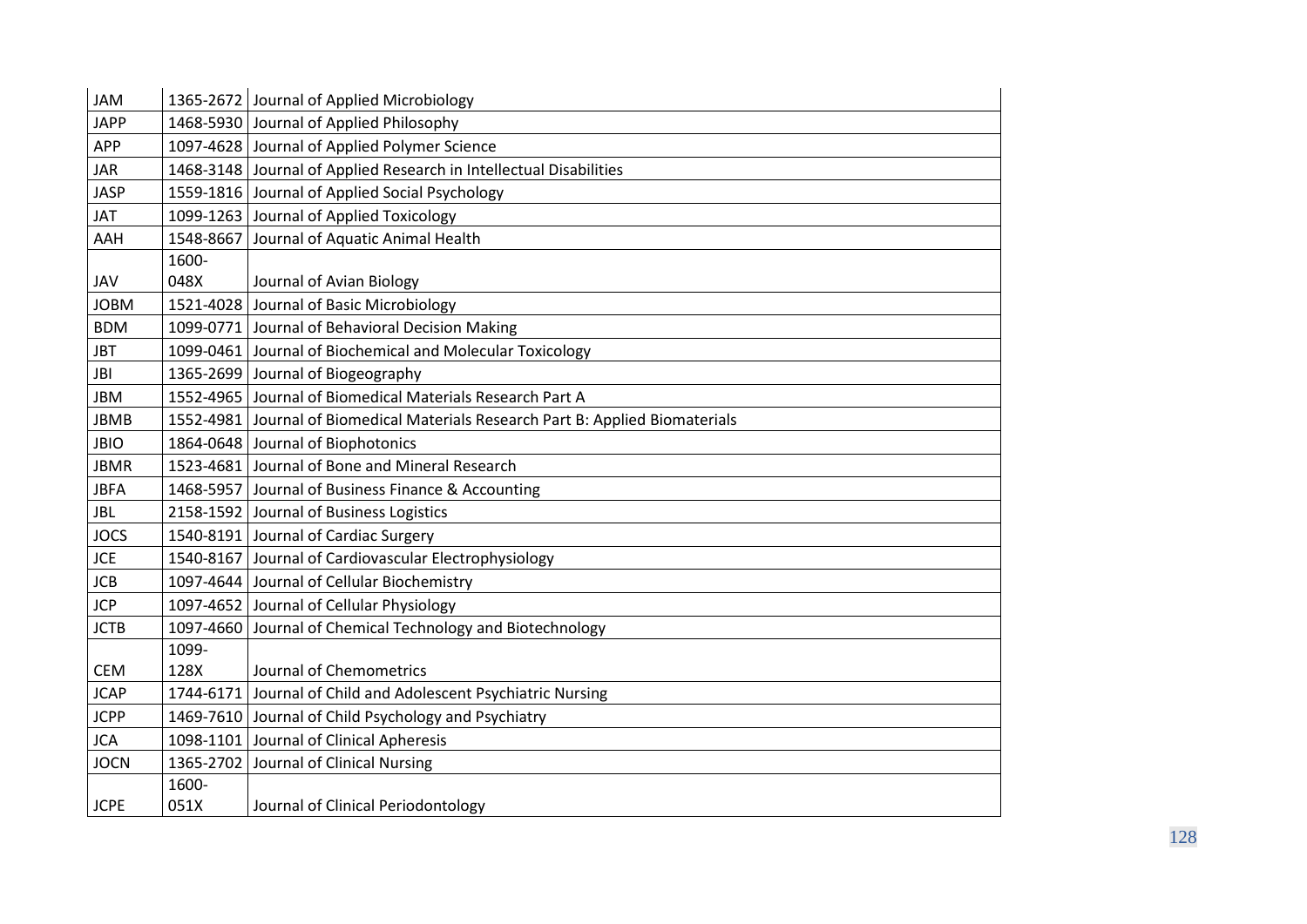| <b>JCPH</b> | 1552-4604 | Journal of Clinical Pharmacology                           |
|-------------|-----------|------------------------------------------------------------|
| <b>JCPT</b> |           | 1365-2710 Journal of Clinical Pharmacy and Therapeutics    |
| <b>JCLP</b> |           | 1097-4679 Journal of Clinical Psychology                   |
| JCU         | 1097-0096 | Journal of Clinical Ultrasound                             |
| <b>JOCC</b> |           | 2161-1882 Journal of College Counseling                    |
| <b>JCD</b>  |           | 1520-6610 Journal of Combinatorial Designs                 |
| CASP        |           | 1099-1298 Journal of Community & Applied Social Psychology |
| <b>JCOP</b> | 1520-6629 | Journal of Community Psychology                            |
|             | 1096-     |                                                            |
| <b>JCC</b>  | 987X      | Journal of Computational Chemistry                         |
| <b>JCAL</b> | 1365-2729 | Journal of Computer Assisted Learning                      |
| <b>JOCA</b> |           | 1745-6606 Journal of Consumer Affairs                      |
| СB          |           | 1479-1838 Journal of Consumer Behaviour                    |
| <b>JCPY</b> |           | 1532-7663 Journal of Consumer Psychology                   |
| <b>JCCM</b> |           | 1468-5973 Journal of Contingencies and Crisis Management   |
| <b>JCAF</b> |           | 1097-0053 Journal of Corporate Accounting & Finance        |
| <b>JOCD</b> |           | 1473-2165 Journal of Cosmetic Dermatology                  |
| <b>JCAD</b> |           | 1556-6676 Journal of Counseling & Development              |
| <b>CUP</b>  |           | 1600-0560 Journal of Cutaneous Pathology                   |
| JDD         |           | 1930-7837 Journal of Dental Education                      |
| <b>JDB</b>  |           | 1753-0407 Journal of Diabetes                              |
| CDD         | 1751-2980 | Journal of Digestive Diseases                              |
| <b>JEC</b>  |           | 1365-2745 Journal of Ecology                               |
| <b>JOES</b> |           | 1467-6419 Journal of Economic Surveys                      |
| <b>JEMS</b> |           | 1530-9134 Journal of Economics & Management Strategy       |
| <b>JELS</b> |           | 1740-1461 Journal of Empirical Legal Studies               |
| <b>JOEC</b> |           | 2161-1920 Journal of Employment Counseling                 |
| <b>JEE</b>  | 2168-9830 | Journal of Engineering Education                           |
| JEQ2        |           | 1435-0653 Journal of Environmental Quality                 |
| <b>JERD</b> |           | 1708-8240 Journal of Esthetic and Restorative Dentistry    |
| JEU         |           | 1550-7408 Journal of Eukaryotic Microbiology               |
| <b>JEP</b>  |           | 1365-2753 Journal of Evaluation in Clinical Practice       |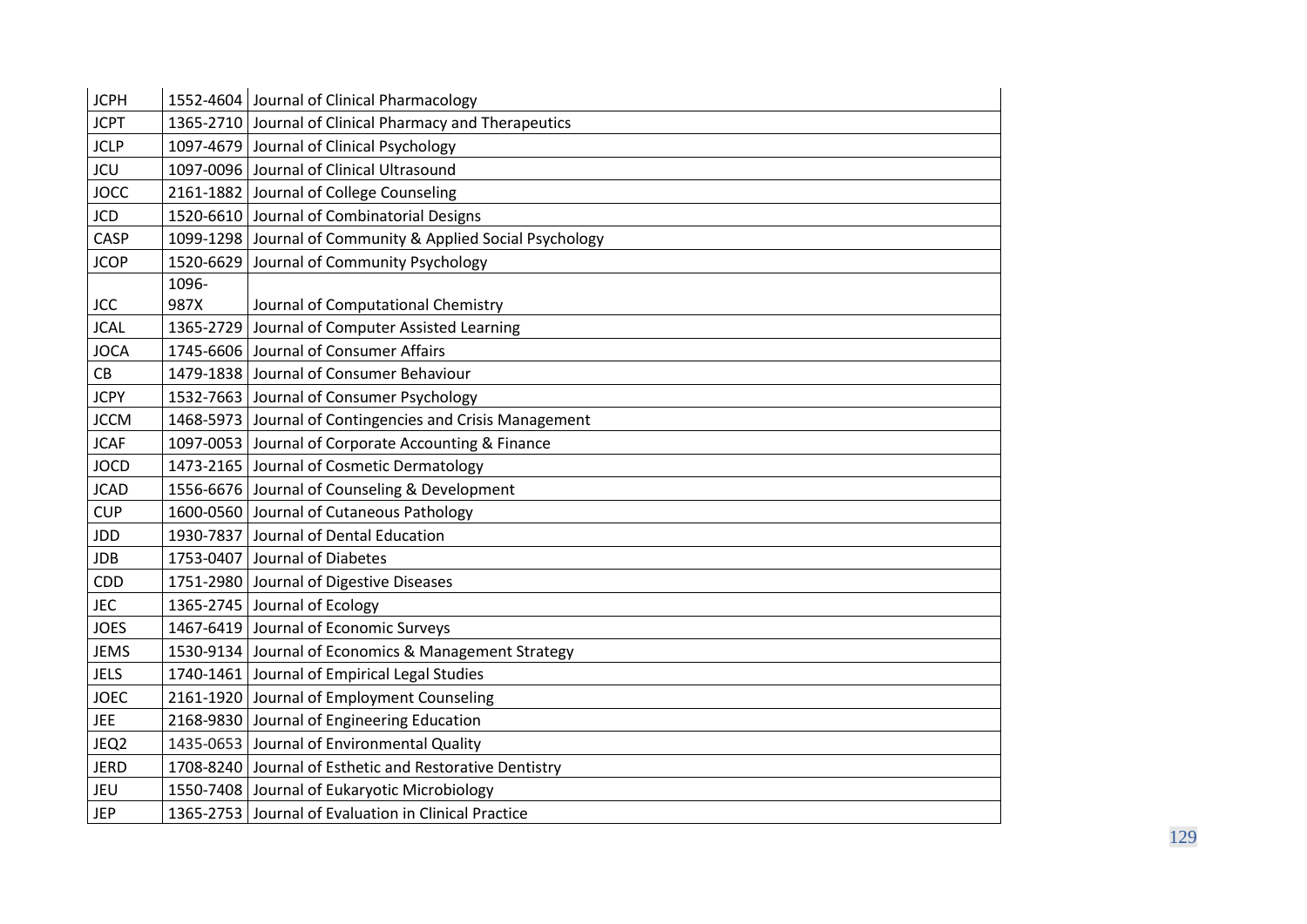| <b>JEBM</b> |       | 1756-5391 Journal of Evidence-Based Medicine                                           |
|-------------|-------|----------------------------------------------------------------------------------------|
| <b>JEB</b>  |       | 1420-9101 Journal of Evolutionary Biology                                              |
| JEZ         |       | 1932-5231 Journal of Experimental Zoology Part A: Ecological Genetics and Physiology   |
| JEZ.B       |       | 1552-5015 Journal of Experimental Zoology Part B Molecular and Developmental Evolution |
| <b>JFTR</b> |       | 1756-2589 Journal of Family Theory & Review                                            |
| <b>JOFT</b> |       | 1467-6427 Journal of Family Therapy                                                    |
| <b>JOFO</b> |       | 1557-9263 Journal of Field Ornithology                                                 |
| <b>ROB</b>  |       | 1556-4967 Journal of Field Robotics                                                    |
| <b>JFB</b>  |       | 1095-8649 Journal of Fish Biology                                                      |
| <b>JFD</b>  |       | 1365-2761 Journal of Fish Diseases                                                     |
| <b>JFBC</b> |       | 1745-4514 Journal of Food Biochemistry                                                 |
| <b>JFPE</b> |       | 1745-4530 Journal of Food Process Engineering                                          |
| <b>JFPP</b> |       | 1745-4549 Journal of Food Processing and Preservation                                  |
| <b>JFS</b>  |       | 1745-4565 Journal of Food Safety                                                       |
| <b>JFDS</b> |       | 1750-3841 Journal of Food Science                                                      |
|             | 1099- |                                                                                        |
| <b>FOR</b>  | 131X  | Journal of Forecasting                                                                 |
| <b>JFO</b>  |       | 1556-4029 Journal of Forensic Sciences                                                 |
| <b>JGH</b>  |       | 1440-1746 Journal of Gastroenterology and Hepatology                                   |
| JGC4        |       | 1573-3599 Journal of Genetic Counseling                                                |
| <b>JGRD</b> |       | 2169-8996 Journal of Geophysical Research: Atmospheres                                 |
| <b>JGRG</b> |       | 2169-8961 Journal of Geophysical Research: Biogeosciences                              |
| <b>JGRF</b> |       | 2169-9011 Journal of Geophysical Research: Earth Surface                               |
| <b>JGRC</b> |       | 2169-9291 Journal of Geophysical Research: Oceans                                      |
| <b>JGRE</b> |       | 2169-9100 Journal of Geophysical Research: Planets                                     |
| <b>JGRB</b> |       | 2169-9356 Journal of Geophysical Research: Solid Earth                                 |
| <b>JGRA</b> |       | 2169-9402 Journal of Geophysical Research: Space Physics                               |
| <b>JGT</b>  |       | 1097-0118 Journal of Graph Theory                                                      |
| <b>JHRM</b> |       | 2040-0861 Journal of Healthcare Risk Management                                        |
| <b>JHBP</b> |       | 1868-6982 Journal of Hepato-Biliary-Pancreatic Sciences                                |
| <b>JHET</b> |       | 1943-5193 Journal of Heterocyclic Chemistry                                            |
| <b>JOHS</b> |       | 1467-6443 Journal of Historical Sociology                                              |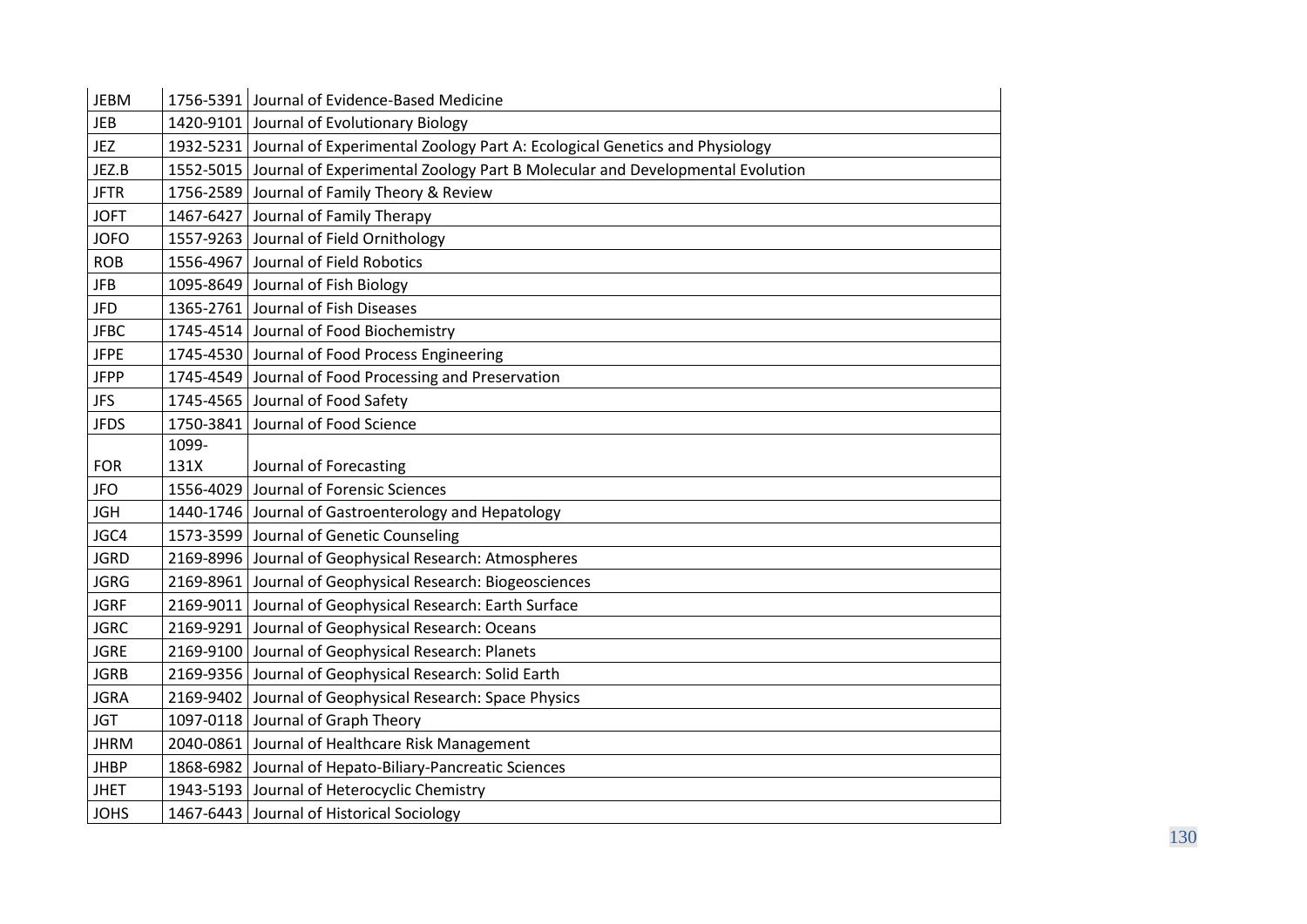|             | 1365- |                                                                      |
|-------------|-------|----------------------------------------------------------------------|
| <b>JHN</b>  | 277X  | Journal of Human Nutrition and Dietetics                             |
| JIEC        |       | 1530-9290 Journal of Industrial Ecology                              |
| <b>JIMD</b> |       | 1573-2665 Journal of Inherited Metabolic Disease                     |
| <b>JIPB</b> |       | 1744-7909 Journal of Integrative Plant Biology                       |
| <b>JIR</b>  |       | 1365-2788 Journal of Intellectual Disability Research                |
| JOID        |       | 1939-1668 Journal of Interior Design                                 |
| <b>JOIM</b> |       | 1365-2796 Journal of Internal Medicine                               |
| <b>JID</b>  |       | 1099-1328 Journal of International Development                       |
|             | 1467- |                                                                      |
| <b>JIFM</b> | 646X  | Journal of International Financial Management & Accounting           |
| <b>JIP</b>  |       | 1544-4767 Journal of Investigative Psychology and Offender Profiling |
| <b>JLC</b>  |       | 1099-1344 Journal of Labelled Compounds and Radiopharmaceuticals     |
| <b>JLCA</b> |       | 1935-4940 Journal of Latin American & Caribbean Anthropology         |
| <b>JOLS</b> |       | 1467-6478 Journal of Law and Society                                 |
|             | 1935- |                                                                      |
| <b>JLS</b>  | 262X  | Journal of Leadership Studies                                        |
| <b>JLSE</b> |       | 1744-1722 Journal of Legal Studies Education                         |
| <b>JLB</b>  |       | 1938-3673 Journal of Leukocyte Biology                               |
| <b>JOLA</b> |       | 1548-1395 Journal of Linguistic Anthropology                         |
| <b>JMRI</b> |       | 1522-2586 Journal of Magnetic Resonance Imaging                      |
| <b>JOMS</b> |       | 1467-6486 Journal of Management Studies                              |
| <b>JMFT</b> |       | 1752-0606 Journal of Marital and Family Therapy                      |
| <b>JOMF</b> |       | 1741-3737 Journal of Marriage and Family                             |
| <b>JMS</b>  |       | 1096-9888 Journal of Mass Spectrometry                               |
| <b>ARA</b>  |       | 1754-9485 Journal of Medical Imaging and Radiation Oncology          |
| <b>JMP</b>  |       | 1600-0684 Journal of Medical Primatology                             |
| <b>JMV</b>  |       | 1096-9071 Journal of Medical Virology                                |
| <b>JMG</b>  |       | 1525-1314 Journal of Metamorphic Geology                             |
| JMI         |       | 1365-2818 Journal of Microscopy                                      |
| <b>JMWH</b> |       | 1542-2011 Journal of Midwifery & Women's Health                      |
| <b>JMR</b>  |       | 1099-1352 Journal of Molecular Recognition                           |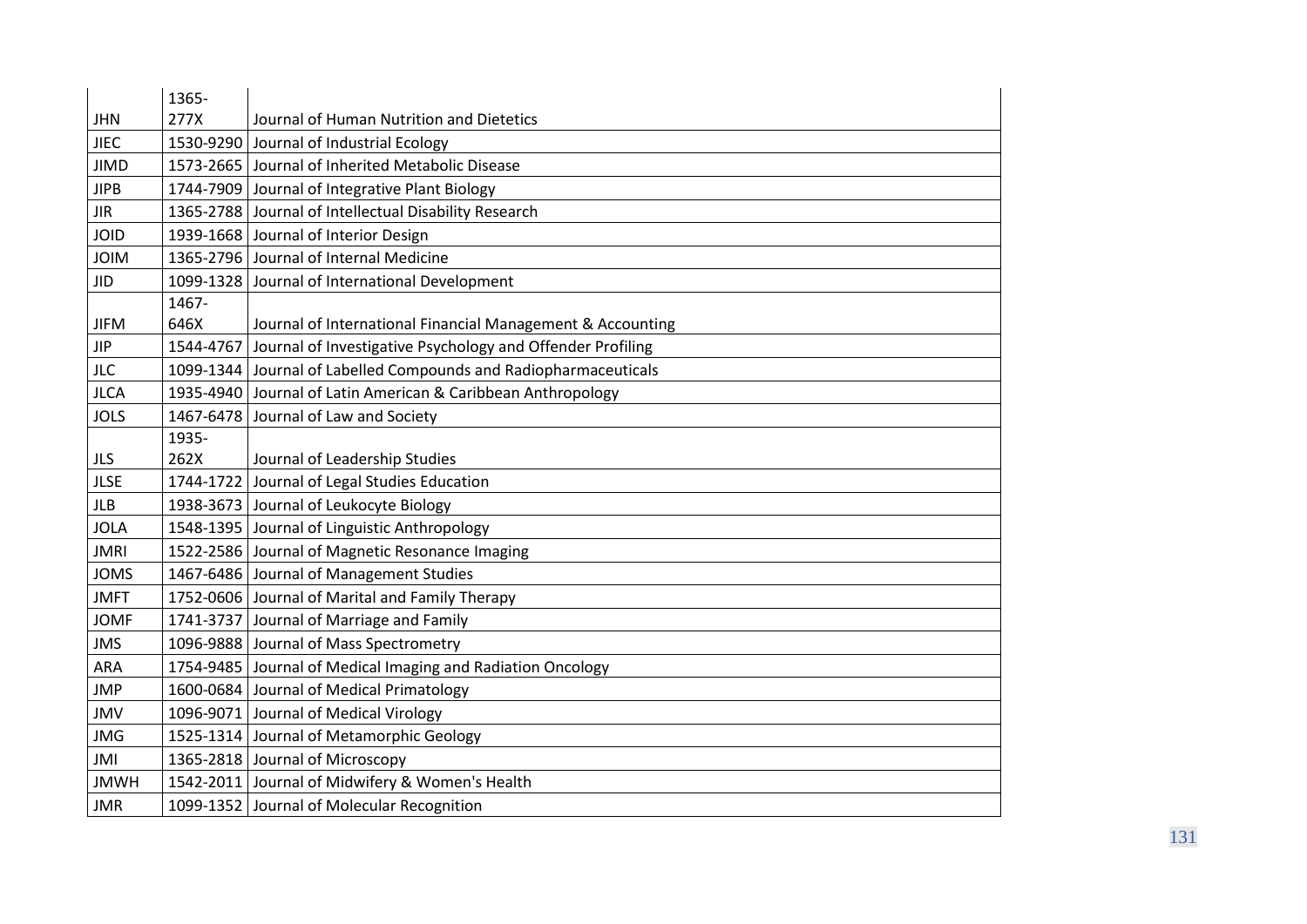| <b>JMCB</b> |       | 1538-4616 Journal of Money, Credit and Banking                  |
|-------------|-------|-----------------------------------------------------------------|
| <b>JMOR</b> |       | 1097-4687 Journal of Morphology                                 |
| <b>MCDA</b> |       | 1099-1360 Journal of Multi-Criteria Decision Analysis           |
| <b>JMCD</b> |       | 2161-1912 Journal of Multicultural Counseling and Development   |
| <b>JNC</b>  |       | 1471-4159 Journal of Neurochemistry                             |
| <b>JNE</b>  |       | 1365-2826 Journal of Neuroendocrinology                         |
| <b>JON</b>  |       | 1552-6569 Journal of Neuroimaging                               |
| <b>JNP</b>  |       | 1748-6653 Journal of Neuropsychology                            |
| <b>JNR</b>  |       | 1097-4547 Journal of Neuroscience Research                      |
| <b>MNOL</b> |       | 1365-2834 Journal of Nursing Management                         |
| JNU         |       | 1547-5069 Journal of Nursing Scholarship                        |
| <b>JOG</b>  |       | 1447-0756 Journal of Obstetrics and Gynaecology Research        |
| <b>JOOP</b> |       | 2044-8325 Journal of Occupational and Organizational Psychology |
| <b>MOOL</b> |       | 1873-1317 Journal of Operations Management                      |
| <b>JOP</b>  |       | 1600-0714 Journal of Oral Pathology & Medicine                  |
| <b>JOOR</b> |       | 1365-2842 Journal of Oral Rehabilitation                        |
| <b>JOB</b>  |       | 1099-1379 Journal of Organizational Behavior                    |
|             | 1554- |                                                                 |
| <b>JOR</b>  | 527X  | Journal of Orthopaedic Research ®                               |
| <b>JPC</b>  |       | 1440-1754 Journal of Paediatrics and Child Health               |
| <b>JPEN</b> |       | 1941-2444 Journal of Parenteral and Enteral Nutrition           |
| <b>PSC</b>  |       | 1099-1387 Journal of Peptide Science                            |
| <b>JRE</b>  |       | 1600-0765 Journal of Periodontal Research                       |
| <b>JPER</b> |       | 1943-3670 Journal of Periodontology                             |
| <b>JOPY</b> |       | 1467-6494 Journal of Personality                                |
| <b>JPG</b>  |       | 1747-5457 Journal of Petroleum Geology                          |
| <b>JPPR</b> |       | 2055-2335 Journal of Pharmacy Practice and Research             |
| <b>JOPE</b> |       | 1467-9752 Journal of Philosophy of Education                    |
| <b>JPY</b>  |       | 1529-8817 Journal of Phycology                                  |
| POC         |       | 1099-1395 Journal of Physical Organic Chemistry                 |
| <b>JPH</b>  |       | 1439-0434 Journal of Phytopathology                             |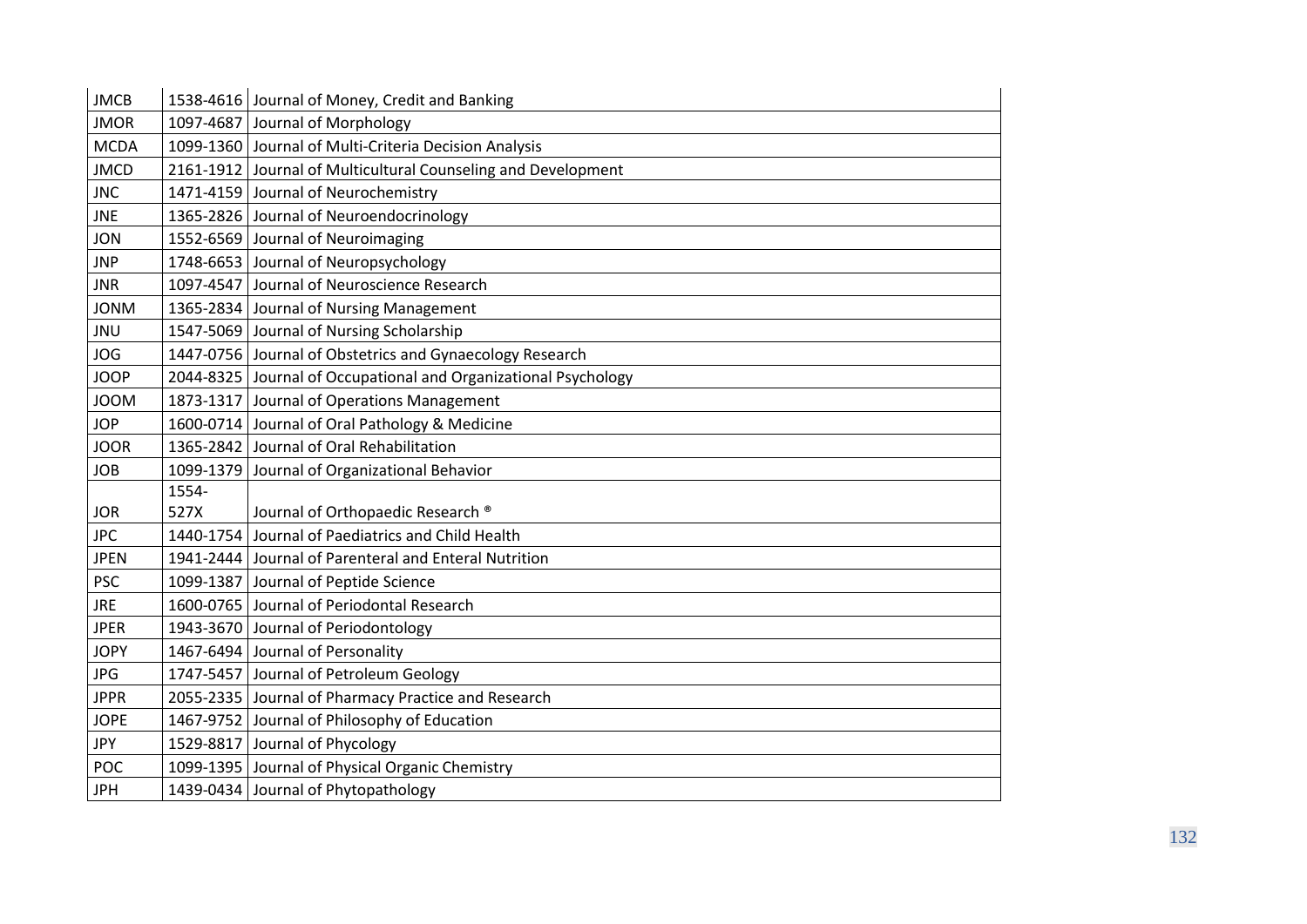|                  | 1600-     |                                                                       |
|------------------|-----------|-----------------------------------------------------------------------|
| <b>JPI</b>       | 079X      | Journal of Pineal Research                                            |
| <b>JPLN</b>      | 1522-2624 | Journal of Plant Nutrition and Soil Science                           |
| PLR <sub>2</sub> |           | 1940-3496 Journal of Plant Registrations                              |
| <b>PAM</b>       |           | 1520-6688 Journal of Policy Analysis and Management                   |
| <b>JPPI</b>      |           | 1741-1130 Journal of Policy and Practice In Intellectual Disabilities |
| POL              | 2642-4169 | Journal of Polymer Science                                            |
| <b>JPIM</b>      | 1540-5885 | Journal of Product Innovation Management                              |
|                  | 1532-     |                                                                       |
| <b>JOPR</b>      | 849X      | Journal of Prosthodontics                                             |
| <b>JPM</b>       | 1365-2850 | Journal of Psychiatric and Mental Health Nursing                      |
| PA               |           | 1479-1854 Journal of Public Affairs                                   |
| <b>JPET</b>      |           | 1467-9779 Journal of Public Economic Theory                           |
| <b>JPHD</b>      |           | 1752-7325 Journal of Public Health Dentistry                          |
| JQS              |           | 1099-1417 Journal of Quaternary Science                               |
| <b>JRS</b>       |           | 1097-4555 Journal of Raman Spectroscopy                               |
| <b>JORS</b>      |           | 1467-9787 Journal Of Regional Science                                 |
| <b>JORE</b>      |           | 1467-9795 Journal of Religious Ethics                                 |
| <b>JORH</b>      | 1467-9809 | Journal of Religious History                                          |
| <b>JORC</b>      |           | 1755-6686 Journal of Renal Care                                       |
| <b>JRIR</b>      |           | 1467-9817 Journal of Research in Reading                              |
| <b>TEA</b>       |           | 1098-2736 Journal of Research in Science Teaching                     |
| JRS3             |           | 1471-3802 Journal of Research in Special Educational Needs            |
| <b>JORA</b>      |           | 1532-7795 Journal of Research On Adolescence                          |
| <b>JORI</b>      |           | 1539-6975 Journal of Risk and Insurance                               |
| <b>JOSH</b>      | 1746-1561 | Journal of School Health                                              |
|                  | 1745-     |                                                                       |
| <b>JOSS</b>      | 459X      | Journal of Sensory Studies                                            |
| <b>JSSC</b>      | 1615-9314 | Journal of Separation Science                                         |
| <b>JSR</b>       |           | 1365-2869 Journal of Sleep Research                                   |
| <b>JSAP</b>      | 1748-5827 | Journal of Small Animal Practice                                      |
| <b>JOSI</b>      |           | 1540-4560 Journal of Social Issues                                    |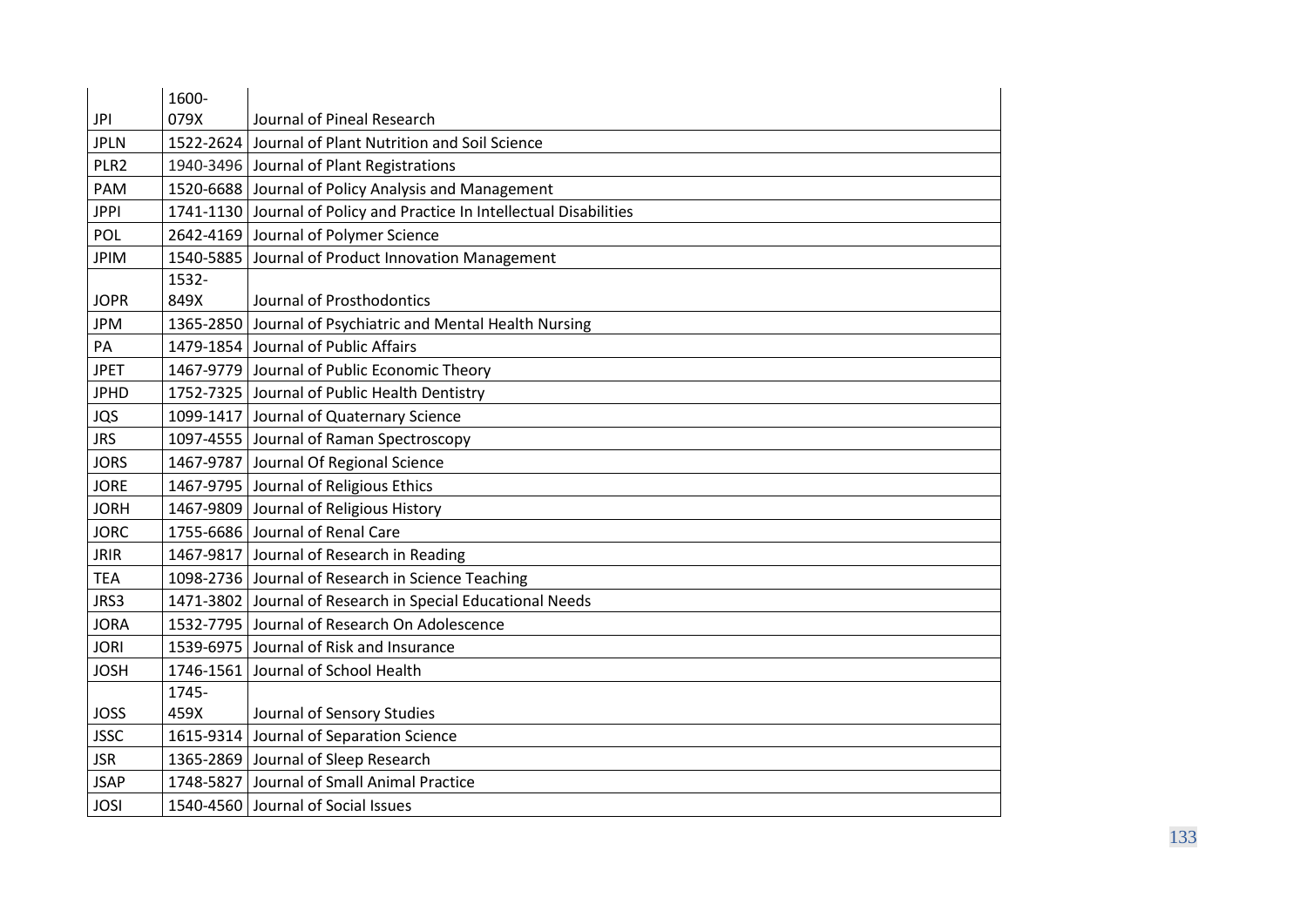| <b>JOSP</b> |           | 1467-9833 Journal of Social Philosophy                                            |
|-------------|-----------|-----------------------------------------------------------------------------------|
| <b>JOSL</b> |           | 1467-9841 Journal of Sociolinguistics                                             |
| SMR         |           | 2047-7481 Journal of Software: Evolution and Process                              |
| <b>JSCH</b> |           | 1540-5818 Journal of Supreme Court History                                        |
|             | 1745-     |                                                                                   |
| <b>JSCM</b> | 493X      | Journal of Supply Chain Management                                                |
| <b>JSDE</b> | 1558-9293 | Journal of Surfactants and Detergents                                             |
| <b>JSO</b>  |           | 1096-9098 Journal of Surgical Oncology                                            |
| <b>JSY</b>  |           | 1600-5775 Journal of Synchrotron Radiation                                        |
| <b>JSE</b>  | 1674-4918 | Journal of Systematics and Evolution                                              |
| <b>JTXS</b> |           | 1745-4603 Journal of Texture Studies                                              |
| <b>JACE</b> |           | 1551-2916 Journal of the American Ceramic Society                                 |
| <b>AOCS</b> | 1558-9331 | Journal of The American Oil Chemists' Society                                     |
| <b>JAWR</b> |           | 1752-1688 Journal of the American Water Resources Association                     |
| ASI         |           | 2330-1643 Journal of the Association for Information Science and Technology       |
| <b>JCCS</b> |           | 2192-6549 Journal of the Chinese Chemical Society                                 |
| JDV         |           | 1468-3083 Journal of the European Academy of Dermatology and Venereology          |
| <b>JEAB</b> |           | 1938-3711 Journal of the Experimental Analysis of Behavior                        |
| <b>JHBS</b> |           | 1520-6696 Journal of the History of the Behavioral Sciences                       |
| <b>JIB</b>  |           | 2050-0416 Journal of the Institute of Brewing                                     |
| <b>JLMS</b> |           | 1469-7750 Journal of the London Mathematical Society                              |
| <b>JNS</b>  |           | 1529-8027 Journal of the Peripheral Nervous System                                |
| <b>JRAI</b> | 1467-9655 | Journal of the Royal Anthropological Institute                                    |
|             | 1467-     |                                                                                   |
| <b>RSSA</b> | 985X      | Journal of the Royal Statistical Society: Series A (Statistics in Society)        |
| <b>RSSB</b> | 1467-9868 | Journal of the Royal Statistical Society: Series B (Statistical Methodology)      |
| <b>RSSC</b> |           | 1467-9876 Journal of the Royal Statistical Society: Series C (Applied Statistics) |
| <b>JSFA</b> | 1097-0010 | Journal of the Science of Food and Agriculture                                    |
| <b>JSID</b> | 1938-3657 | Journal of the Society for Information Display                                    |
| JTS5        |           | 2475-0387 Journal of Theoretical Social Psychology                                |
| <b>JTH</b>  |           | 1538-7836 Journal of Thrombosis and Haemostasis                                   |
| <b>JTSA</b> |           | 1467-9892 Journal of Time Series Analysis                                         |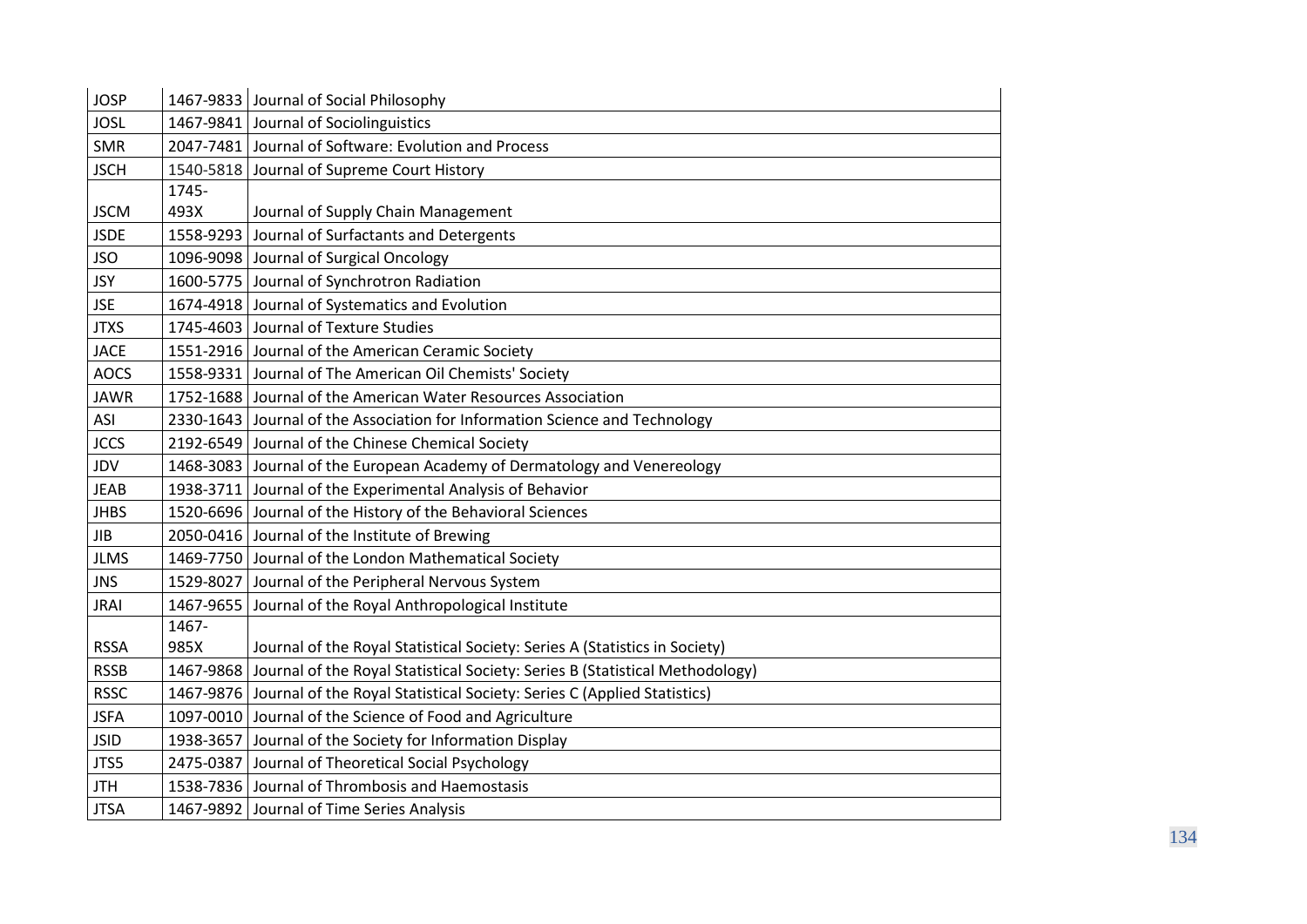| <b>TERM</b> |                   | 1932-7005 Journal of Tissue Engineering and Regenerative Medicine                |
|-------------|-------------------|----------------------------------------------------------------------------------|
| <b>TOPO</b> |                   | 1753-8424 Journal of Topology                                                    |
| <b>JTS</b>  |                   | 1573-6598 Journal of Traumatic Stress                                            |
| <b>JUM</b>  |                   | 1550-9613 Journal of Ultrasound in Medicine                                      |
| <b>JVS</b>  |                   | 1654-1103 Journal of Vegetation Science                                          |
| <b>VEC</b>  |                   | 1476-4431 Journal of Veterinary Emergency and Critical Care                      |
| <b>JVP</b>  |                   | 1365-2885 Journal of Veterinary Pharmacology and Therapeutics                    |
| <b>VNL</b>  |                   | 1548-0585 Journal of Vinyl & Additive Technology                                 |
| <b>JVH</b>  |                   | 1365-2893 Journal of Viral Hepatitis                                             |
| <b>JZS</b>  |                   | 1439-0469 Journal of Zoological Systematics and Evolutionary Research            |
| <b>JZO</b>  |                   | 1469-7998 Journal of Zoology                                                     |
| <b>JFCJ</b> |                   | 1755-6988 Juvenile and Family Court Journal                                      |
| <b>KPM</b>  |                   | 1099-1441   Knowledge and Process Management                                     |
| <b>KYKL</b> | 1467-6435 Kyklos  |                                                                                  |
| <b>LABR</b> | 1467-9914         | <b>LABOUR</b>                                                                    |
| <b>LRE</b>  |                   | 1440-1770 Lakes & Reservoirs: Science, Policy and Management for Sustainable Use |
|             | 1099-             |                                                                                  |
| <b>LDR</b>  | 145X              | Land Degradation and Development                                                 |
|             | 1749-             |                                                                                  |
| LNC3        | 818X              | Language & Linguistics Compass                                                   |
| LANG        | 1467-9922         | Language Learning                                                                |
| <b>LPOR</b> |                   | 1863-8899 Laser & Photonics Reviews                                              |
| <b>LSM</b>  |                   | 1096-9101 Lasers in Surgery and Medicine                                         |
| LAMP        |                   | 2041-7373 Latin American Policy                                                  |
| <b>LAPO</b> |                   | 1467-9930 Law & Policy                                                           |
| LASR        |                   | 1540-5893 Law & Society Review                                                   |
| <b>LTL</b>  |                   | 1531-5355   Leader to Leader                                                     |
| <b>LEAP</b> | 1741-4857         | <b>Learned Publishing</b>                                                        |
| LDRP        |                   | 1540-5826 Learning Disabilities Research & Practice                              |
| <b>LCRP</b> |                   | 2044-8333 Legal and Criminological Psychology                                    |
| <b>LSQ</b>  |                   | 1939-9162   Legislative Studies Quarterly                                        |
| LET         | 1502-3931 Lethaia |                                                                                  |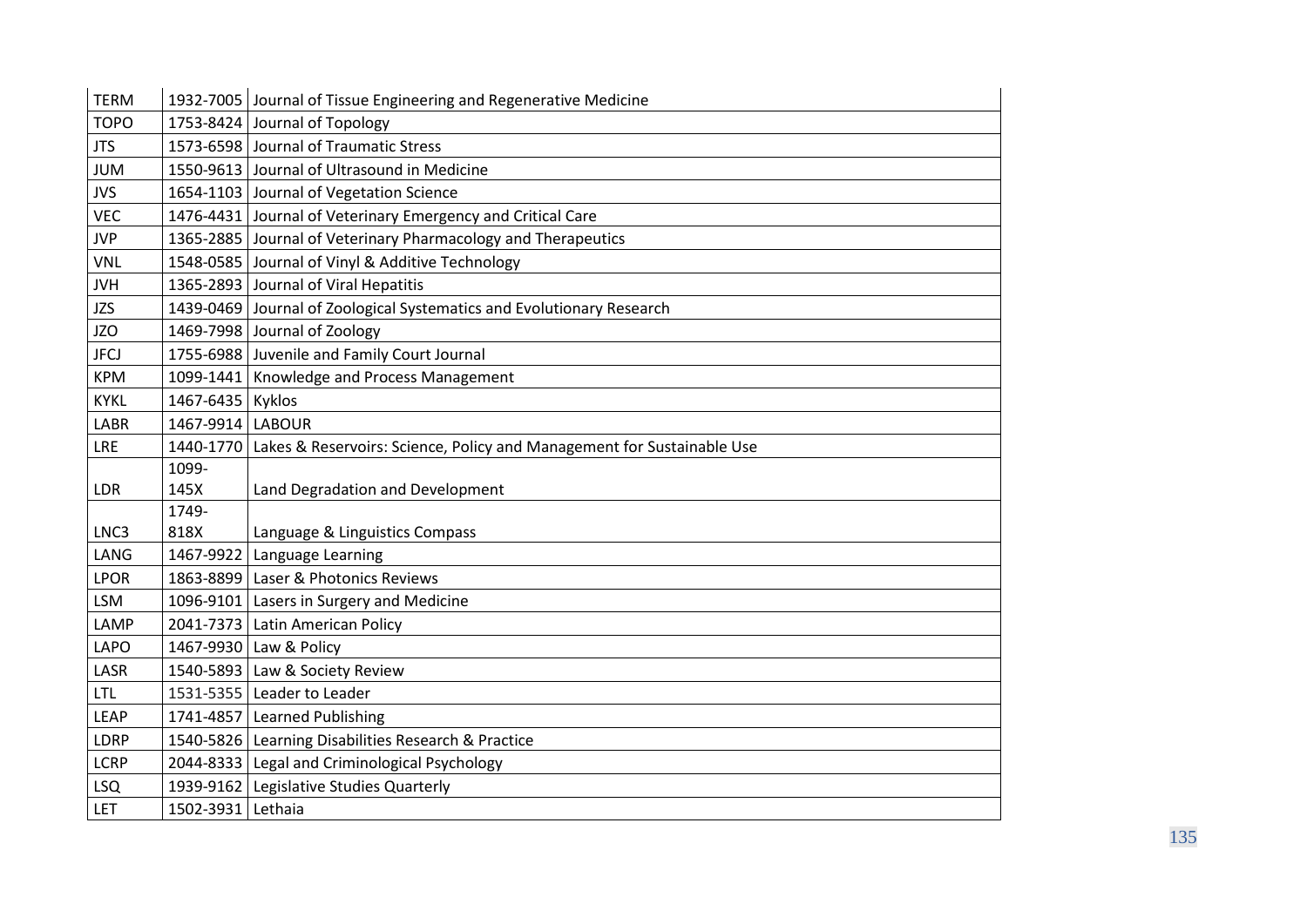|                  | 1472-              |                                                                             |
|------------------|--------------------|-----------------------------------------------------------------------------|
| LAM              | 765X               | Letters In Applied Microbiology                                             |
| <b>LNO</b>       | 1939-5590          | Limnology and Oceanography                                                  |
| LOB              | 1539-6088          | Limnology and Oceanography Bulletin                                         |
| LOM3             | 1541-5856          | Limnology and Oceanography: Methods                                         |
| <b>LIPD</b>      | 1558-9307          | Lipids                                                                      |
| <b>LIT</b>       | 1741-4369 Literacy |                                                                             |
| LIC <sub>3</sub> |                    | 1741-4113   Literature Compass                                              |
| LIV              |                    | 1478-3231 Liver International                                               |
| LT               | 1527-6473          | Liver Transplantation                                                       |
| LS               |                    | 1557-6833   Lubrication Science                                             |
| <b>BIO</b>       |                    | 1522-7243 Luminescence: The Journal of Biological and Chemical Luminescence |
| <b>LUTS</b>      | 1757-5672          | <b>LUTS</b>                                                                 |
| <b>MABI</b>      |                    | 1616-5195   Macromolecular Bioscience                                       |
| <b>MACP</b>      | 1521-3935          | Macromolecular Chemistry and Physics                                        |
| <b>MAME</b>      | 1439-2054          | <b>Macromolecular Materials and Engineering</b>                             |
| <b>MARC</b>      |                    | 1521-3927   Macromolecular Rapid Communications                             |
| <b>MREN</b>      |                    | 1862-8338   Macromolecular Reaction Engineering                             |
| <b>MASY</b>      |                    | 1521-3900 Macromolecular Symposia                                           |
| <b>MATS</b>      | 1521-3919          | Macromolecular Theory and Simulations                                       |
|                  | 1097-              |                                                                             |
| <b>MRC</b>       | 458X               | Magnetic Resonance in Chemistry                                             |
| <b>MRM</b>       | 1522-2594          | Magnetic Resonance in Medicine                                              |
| <b>MAM</b>       | 1365-2907          | <b>Mammal Review</b>                                                        |
| <b>MDE</b>       | 1099-1468          | <b>Managerial and Decision Economics</b>                                    |
| <b>MAEC</b>      |                    | 1439-0485   Marine Ecology                                                  |
| <b>MMS</b>       |                    | 1748-7692 Marine Mammal Science                                             |
| <b>MAS</b>       | 1098-2787          | <b>Mass Spectrometry Reviews</b>                                            |
| MDP2             |                    | 2577-6576   Material Design & Processing Communications                     |
| <b>MACO</b>      |                    | 1521-4176 Materials and Corrosion                                           |
| <b>MAWE</b>      | 1521-4052          | Materialwissenschaft und Werkstofftechnik                                   |
| <b>MAFI</b>      |                    | 1467-9965   Mathematical Finance                                            |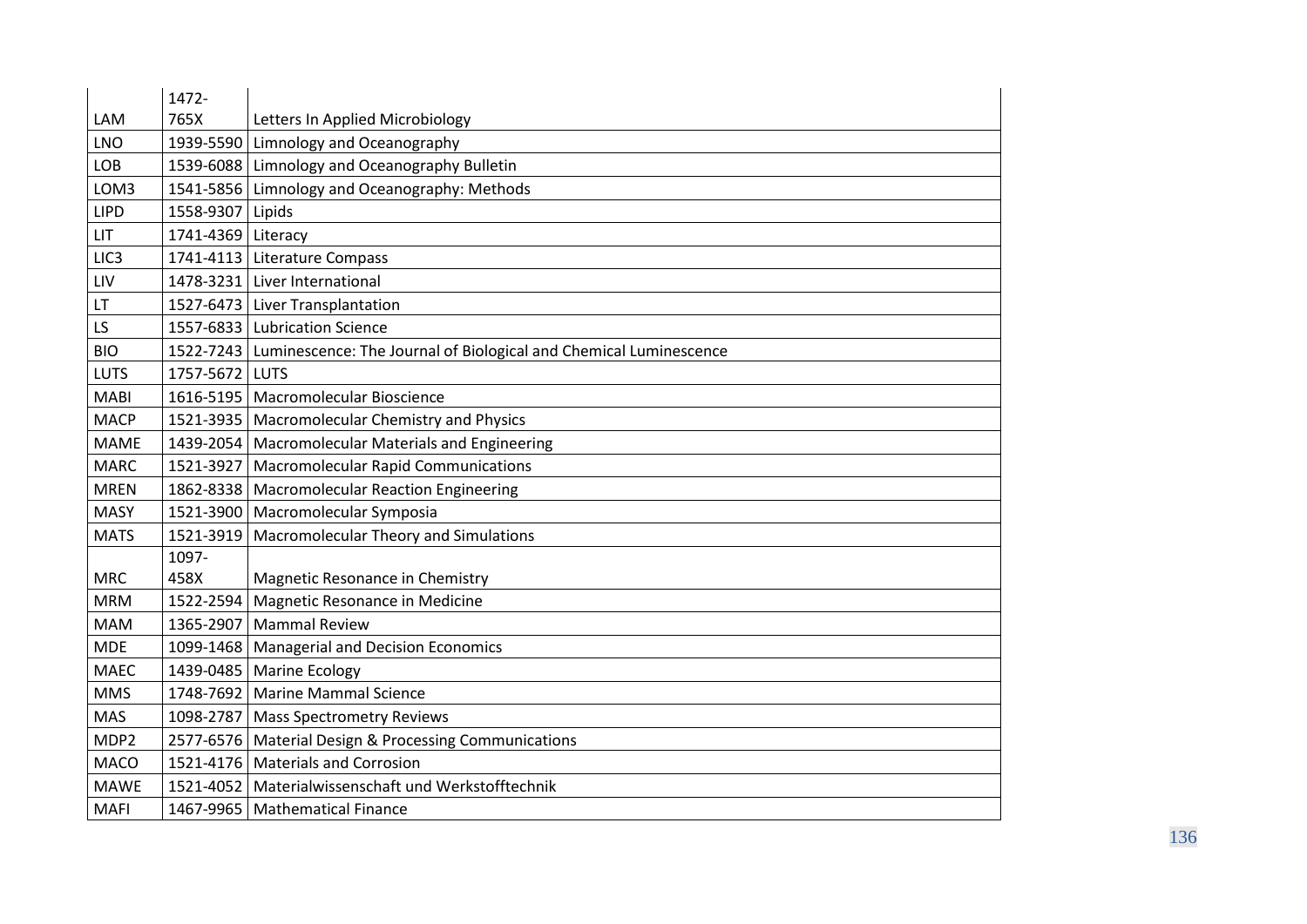| <b>MALQ</b> |           | 1521-3870   Mathematical Logic Quarterly                 |
|-------------|-----------|----------------------------------------------------------|
| <b>MMA</b>  |           | 1099-1476   Mathematical Methods in the Applied Sciences |
| <b>MANA</b> |           | 1522-2616   Mathematische Nachrichten                    |
| <b>MTK</b>  |           | 2041-7942 Mathematika                                    |
| <b>MVE</b>  |           | 1365-2915   Medical and Veterinary Entomology            |
| <b>MAQ</b>  | 1548-1387 | Medical Anthropology Quarterly                           |
|             | $2573-$   |                                                          |
| MDS3        | 802X      | <b>Medical Devices &amp; Sensors</b>                     |
| <b>MEDU</b> | 1365-2923 | <b>Medical Education</b>                                 |
| MJA2        | 1326-5377 | Medical Journal of Australia                             |
| <b>MP</b>   |           | 2473-4209 Medical Physics                                |
| <b>MED</b>  | 1098-1128 | Medicinal Research Reviews                               |
| <b>META</b> |           | 1467-9973 Metaphilosophy                                 |
| <b>MAPS</b> | 1945-5100 | <b>Meteoritics &amp; Planetary Science</b>               |
|             | $2041 -$  |                                                          |
| MEE3        | 210X      | Methods in Ecology and Evolution                         |
|             | 1467-     |                                                          |
|             |           |                                                          |
| <b>MECA</b> | 999X      | Metroeconomica                                           |
| <b>MIM</b>  | 1348-0421 | Microbiology and Immunology                              |
| <b>MICC</b> |           | 1549-8719 Microcirculation                               |
| <b>JEMT</b> | 1097-0029 | Microscopy Research and Technique                        |
| <b>MICR</b> | 1098-2752 | Microsurgery                                             |
| <b>MOP</b>  |           | 1098-2760 Microwave and Optical Technology Letters       |
| <b>MEPO</b> | 1475-4967 | Middle East Policy                                       |
|             | 1094-     |                                                          |
| <b>MILT</b> | 348X      | <b>Milton Quarterly</b>                                  |
| MILA        | 1468-0017 | Mind & Language                                          |
|             | 1751-     |                                                          |
| <b>MBE</b>  | 228X      | Mind, Brain, and Education                               |
| <b>MLR</b>  | 1468-2230 | Modern Law Review                                        |
| <b>MOTH</b> |           | 1468-0025   Modern Theology                              |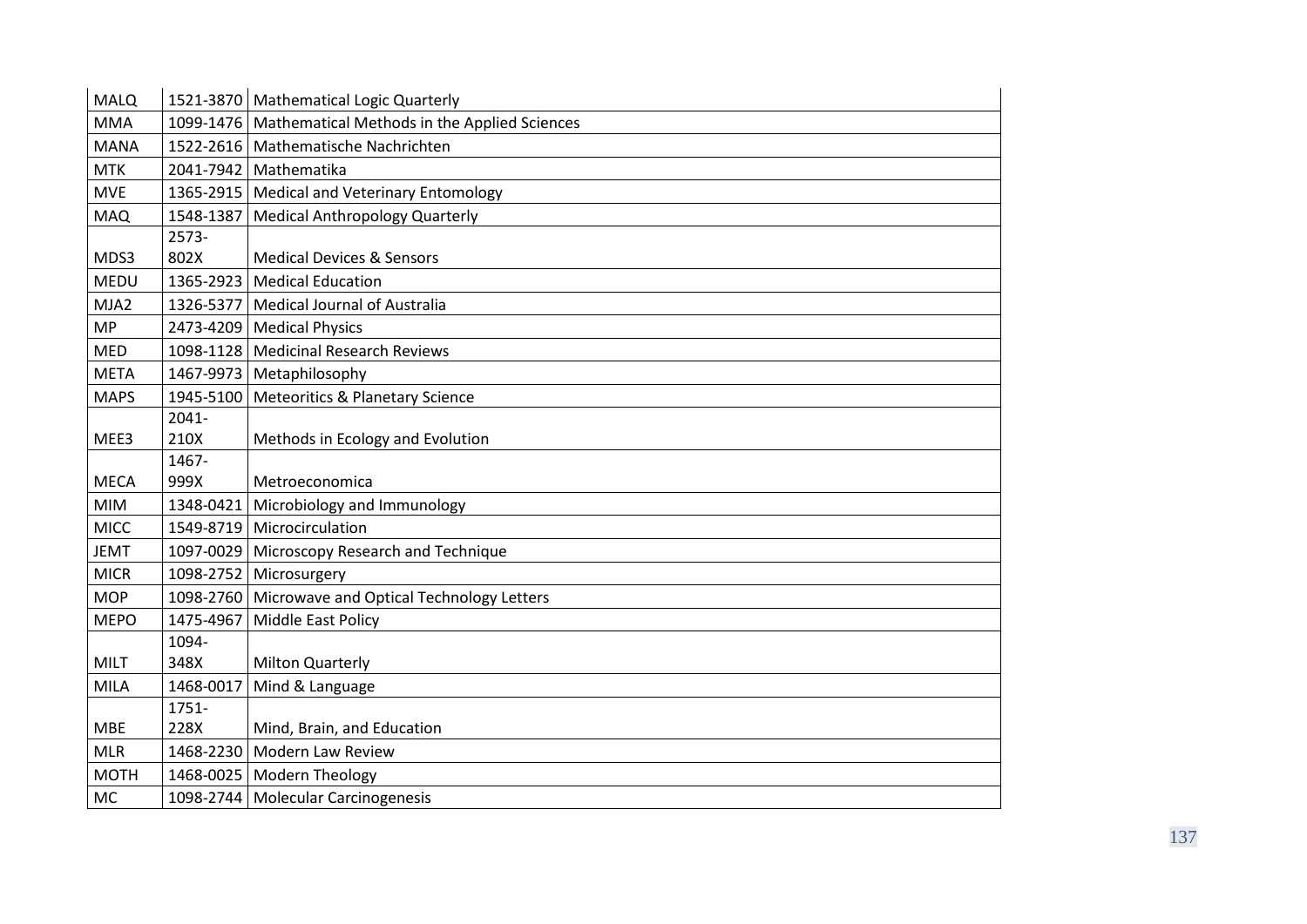|                  | 1365-                |                                                                       |
|------------------|----------------------|-----------------------------------------------------------------------|
| <b>MEC</b>       | 294X                 | Molecular Ecology                                                     |
| <b>MEN</b>       | 1755-0998            | Molecular Ecology Resources                                           |
| <b>MINF</b>      |                      | 1868-1751   Molecular Informatics                                     |
| MMI              |                      | 1365-2958   Molecular Microbiology                                    |
| <b>MNFR</b>      |                      | 1613-4133   Molecular Nutrition & Food Research                       |
| <b>OMI</b>       |                      | 2041-1014   Molecular Oral Microbiology                               |
| <b>MRD</b>       |                      | 1098-2795   Molecular Reproduction & Development                      |
| <b>MONO</b>      |                      | 1540-5834 Monographs of the Society for Research in Child Development |
| <b>MDS</b>       | 1531-8257            | <b>Movement Disorders</b>                                             |
| MDC3             |                      | 2330-1619   Movement Disorders Clinical Practice(Electronic)          |
| <b>MUS</b>       |                      | 1097-4598 Muscle & Nerve                                              |
| <b>MSC</b>       |                      | 1557-0681   Musculoskeletal Care                                      |
| <b>MUAN</b>      |                      | 1548-1379 Museum Anthropology                                         |
| <b>MUSA</b>      |                      | 1468-2249 Music Analysis                                              |
| <b>MYC</b>       | 1439-0507 Mycoses    |                                                                       |
| <b>NANA</b>      | 1469-8129            | Nations and Nationalism                                               |
| <b>NARF</b>      | 1477-8947            | Natural Resources Forum                                               |
| NSE <sub>2</sub> |                      | 2168-8281 Natural Sciences Education                                  |
| <b>NAV</b>       |                      | 1520-6750 Naval Research Logistics                                    |
| <b>NAVI</b>      | 2161-4296 Navigation |                                                                       |
| <b>NSG</b>       |                      | 1873-0604 Near Surface Geophysics                                     |
| <b>NEJO</b>      |                      | 1571-9979 Negotiation Journal                                         |
| <b>NEP</b>       | 1440-1797            | Nephrology                                                            |
| <b>NET</b>       | 1097-0037 Networks   |                                                                       |
| <b>NMO</b>       |                      | 1365-2982 Neurogastroenterology & Motility                            |
| NCN3             |                      | 2049-4173 Neurology and Clinical Neuroscience                         |
| <b>NER</b>       | 1525-1403            | Neuromodulation                                                       |
| <b>NEUP</b>      |                      | 1440-1789 Neuropathology                                              |
| <b>NAN</b>       |                      | 1365-2990 Neuropathology and Applied Neurobiology                     |
| <b>NAU</b>       | 1520-6777            | Neurourology and Urodynamics                                          |
| <b>NBFR</b>      |                      | 1741-2005 New Blackfriars                                             |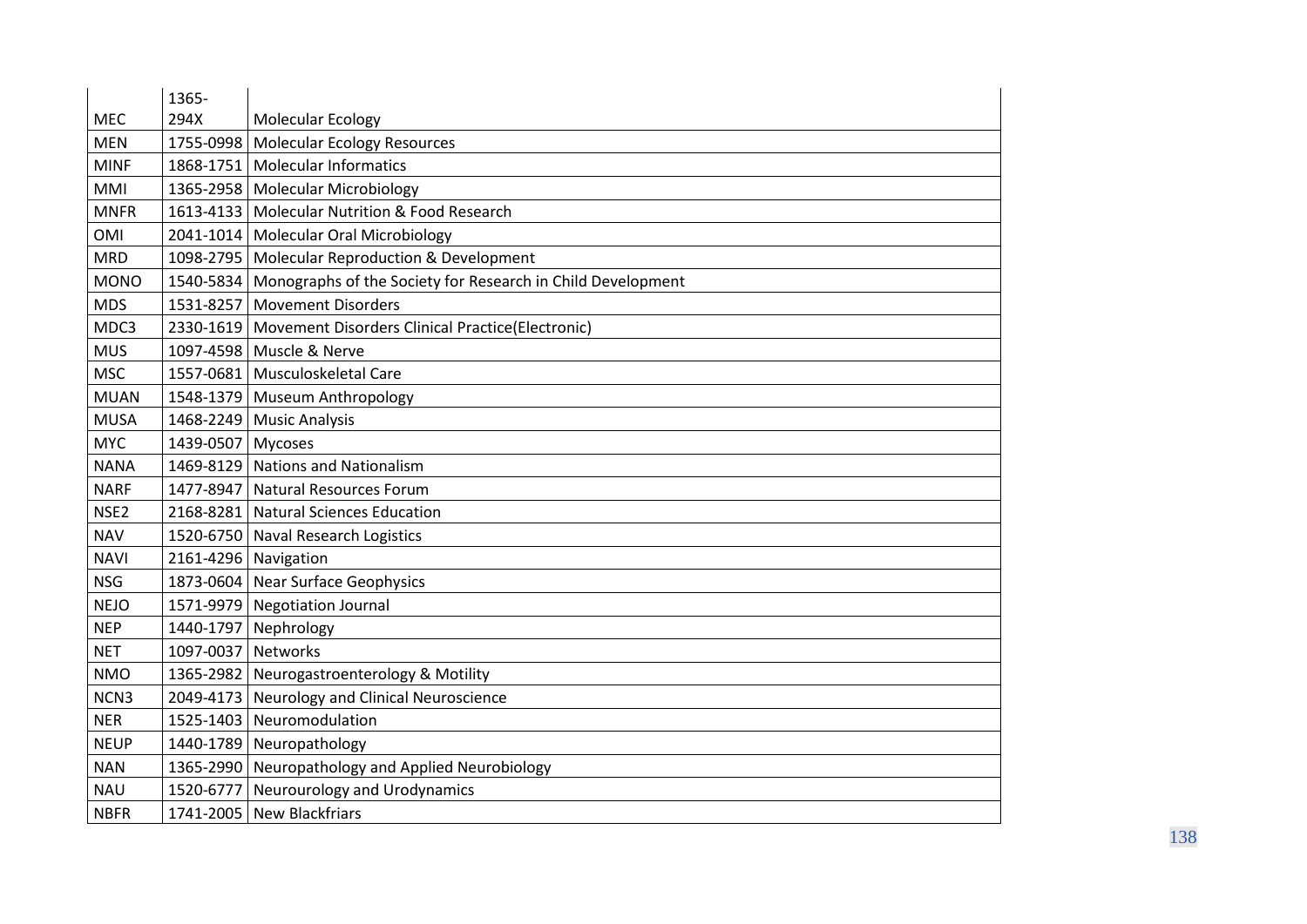| <b>ACE</b>  |                | 1536-0717 New Directions for Adult and Continuing Education      |
|-------------|----------------|------------------------------------------------------------------|
| CAD         |                | 1534-8687 New Directions for Child and Adolescent Development    |
| CC          | 1536-0733      | New Directions for Community Colleges                            |
|             | 1534-          |                                                                  |
| EV          | 875X           | <b>New Directions for Evaluation</b>                             |
| HE          | 1536-0741      | New Directions for Higher Education                              |
|             | 1536-          |                                                                  |
| IR          | 075X           | New Directions for Institutional Research                        |
| YD          | 2373-3357      | New Directions for Student Leadership                            |
| SS          |                | 1536-0695 New Directions for Student Services                    |
| <b>TL</b>   |                | 1536-0768 New Directions for Teaching and Learning               |
| <b>NPH</b>  | 1469-8137      | New Phytologist                                                  |
|             | 1468-          |                                                                  |
| <b>NTWE</b> | 005X           | New Technology, Work and Employment                              |
| <b>NZG</b>  | 1745-7939      | New Zealand Geographer                                           |
| <b>NBM</b>  |                | 1099-1492   NMR in Biomedicine                                   |
| <b>NJB</b>  |                | 1756-1051 Nordic Journal of Botany                               |
| <b>NAAQ</b> |                | 1548-8454 North American Journal of Aquaculture                  |
| <b>NML</b>  |                | 1542-7854 Nonprofit Management and Leadership                    |
| <b>NAFM</b> |                | 1548-8675 North American Journal of Fisheries Management         |
| <b>NOUS</b> | 1468-0068 Noûs |                                                                  |
| <b>NLA</b>  |                | 1099-1506   Numerical Linear Algebra With Applications           |
| <b>NUM</b>  |                | 1098-2426   Numerical Methods for Partial Differential Equations |
| <b>NHS</b>  |                | 1442-2018 Nursing & Health Sciences                              |
| <b>NUF</b>  |                | 1744-6198 Nursing Forum                                          |
| <b>NICC</b> |                | 1478-5153 Nursing In Critical Care                               |
| <b>NIN</b>  | 1440-1800      | <b>Nursing Inquiry</b>                                           |
|             | 1466-          |                                                                  |
| <b>NUP</b>  | 769X           | <b>Nursing Philosophy</b>                                        |
| <b>NDI</b>  | 1747-0080      | <b>Nutrition &amp; Dietetics</b>                                 |
| <b>NBU</b>  |                | 1467-3010 Nutrition Bulletin                                     |
| <b>NCP</b>  |                | 1941-2452 Nutrition in Clinical Practice                         |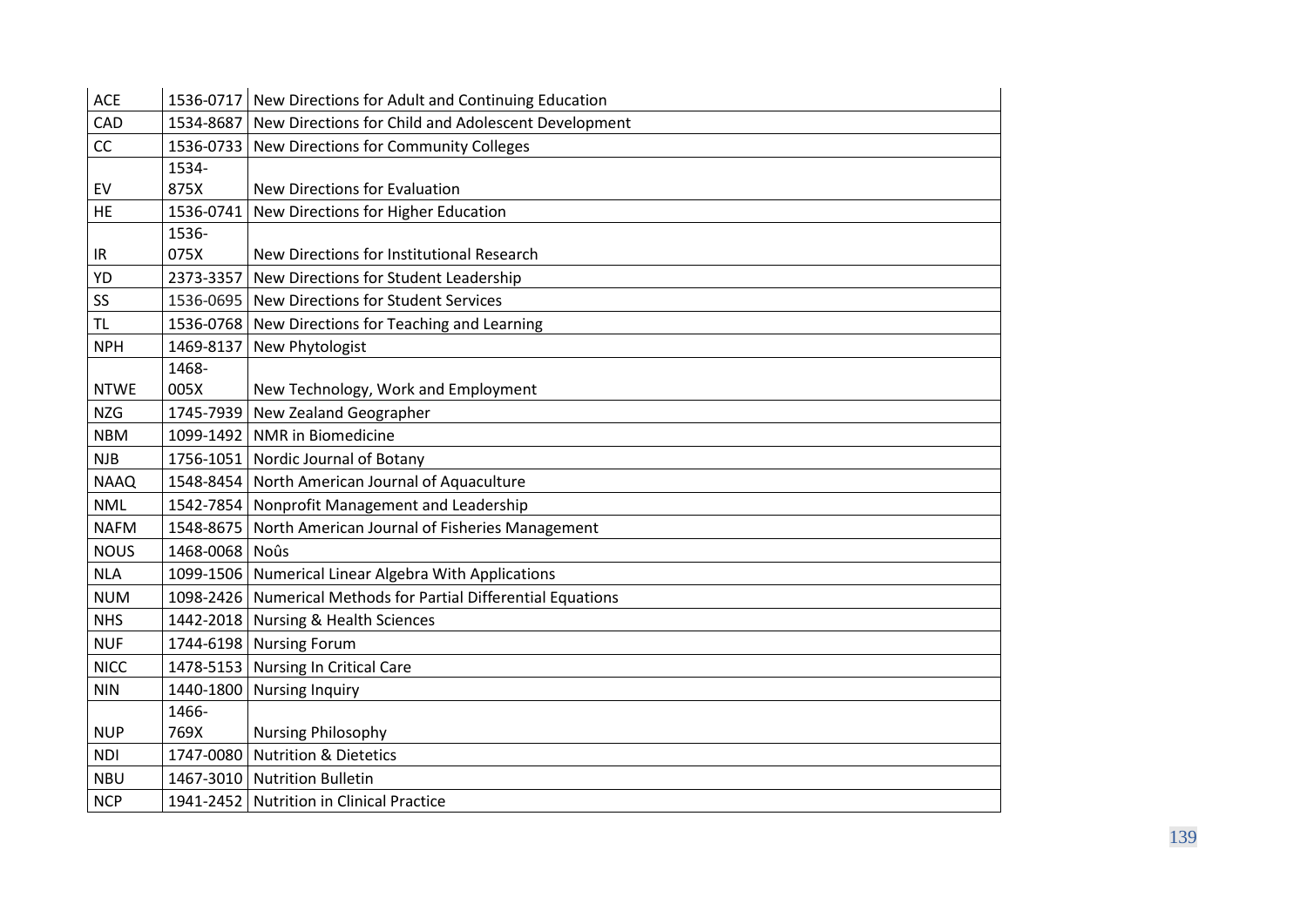|                  | 1930-           |                                                          |
|------------------|-----------------|----------------------------------------------------------|
| <b>OBY</b>       | 739X            | Obesity                                                  |
|                  | 1467-           |                                                          |
| <b>OBR</b>       | 789X            | <b>Obesity Reviews</b>                                   |
| <b>OCEA</b>      | 1834-4461       | Oceania                                                  |
| <b>OIK</b>       | 1600-0706 Oikos |                                                          |
| <b>OPEC</b>      |                 | 1753-0237 OPEC Energy Review                             |
| <b>OPO</b>       |                 | 1475-1313   Ophthalmic and Physiological Optics          |
| <b>OCA</b>       |                 | 1099-1514 Optimal Control Applications and Methods       |
| ODI              | 1601-0825       | <b>Oral Diseases</b>                                     |
| OSI <sub>2</sub> | 1881-4204       | Oral Science International                               |
|                  | 1752-           |                                                          |
| <b>ORS</b>       | 248X            | Oral Surgery                                             |
| OLI              | 1600-0730       | Orbis Litterarum                                         |
| <b>OCR</b>       | 1601-6343       | Orthodontics & Craniofacial Research                     |
| <b>OBES</b>      | 1468-0084       | Oxford Bulletin of Economics and Statistics              |
| <b>OJOA</b>      | 1468-0092       | Oxford Journal of Archaeology                            |
| <b>PAER</b>      |                 | 1468-0106   Pacific Economic Review                      |
| <b>PAFO</b>      |                 | 1976-5118   Pacific Focus                                |
| PAPQ             |                 | 1468-0114   Pacific Philosophical Quarterly              |
| <b>PACE</b>      |                 | 1540-8159 Pacing and Clinical Electrophysiology          |
| <b>PTS</b>       |                 | 1099-1522 Packaging Technology and Science               |
| PPE              |                 | 1365-3016 Paediatric and Perinatal Epidemiology          |
| <b>PAPR</b>      |                 | 1533-2500 Pain Practice                                  |
| <b>PALA</b>      |                 | 1475-4983   Palaeontology                                |
| <b>PALO</b>      |                 | 1944-9186   Paleoceanography and Paleoclimatology        |
| SPP <sub>2</sub> |                 | 2056-2802 Papers in Palaeontology                        |
| <b>PIRS</b>      | 1435-5957       | Papers In Regional Science                               |
| PIM              |                 | 1365-3024 Parasite Immunology                            |
| PARH             |                 | 1750-0206 Parliamentary History                          |
| <b>PPSC</b>      |                 | 1521-4117   Particle & Particle Systems Characterization |
| PIN              |                 | 1440-1827   Pathology International                      |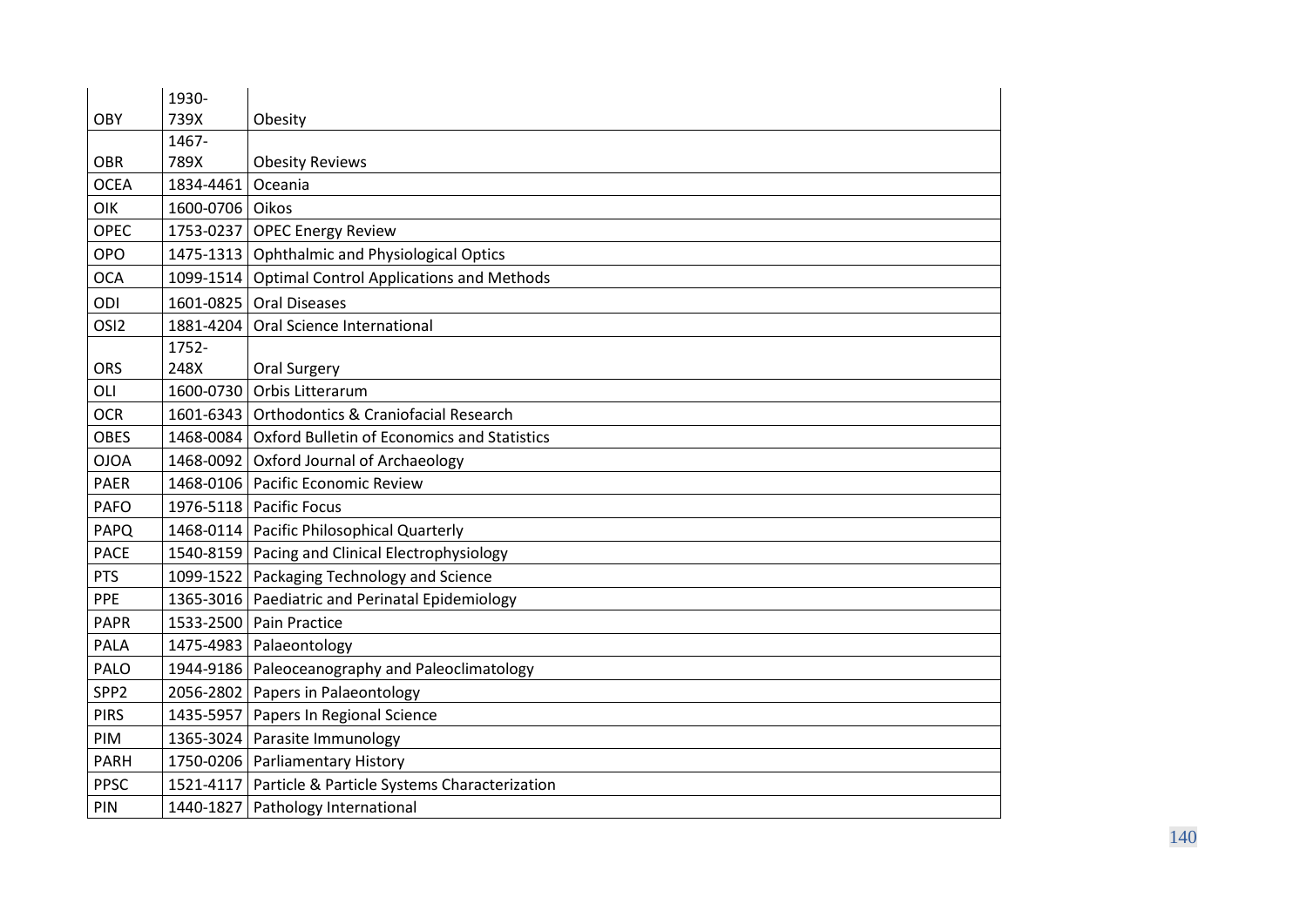| <b>PECH</b>      |           | 1468-0130 Peace & Change                                            |
|------------------|-----------|---------------------------------------------------------------------|
| PAI              |           | 1399-3038 Pediatric Allergy and Immunology                          |
| PAN              | 1460-9592 | Pediatric Anesthesia                                                |
| <b>MPO</b>       | 1545-5017 | Pediatric Blood & Cancer                                            |
| <b>PDE</b>       |           | 1525-1470 Pediatric Dermatology                                     |
| PEDI             | 1399-5448 | <b>Pediatric Diabetes</b>                                           |
| <b>IJPO</b>      |           | 2047-6310 Pediatric Obesity                                         |
| <b>PPUL</b>      |           | 1099-0496   Pediatric Pulmonology                                   |
| <b>PETR</b>      | 1399-3046 | <b>Pediatric Transplantation</b>                                    |
|                  | 1442-     |                                                                     |
| PED              | 200X      | <b>Pediatrics International</b>                                     |
| PEP <sub>2</sub> | 2475-8817 | Peptide Science                                                     |
| PFI              |           | 1930-8272 Performance Improvement                                   |
| PIQ              |           | 1937-8327 Performance Improvement Quarterly                         |
| <b>PRD</b>       | 1600-0757 | Periodontology 2000                                                 |
| <b>PPP</b>       |           | 1099-1530 Permafrost and Periglacial Processes                      |
| <b>PERE</b>      | 1475-6811 | <b>Personal Relationships</b>                                       |
|                  | 1932-     |                                                                     |
| <b>PMH</b>       | 863X      | Personality and Mental Health                                       |
| <b>PEPS</b>      | 1744-6570 | Personnel Psychology                                                |
| <b>PPC</b>       |           | 1744-6163 Perspectives In Psychiatric Care                          |
| <b>PSRH</b>      |           | 1931-2393 Perspectives On Sexual and Reproductive Health            |
| PS               |           | 1526-4998 Pest Management Science                                   |
| <b>PST</b>       | 1539-1612 | <b>Pharmaceutical Statistics</b>                                    |
| <b>PDS</b>       | 1099-1557 | Pharmacoepidemiology and Drug Safety                                |
| PHAR             | 1875-9114 | Pharmacotherapy: The Journal of Human Pharmacology and Drug Therapy |
|                  | 0031-     |                                                                     |
| <b>PHIL</b>      | 806X      | <b>Philosophical Forum</b>                                          |
| PHIN             | 1467-9205 | Philosophical Investigations                                        |
| <b>PHIS</b>      | 1758-2237 | Philosophical Issues                                                |
| <b>PHPE</b>      | 1758-2245 | <b>Philosophical Perspectives</b>                                   |
| PAPA             |           | 1088-4963 Philosophy & Public Affairs                               |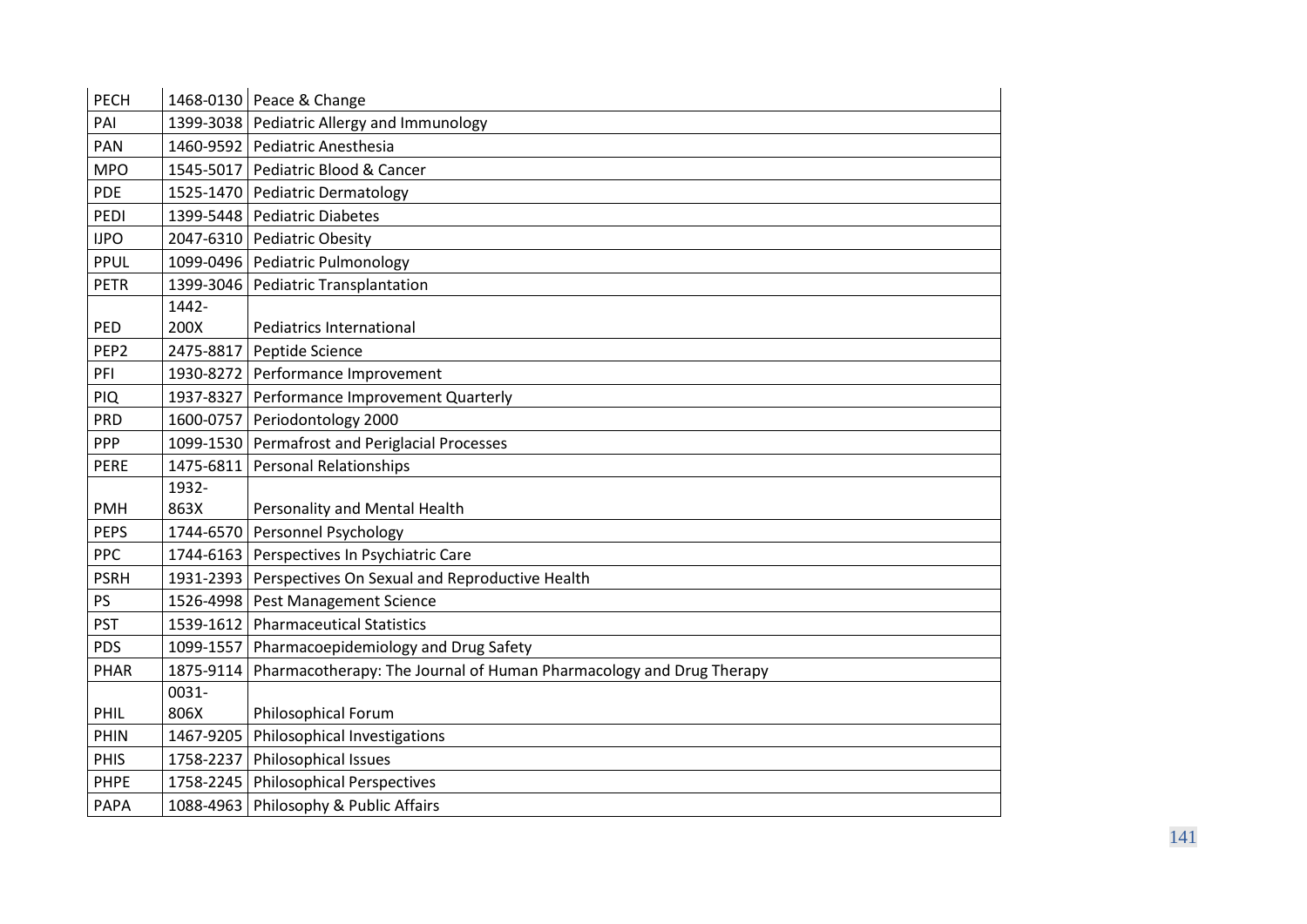| PHPR             |           | 1933-1592 Philosophy and Phenomenological Research           |
|------------------|-----------|--------------------------------------------------------------|
| PHC3             |           | 1747-9991 Philosophy Compass                                 |
| PHP              |           | 1751-1097 Photochemistry and Photobiology                    |
| <b>PHPP</b>      | 1600-0781 | Photodermatology, Photoimmunology & Photomedicine            |
| PRE              |           | 1440-1835 Phycological Research                              |
| <b>PSSA</b>      | 1862-6319 | physica status solidi (a) applications and materials science |
| <b>PSSB</b>      | 1521-3951 | physica status solidi (b) basic solid state physics          |
| <b>PSSR</b>      |           | 1862-6270 physica status solidi (RRL) rapid research letters |
| PIUZ             | 1521-3943 | Physik in unserer Zeit                                       |
| PPL              | 1399-3054 | Physiologia Plantarum                                        |
| <b>PHEN</b>      |           | 1365-3032 Physiological Entomology                           |
| PRI              | 1471-2865 | Physiotherapy Research International                         |
| <b>PCA</b>       |           | 1099-1565 Phytochemical Analysis                             |
| <b>PTR</b>       | 1099-1573 | Phytotherapy Research                                        |
|                  | 1755-     |                                                              |
| <b>PCMR</b>      | 148X      | Pigment Cell & Melanoma Research                             |
| PLB              | 1438-8677 | <b>Plant Biology</b>                                         |
| PBR              |           | 1439-0523 Plant Breeding                                     |
| PPA              |           | 1365-3059 Plant Pathology                                    |
| PSBI             |           | 1442-1984 Plant Species Biology                              |
| <b>PCE</b>       | 1365-3040 | Plant, Cell & Environment                                    |
| PPAP             |           | 1612-8869   Plasma Processes and Polymers                    |
| <b>PMRJ</b>      | 1934-1563 | PM&R                                                         |
| <b>PLAR</b>      | 1555-2934 | PoLAR: Political and Legal Anthropology Review               |
| POI3             |           | 1944-2866   Policy & Internet (Electronic)                   |
| PSJ              |           | 1541-0072 Policy Studies Journal                             |
| <b>POPS</b>      | 1467-9221 | <b>Political Psychology</b>                                  |
|                  | 1538-     |                                                              |
| <b>POLQ</b>      | 165X      | <b>Political Science Quarterly</b>                           |
| <b>POLP</b>      | 1747-1346 | Politics & Policy                                            |
| PC               |           | 1548-0569 Polymer Composites                                 |
| PCR <sub>2</sub> |           | 2573-7619 Polymer Crystallization                            |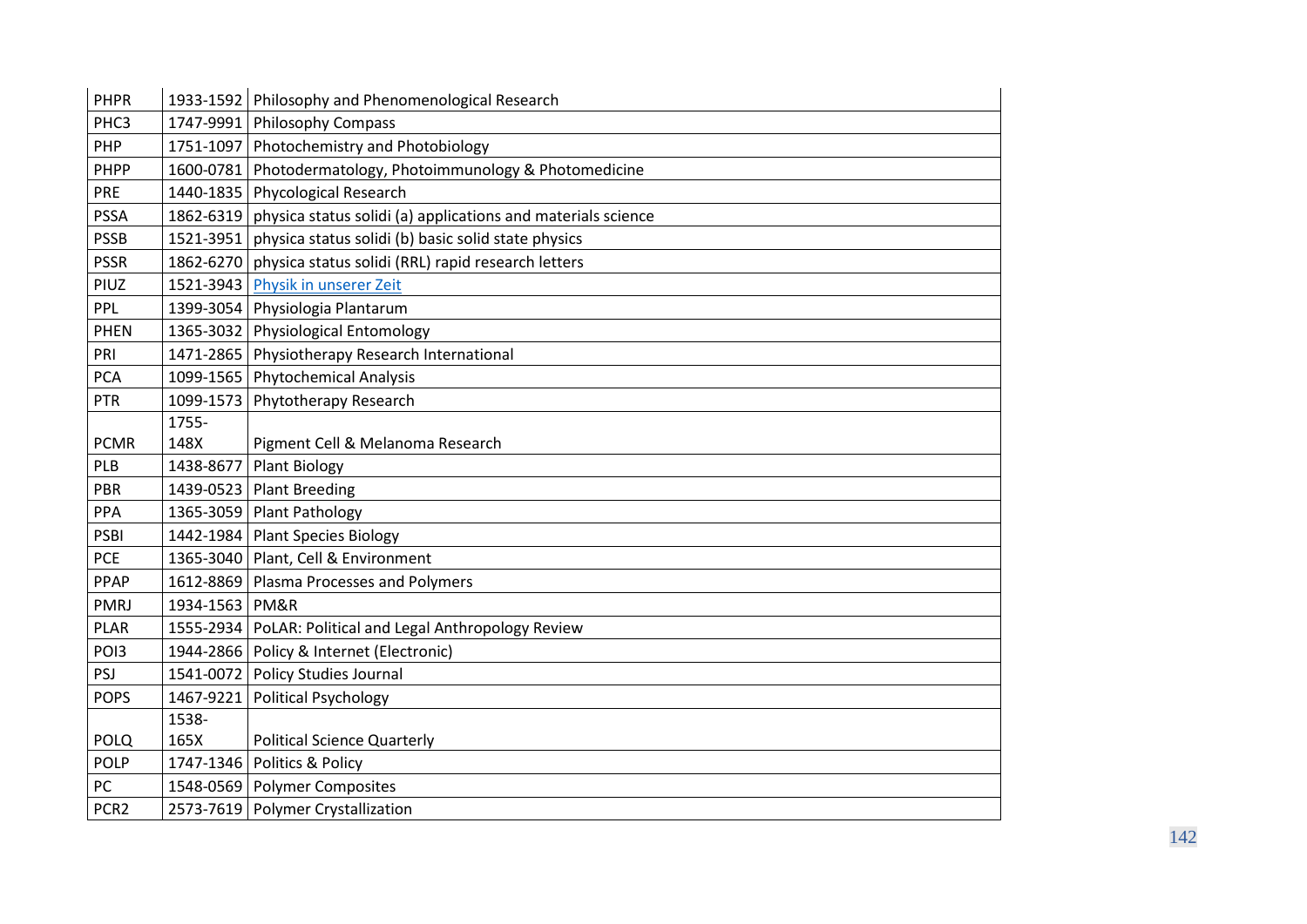| <b>PEN</b>  |           | 1548-2634   Polymer Engineering & Science                               |
|-------------|-----------|-------------------------------------------------------------------------|
| PI          |           | 1097-0126 Polymer International                                         |
| PAT         |           | 1099-1581   Polymers for Advanced Technologies                          |
| <b>PADR</b> |           | 1728-4457 Population and Development Review                             |
|             | 1438-     |                                                                         |
| <b>POPE</b> | 390X      | Population Ecology                                                      |
| <b>PSP</b>  | 1544-8452 | Population, Space and Place                                             |
| POP4        |           | 1944-2858 Poverty & Public Policy (Electronic)                          |
| PD          |           | 1097-0223 Prenatal Diagnosis                                            |
| <b>PSQ</b>  |           | 1741-5705   Presidential Studies Quarterly                              |
| 2130        |           | 1617-7061 Proceedings in Applied Mathematics & Mechanics                |
|             | 1460-     |                                                                         |
| <b>PLMS</b> | 244X      | Proceedings of the London Mathematical Society                          |
| <b>PRS</b>  | 1547-5913 | <b>Process Safety Progress</b>                                          |
| <b>POMS</b> |           | 1937-5956 Production and Operations Management                          |
|             | 1099-     |                                                                         |
| <b>PIP</b>  | 159X      | Progress in Photovoltaics: Research and Applications                    |
| <b>PREP</b> | 1521-4087 | Propellants, Explosives, Pyrotechnics                                   |
|             | 1469-     |                                                                         |
| <b>PRO</b>  | 896X      | <b>Protein Science</b>                                                  |
| <b>PROT</b> |           | 1097-0134 Proteins: Structure, Function, and Bioinformatics             |
| <b>PMIC</b> |           | 1615-9861 Proteomics                                                    |
| <b>PRCA</b> |           | 1862-8354   PROTEOMICS - Clinical Applications                          |
| PCHJ        |           | 2046-0260 PsyCh Journal                                                 |
| <b>PCN</b>  |           | 1440-1819 Psychiatry and Clinical Neurosciences                         |
| <b>PSYG</b> |           | 1479-8301 Psychogeriatrics                                              |
| <b>MAR</b>  |           | 1520-6793   Psychology & Marketing                                      |
| <b>PAPT</b> |           | 2044-8341   Psychology and Psychotherapy: Theory, Research and Practice |
| <b>PITS</b> |           | 1520-6807 Psychology in the Schools                                     |
| <b>PON</b>  |           | 1099-1611 Psycho-Oncology                                               |
| <b>PSYP</b> |           | 1469-8986 Psychophysiology                                              |
| PPI         |           | 1556-9195   Psychotherapy and Politics International                    |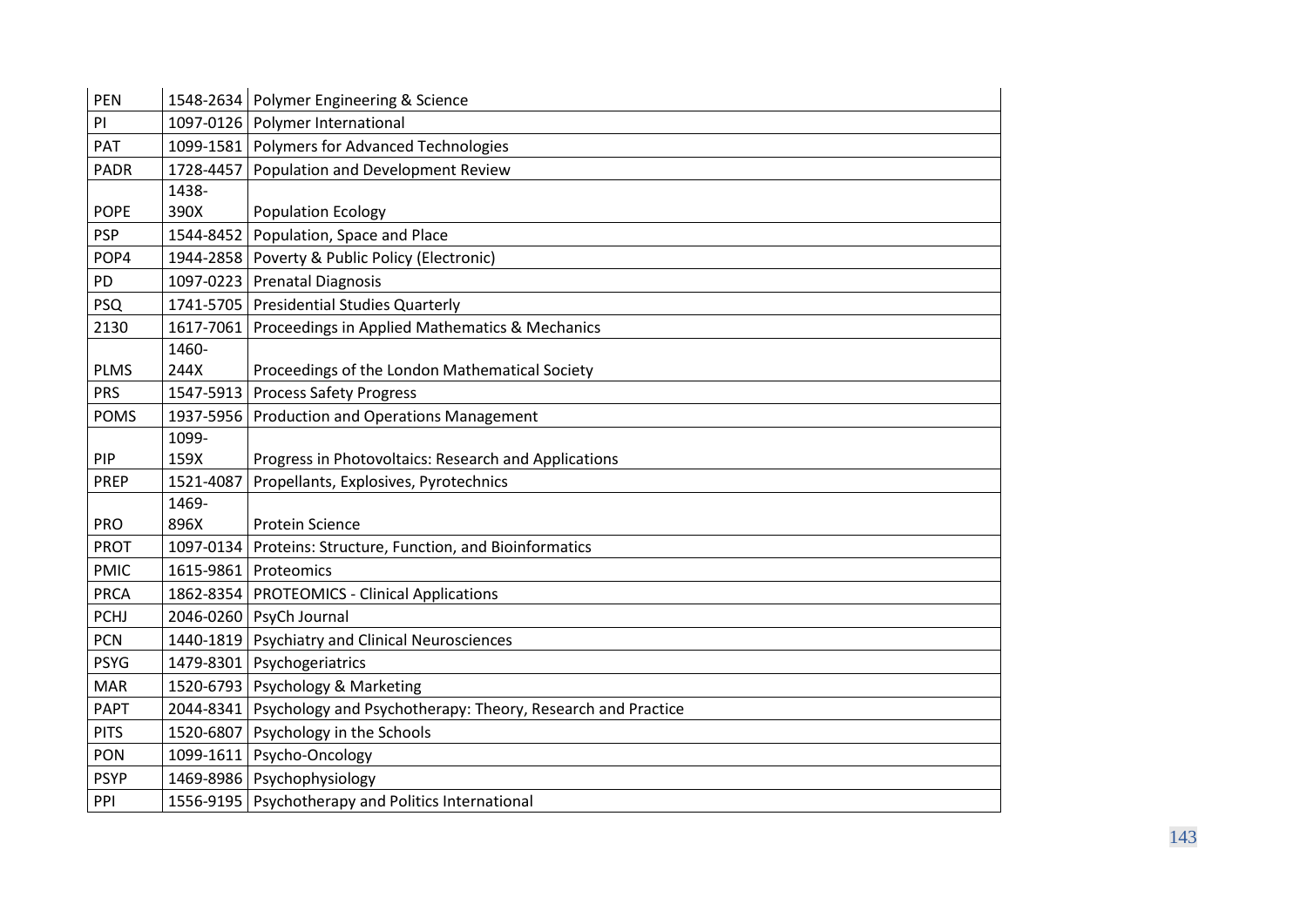| <b>PADM</b>      |           | 1467-9299 Public Administration                             |
|------------------|-----------|-------------------------------------------------------------|
|                  | 1099-     |                                                             |
| PAD              | 162X      | <b>Public Administration and Development</b>                |
| <b>PUAR</b>      | 1540-6210 | <b>Public Administration Review</b>                         |
| <b>PBAF</b>      |           | 1540-5850 Public Budgeting & Finance                        |
| <b>PHN</b>       |           | 1525-1446 Public Health Nursing                             |
| QRE              |           | 1099-1638 Quality and Reliability Engineering International |
| QUE2             | 2577-0470 | <b>Quantum Engineering</b>                                  |
|                  | 1477-     |                                                             |
| QJ               | 870X      | Quarterly Journal of the Royal Meteorological Society       |
| <b>RADM</b>      | 1467-9310 | R&D Management                                              |
|                  | 1944-     |                                                             |
| <b>RDS</b>       | 799X      | Radio Science                                               |
| <b>RSA</b>       | 1098-2418 | Random Structures & Algorithms                              |
| <b>RCM</b>       | 1097-0231 | Rapid Communications in Mass Spectrometry                   |
| <b>RATI</b>      | 1467-9329 | Ratio                                                       |
| RAJU             | 1467-9337 | Ratio Juris                                                 |
| <b>RRQ</b>       | 1936-2722 | <b>Reading Research Quarterly</b>                           |
| <b>REEC</b>      |           | 1540-6229 Real Estate Economics                             |
| RSP3             |           | 1757-7802   Regional Science Policy & Practice              |
| <b>REGO</b>      |           | 1748-5991 Regulation & Governance                           |
| REC <sub>3</sub> |           | 1749-8171 Religion Compass                                  |
| <b>RSR</b>       | 1748-0922 | Religious Studies Review                                    |
| <b>REM</b>       |           | 1520-6831 Remediation                                       |
| <b>REST</b>      |           | 1477-4658 Renaissance Studies                               |
| <b>RDA</b>       | 1439-0531 | <b>Reproduction in Domestic Animals</b>                     |
|                  | 1098-     |                                                             |
| <b>NUR</b>       | 240X      | Research in Nursing & Health                                |
| <b>JRSM</b>      | 1759-2887 | <b>Research Synthesis Methods</b>                           |
| <b>RGE</b>       | 1751-3928 | <b>Resource Geology</b>                                     |
| <b>RESP</b>      |           | $1440 - 1843$ Respirology                                   |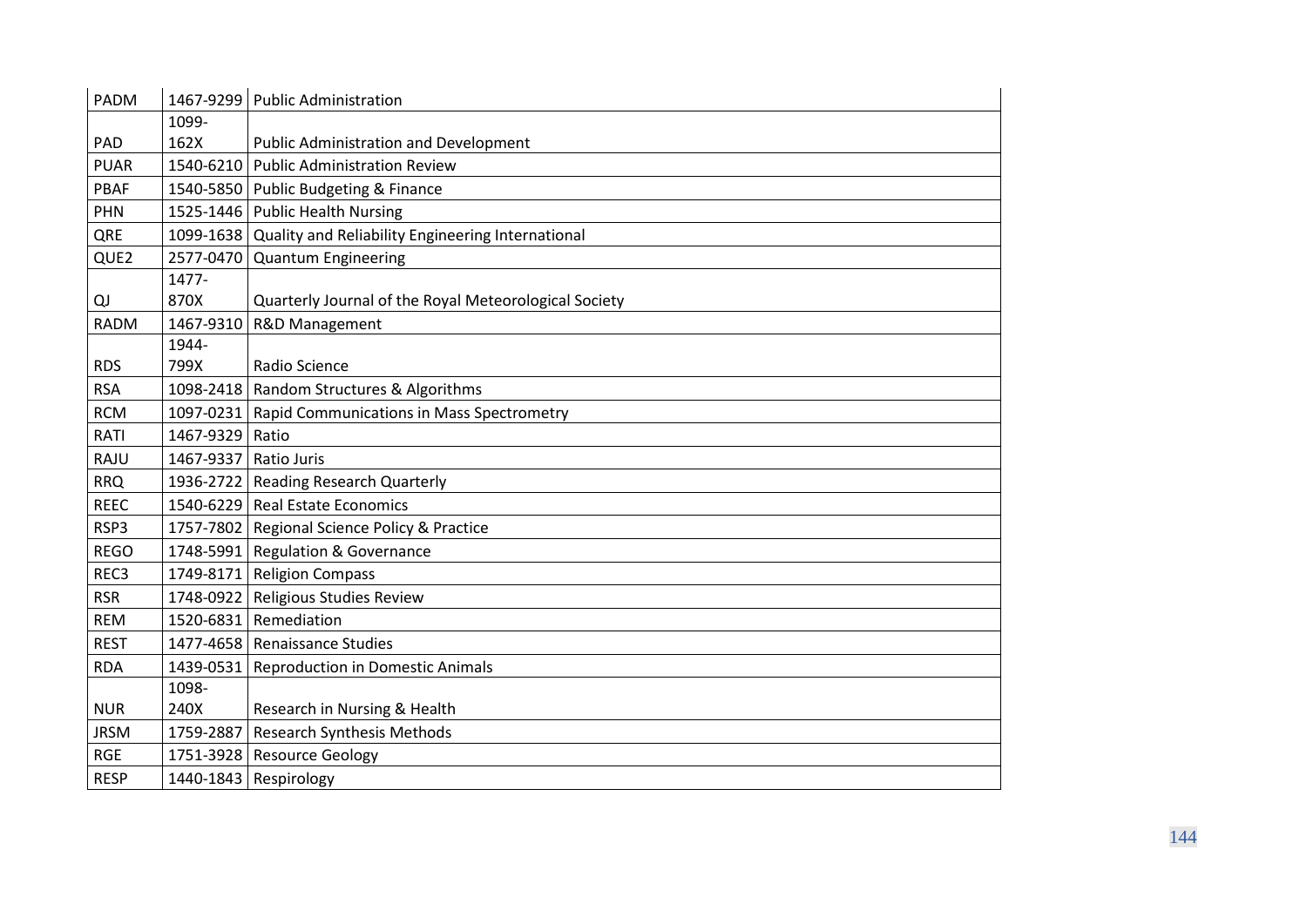|                  | 1526-     |                                                                   |
|------------------|-----------|-------------------------------------------------------------------|
| <b>REC</b>       | 100X      | <b>Restoration Ecology</b>                                        |
| <b>RODE</b>      | 1467-9361 | Review of Development Economics                                   |
| REV3             | 2049-6613 | <b>Review of Education</b>                                        |
| <b>REEL</b>      | 2050-0394 | Review of European, Comparative & International Environmental Law |
| <b>RFE</b>       | 1873-5924 | <b>Review of Financial Economics</b>                              |
| <b>ROIW</b>      | 1475-4991 | Review of Income and Wealth                                       |
| <b>ROIE</b>      |           | 1467-9396   Review of International Economics                     |
| <b>ROPR</b>      |           | 1541-1338 Review of Policy Research                               |
| <b>RAQ</b>       |           | 1753-5131 Reviews in Aquaculture                                  |
| <b>RMV</b>       |           | 1099-1654 Reviews in Medical Virology                             |
| <b>RIRT</b>      |           | 1467-9418   Reviews in Religion & Theology                        |
| <b>ROG</b>       |           | 1944-9208 Reviews of Geophysics                                   |
| <b>ILRS</b>      |           | 1564-9148 Revista Internacional del Trabajo                       |
| <b>ILRF</b>      | 1564-9121 | Revue internationale du Travail                                   |
| <b>RISA</b>      |           | 1539-6924 Risk Analysis                                           |
| <b>RMIR</b>      |           | 1540-6296 Risk Management and Insurance Review                    |
| RHC3             |           | 1944-4079 Risk, Hazards & Crisis in Public Policy (Electronic)    |
| <b>RRA</b>       |           | 1535-1467 River Research and Applications                         |
| <b>RUSO</b>      |           | 1549-0831 Rural Sociology                                         |
| SCS              |           | 1471-6712 Scandinavian Journal of Caring Sciences                 |
| SJI              |           | 1365-3083 Scandinavian Journal of Immunology                      |
| SMS              |           | 1600-0838 Scandinavian Journal of Medicine & Science in Sports    |
| <b>SJOP</b>      |           | 1467-9450 Scandinavian Journal of Psychology                      |
| <b>SJOS</b>      |           | 1467-9469 Scandinavian Journal of Statistics                      |
| <b>SCPS</b>      | 1467-9477 | <b>Scandinavian Political Studies</b>                             |
| SSM              | 1949-8594 | <b>School Science and Mathematics</b>                             |
|                  | 1098-     |                                                                   |
| <b>SCE</b>       | 237X      | <b>Science Education</b>                                          |
| <b>SJPE</b>      |           | 1467-9485 Scottish Journal of Political Economy                   |
| SPY <sub>2</sub> |           | 2475-6725 Security and Privacy                                    |
| <b>SED</b>       |           | 1365-3091 Sedimentology                                           |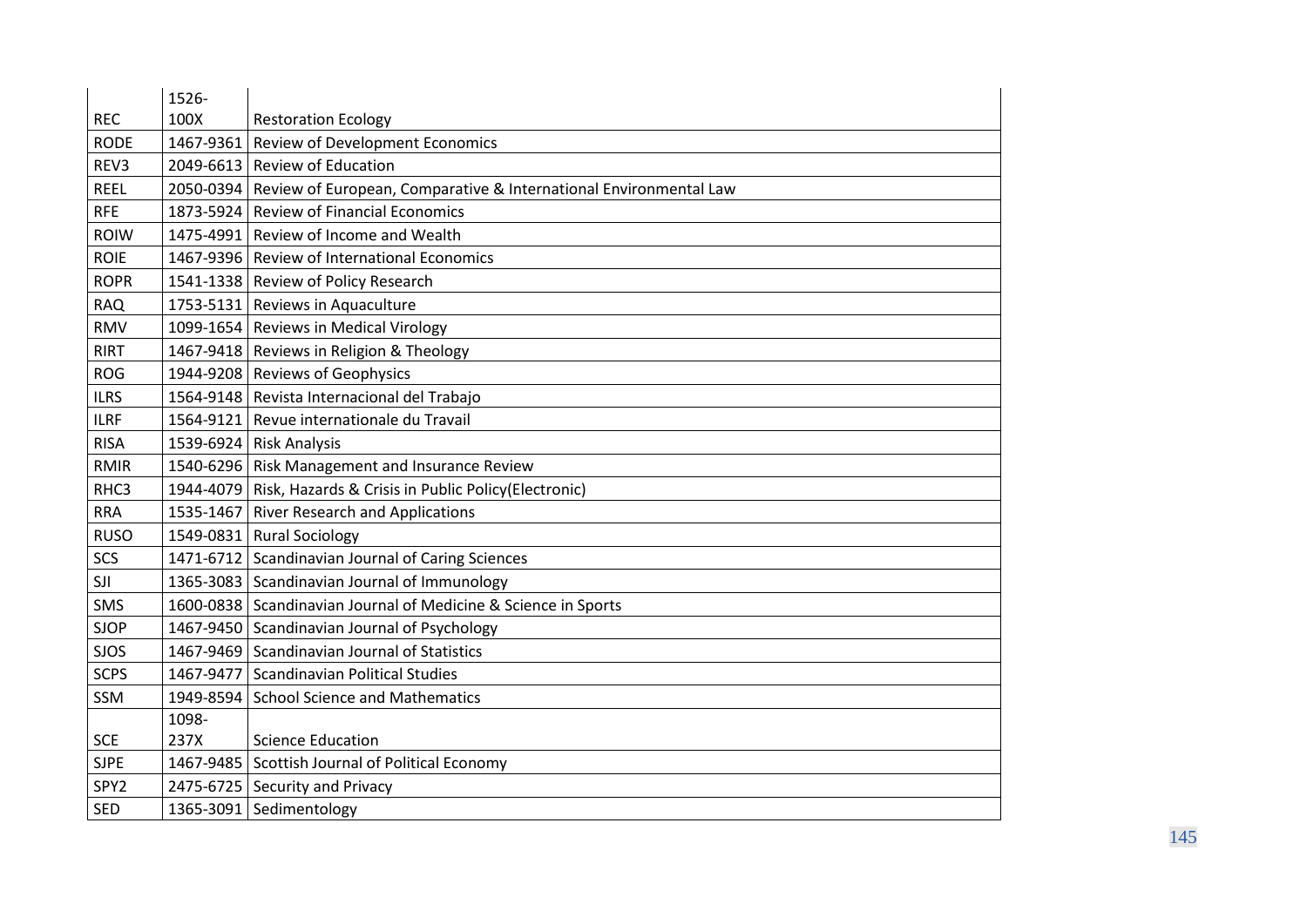|                  | 1525-           |                                                     |
|------------------|-----------------|-----------------------------------------------------|
| SDI              | 139X            | Seminars in Dialysis                                |
| <b>SSCP</b>      |                 | 2573-1815 Separation Science Plus                   |
| SGP <sub>2</sub> |                 | 2639-5355 Sexuality, Gender & Policy                |
| <b>SIGN</b>      |                 | 1740-9713 Significance                              |
| <b>SJTG</b>      |                 | 1467-9493 Singapore Journal of Tropical Geography   |
| <b>SRT</b>       |                 | 1600-0846 Skin Research and Technology              |
| SMLL             | 1613-6829 Small |                                                     |
| <b>SMTD</b>      |                 | 2366-9608 Small Methods                             |
| <b>SSTR</b>      |                 | 2688-4062 Small Structures                          |
| SPC3             |                 | 1751-9004 Social and Personality Psychology Compass |
| SOCA             |                 | 1469-8676 Social Anthropology                       |
| SODE             |                 | 1467-9507 Social Development                        |
| <b>SIPR</b>      |                 | 1751-2409 Social Issues and Policy Review           |
| SPOL             |                 | 1467-9515   Social Policy & Administration          |
| SSQU             |                 | 1540-6237 Social Science Quarterly                  |
| SORU             |                 | 1467-9523 Sociologia Ruralis                        |
| <b>SOCF</b>      |                 | 1573-7861 Sociological Forum                        |
|                  | 1475-           |                                                     |
| SOIN             | 682X            | Sociological Inquiry                                |
| SOC4             |                 | 1751-9020 Sociology Compass                         |
| <b>SHIL</b>      |                 | 1467-9566 Sociology of Health & Illness             |
| <b>STVR</b>      | 1099-1689       | Software Testing, Verification & Reliability        |
|                  | 1097-           |                                                     |
| <b>SPE</b>       | 024X            | Software: Practice and Experience                   |
| <b>SUM</b>       |                 | 1475-2743 Soil Use and Management                   |
| SAJ2             | 1435-0661       | Soil Science Society of America Journal             |
|                  | 2367-           |                                                     |
| SOLR             | 198X            | Solar RRL                                           |
| SONO             |                 | 2054-6750 Sonography                                |
| SOEJ             |                 | 2325-8012 Southern Economic Journal                 |
| SCD              |                 | 1754-4505 Special Care in Dentistry                 |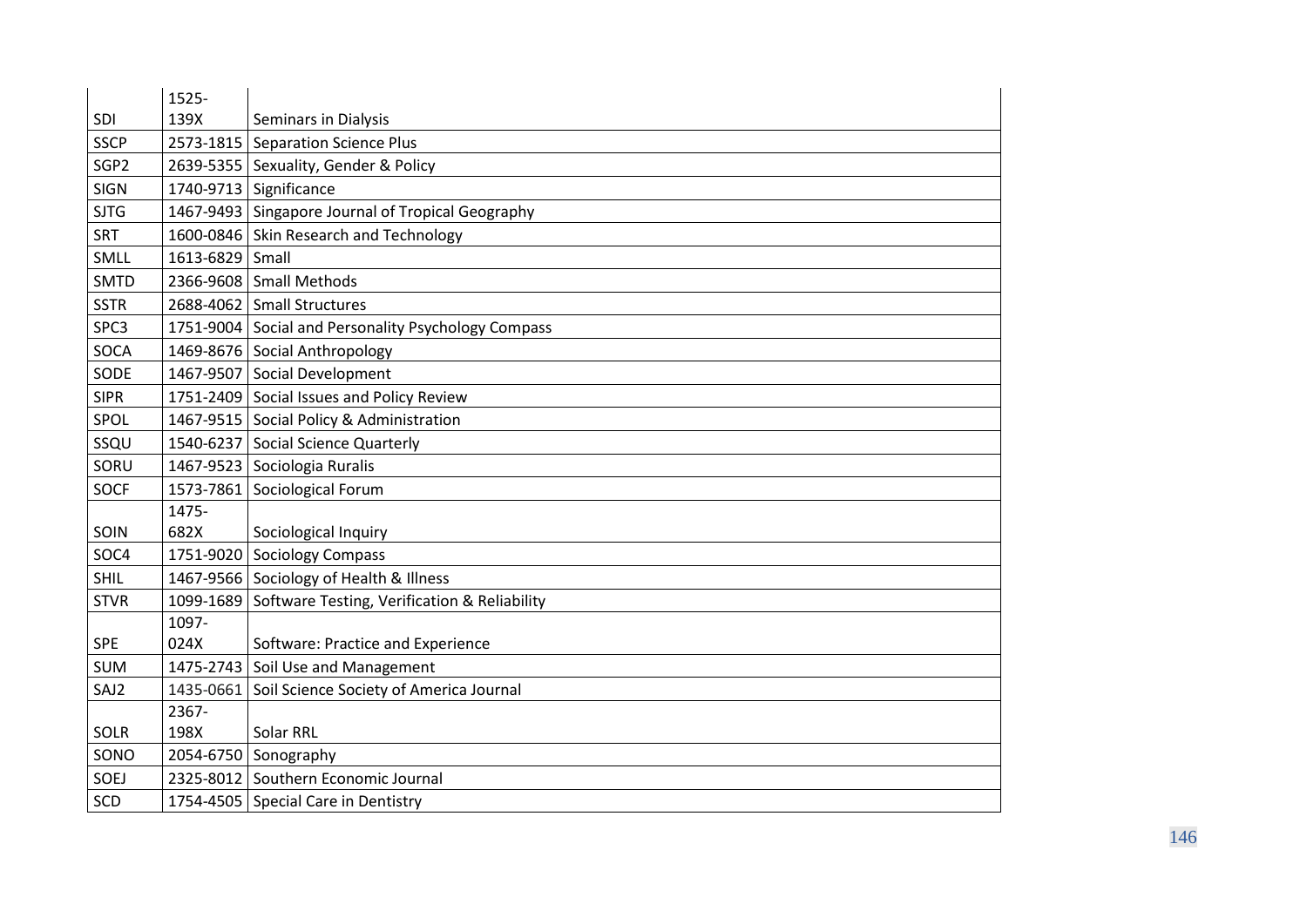|             | $1521 -$          |                                                                 |
|-------------|-------------------|-----------------------------------------------------------------|
| <b>STAR</b> | 379X              | Starch                                                          |
| STA4        | 2049-1573         | Stat                                                            |
| <b>STAN</b> |                   | 1467-9574 Statistica Neerlandica                                |
| SAM         |                   | 1932-1872 Statistical Analysis and Data Mining                  |
| SIM         |                   | 1097-0258 Statistics in Medicine                                |
| <b>STCO</b> |                   | 1867-0539 Steel Construction: Design and Research               |
|             | 1869-             |                                                                 |
| SRIN        | 344X              | <b>Steel Research International</b>                             |
| <b>STEM</b> |                   | 1549-4918 STEM CELLS                                            |
| <b>STR</b>  | 1475-1305 Strain  |                                                                 |
| <b>JSC</b>  |                   | 1099-1697 Strategic Change: Briefings in EntrepreneurialFinance |
|             | 1932-             |                                                                 |
| SEJ         | 443X              | Strategic Entrepreneurship Journal                              |
| SMJ         |                   | 1097-0266 Strategic Management Journal                          |
| SMI         |                   | 1532-2998 Stress and Health                                     |
| 2084        |                   | 1751-7648 Structural Concrete                                   |
| <b>STC</b>  |                   | 1545-2263 Structural Control and Health Monitoring              |
| <b>STUL</b> |                   | 1467-9582 Studia Linguistica                                    |
| SAPM        |                   | 1467-9590 Studies in Applied Mathematics                        |
| SENA        |                   | 1754-9469 Studies In Ethnicity and Nationalism                  |
| <b>SIFP</b> |                   | 1728-4465 Studies in Family Planning                            |
|             | 1943-             |                                                                 |
| <b>SLTB</b> | 278X              | Suicide and Life-Threatening Behavior                           |
| <b>SUFL</b> |                   | 1467-9604 Support for Learning                                  |
| <b>SIA</b>  |                   | 1096-9918 Surface and Interface Analysis                        |
| <b>ASH</b>  |                   | 1744-1633 Surgical Practice                                     |
| SD          |                   | 1099-1719 Sustainable Development                               |
| <b>SPSR</b> |                   | 1662-6370 Swiss Political Science Review                        |
| <b>SYMB</b> |                   | 1533-8665   Symbolic Interaction                                |
| SYN         | 1098-2396 Synapse |                                                                 |
| <b>SYNT</b> | 1467-9612 Syntax  |                                                                 |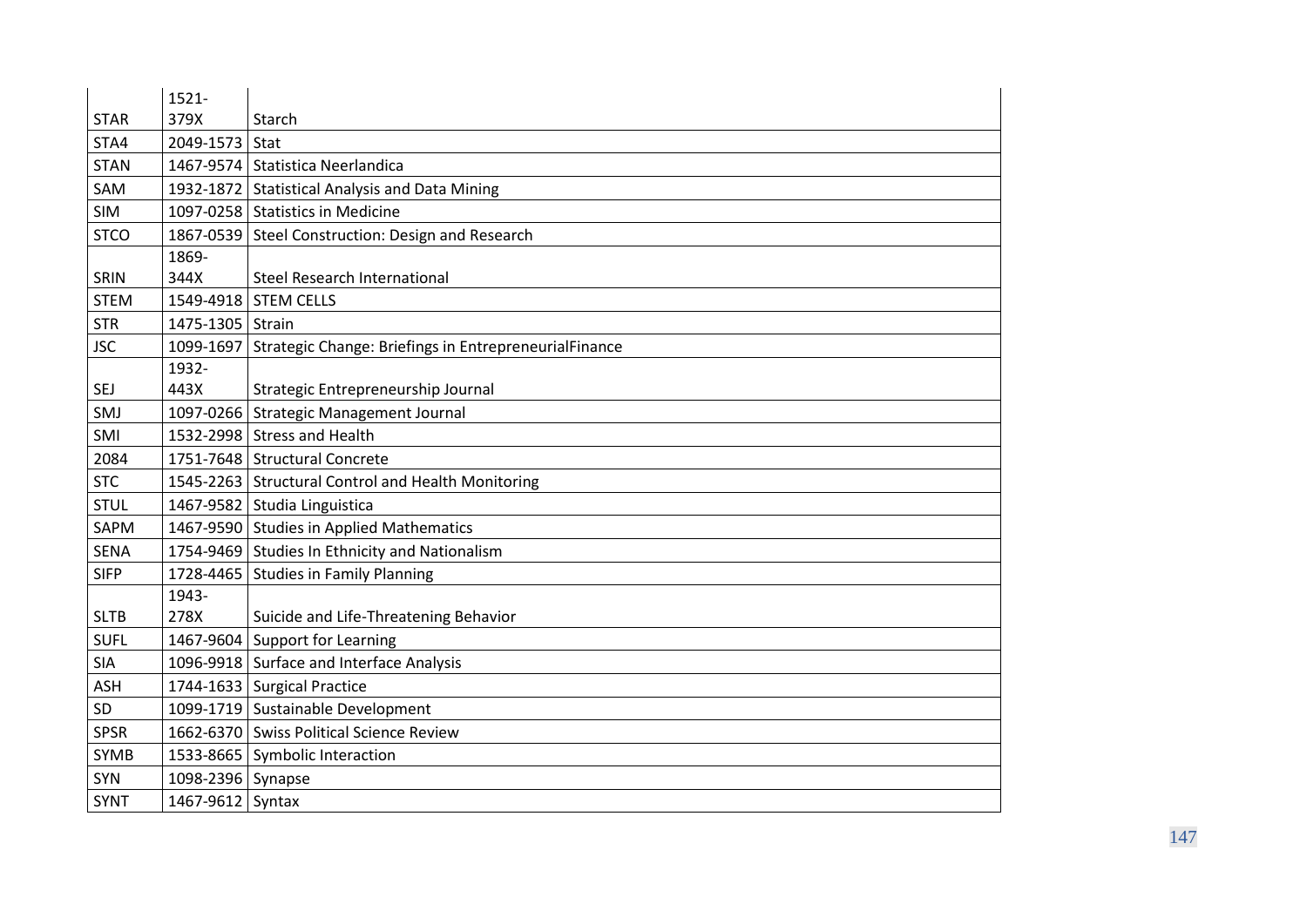| <b>SDR</b>  |                      | 1099-1727 System Dynamics Review                                      |
|-------------|----------------------|-----------------------------------------------------------------------|
| <b>SYEN</b> |                      | 1365-3113 Systematic Entomology                                       |
| SYS         |                      | 1520-6858 Systems Engineering                                         |
| <b>SRBS</b> |                      | 1099-1743 Systems Research and Behavioral Science                     |
| <b>TAX</b>  | 1996-8175 TAXON      |                                                                       |
| <b>TEST</b> |                      | 1467-9639 Teaching Statistics                                         |
| <b>TETH</b> |                      | 1467-9647 Teaching Theology & Religion                                |
| <b>TECT</b> | 1944-9194 Tectonics  |                                                                       |
| <b>TER</b>  | 1365-3121 Terra Nova |                                                                       |
| <b>TESJ</b> |                      | 1949-3533   TESOL Journal                                             |
| <b>TESQ</b> |                      | 1545-7249   TESOL Quarterly                                           |
| <b>AJES</b> |                      | 1536-7150 The American Journal of Economics and Sociology             |
| <b>AJAD</b> | 1521-0391            | The American Journal on Addictions                                    |
| AR          | 1932-8494            | The Anatomical Record                                                 |
| <b>AERE</b> | 1467-8462            | The Australian Economic Review                                        |
| <b>AJAR</b> | 1467-8489            | The Australian Journal of Agricultural and Resource Economics         |
| <b>TAJA</b> | 1757-6547            | The Australian Journal of Anthropology                                |
| <b>TBJ</b>  |                      | 1524-4741 The Breast Journal                                          |
| <b>BJOS</b> |                      | 1468-4446 The British Journal of Sociology                            |
| CAG         | 1541-0064            | The Canadian Geographer/Le Geographe Canadien                         |
|             | 1939-                |                                                                       |
| <b>CJCE</b> | 019X                 | The Canadian Journal of Chemical Engineering                          |
|             | 1708-                |                                                                       |
| <b>CJS</b>  | 945X                 | The Canadian Journal of Statistics/La revue canadienne de statistique |
| <b>CDQ</b>  | 2161-0045            | The Career Development Quarterly                                      |
| <b>TCR</b>  | 1528-0691            | The Chemical Record                                                   |
|             | 1743-                |                                                                       |
| <b>TCT</b>  | 498X                 | Clinical Teacher, The                                                 |
| <b>CURJ</b> | 1469-3704            | The Curriculum Journal                                                |
|             | 1752-                |                                                                       |
| <b>CRJ</b>  | 699X                 | The Clinical Respiratory Journal                                      |
| <b>DEVE</b> |                      | 1746-1049 The Developing Economies                                    |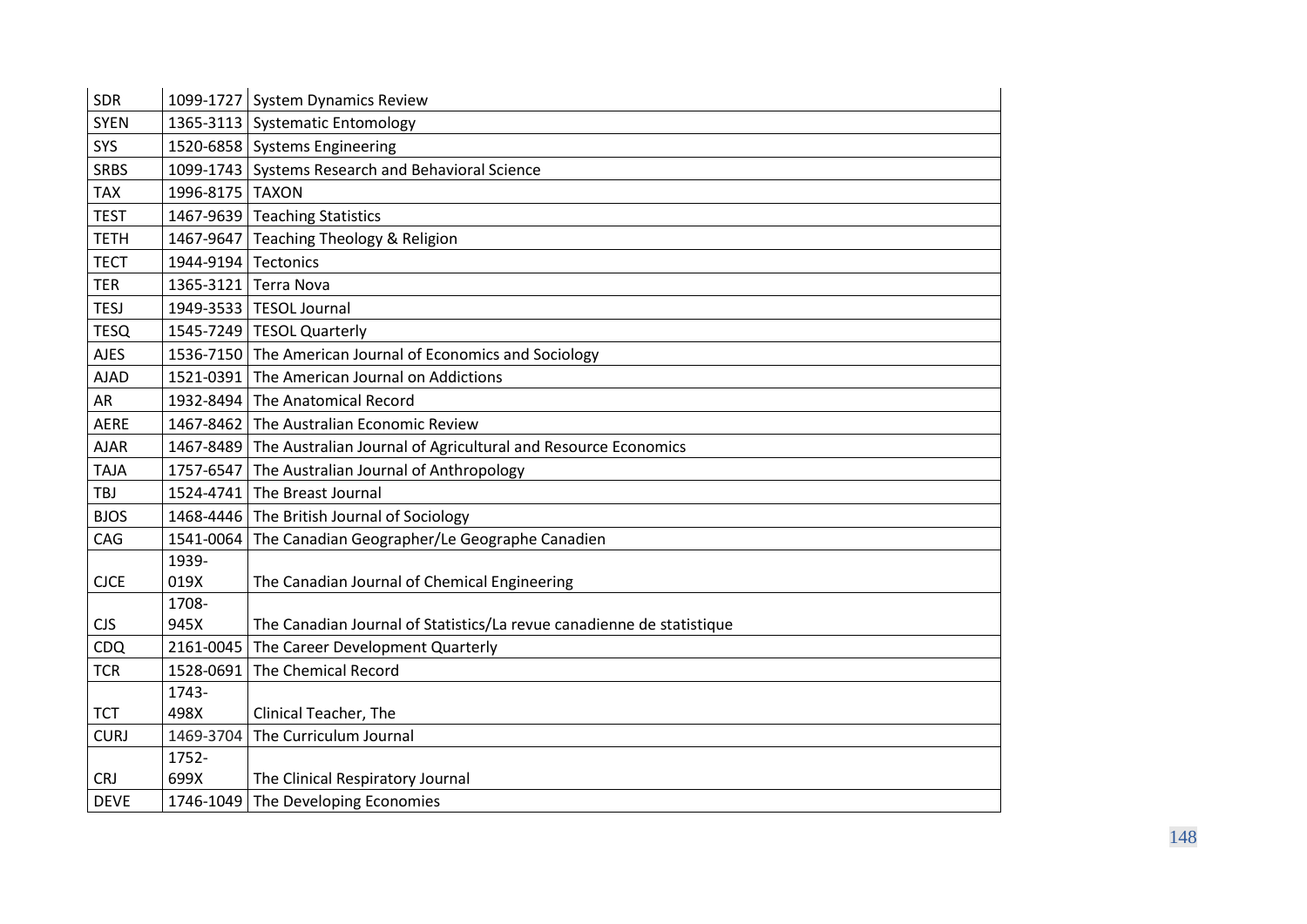| EHR              | 1468-0289 | The Economic History Review                                                     |
|------------------|-----------|---------------------------------------------------------------------------------|
| EREV             | 1758-6623 | The Ecumenical Review                                                           |
| ISD <sub>2</sub> |           | 1681-4835 The Electronic Journal of Information Systems in Developing Countries |
| <b>EMBJ</b>      | 1460-2075 | The EMBO Journal                                                                |
| FSB <sub>2</sub> | 1530-6860 | The FASEB Journal                                                               |
| <b>FEBS</b>      | 1742-4658 | The FEBS Journal                                                                |
| <b>FIRE</b>      | 1540-6288 | The Financial Review                                                            |
| <b>GEOJ</b>      |           | 1475-4959 The Geographical Journal                                              |
| GEQU             | 1756-1183 | The German Quarterly                                                            |
| <b>HEYJ</b>      | 1468-2265 | The Heythrop Journal                                                            |
| <b>HOJO</b>      | 2059-1101 | The Howard Journal of Crime and Justice                                         |
| <b>HPM</b>       | 1099-1751 | The International Journal of Health Planning and Management                     |
|                  | 1478-     |                                                                                 |
| <b>RCS</b>       | 596X      | The International Journal of Medical Robotics and Computer Assisted Surgery     |
|                  | 1542-     |                                                                                 |
| <b>JACC</b>      | 734X      | The Journal of American Culture                                                 |
| <b>JCPP</b>      | 1469-7610 | The Journal of Child Psychology and Psychiatry                                  |
| <b>CNE</b>       | 1096-9861 | The Journal of Comparative Neurology                                            |
| CBE2             | 2379-6154 | The Journal of Competency-Based Education                                       |
| <b>JOCB</b>      | 2162-6057 | The Journal of Creative Behavior                                                |
| <b>JDE</b>       | 1346-8138 | The Journal of Dermatology                                                      |
| <b>JOFI</b>      | 1540-6261 | The Journal of Finance                                                          |
| <b>JFIR</b>      | 1475-6803 | The Journal of Financial Research                                               |
| <b>FUT</b>       | 1096-9934 | The Journal of Futures Markets                                                  |
| JEU              | 1550-7408 | The Journal of Eukaryotic Microbiology                                          |
| <b>JGM</b>       | 1521-2254 | The Journal of Gene Medicine                                                    |
| <b>JOHC</b>      | 2161-1939 | The Journal of Humanistic Counseling                                            |
| JOIE             | 1467-6451 | The Journal of Industrial Economics                                             |
| <b>PATH</b>      |           | 1096-9896 The Journal of Pathology                                              |
| <b>TJP</b>       | 1469-7793 | The Journal of Physiology                                                       |
| <b>JOPP</b>      |           | 1467-9760 The Journal of Political Philosophy                                   |
| <b>JPCU</b>      |           | 1540-5931 The Journal of Popular Culture                                        |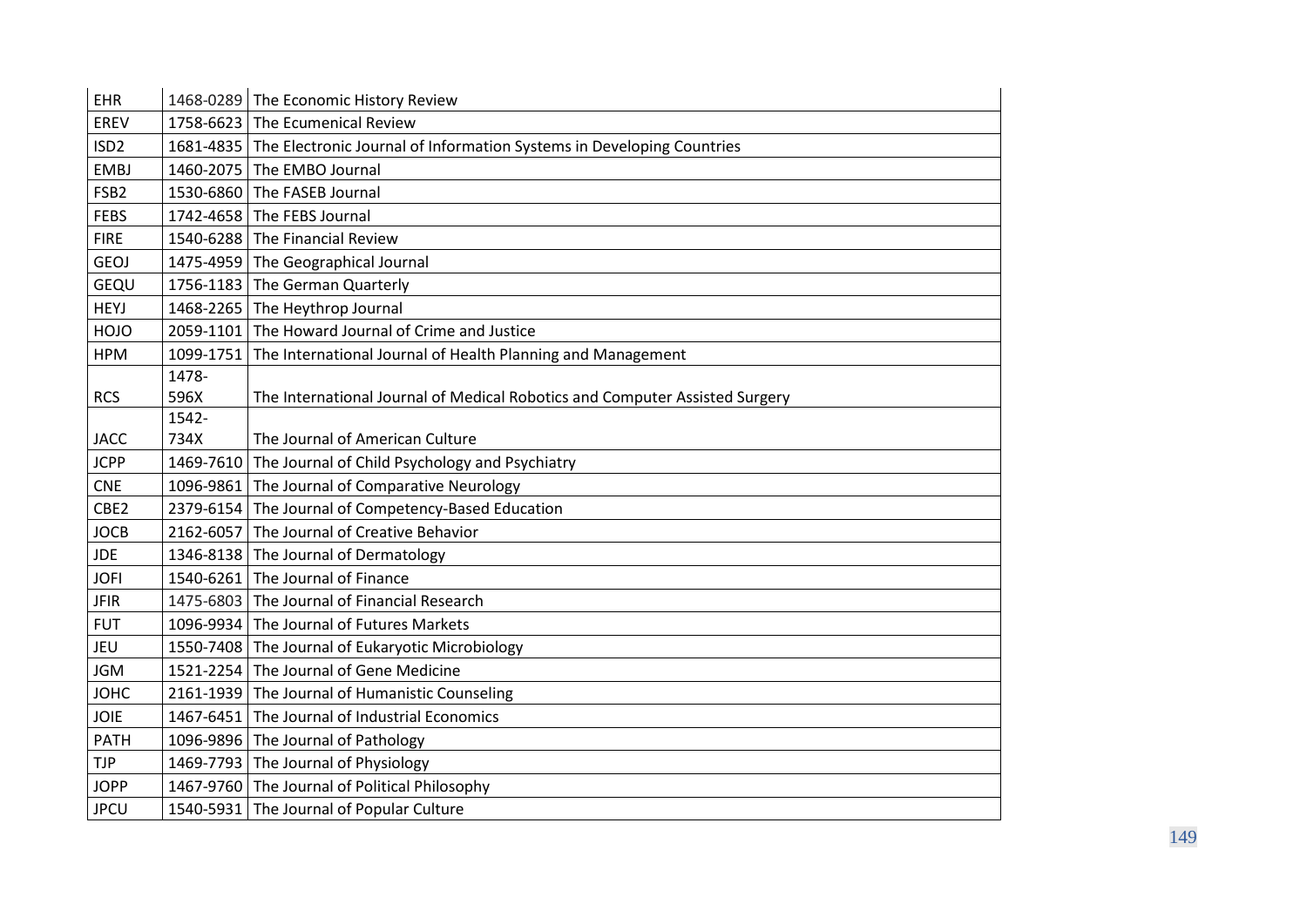| <b>JPIM</b> | 1540-5885 | The Journal of Product Innovation Management         |
|-------------|-----------|------------------------------------------------------|
| <b>JRH</b>  | 1748-0361 | The Journal of Rural Health                          |
| <b>JWMG</b> |           | 1937-2817 The Journal of Wildlife Management         |
| <b>JWIP</b> |           | 1747-1796 The Journal of World Intellectual Property |
| <b>JGS</b>  | 1532-5415 | The Journal of the American Geriatrics Society       |
| LARY        | 1531-4995 | The Laryngoscope                                     |
| <b>MANC</b> | 1467-9957 | The Manchester School                                |
| <b>MILQ</b> | 1468-0009 | The Milbank Quarterly                                |
| <b>MODL</b> | 1540-4781 | The Modern Language Journal                          |
| <b>MUWO</b> | 1478-1913 | The Muslim World                                     |
| <b>TOG</b>  |           | 1744-4667 The Obstetrician & Gynaecologist           |
| <b>ONCO</b> | 1083-7159 | The Oncologist                                       |
| <b>PHOR</b> | 1477-9730 | The Photogrammetric Record                           |
|             | 1365-     |                                                      |
| <b>TPJ</b>  | 313X      | The Plant Journal                                    |
|             | 1467-     |                                                      |
| POQU        | 923X      | The Political Quarterly                              |
| <b>PROS</b> | 1097-0045 | The Prostate                                         |
| <b>RAND</b> |           | 1756-2171 The RAND Journal of Economics              |
| <b>TRTR</b> |           | 1936-2714 The Reading Teacher                        |
| <b>RUSS</b> |           | 1467-9434 The Russian Review                         |
| <b>SJOE</b> | 1467-9442 | The Scandinavian Journal of Economics                |
| SAJE        | 1813-6982 | The South African Journal of Economics               |
| <b>SJP</b>  | 2041-6962 | The Southern Journal of Philosophy                   |
| <b>TAL</b>  | 1541-7808 | The Structural Design of Tall and Special Buildings  |
| <b>TWEC</b> | 1467-9701 | The World Economy                                    |
| <b>THEO</b> | 1755-2567 | Theoria                                              |
| <b>TAP</b>  | 1744-9987 | Therapeutic Apheresis and Dialysis                   |
| THT3        |           | 2161-2234 Thought: A Journal of Philosophy           |
| TIE         | 1520-6874 | Thunderbird International Business Review            |
| <b>TESG</b> | 1467-9663 | Tijdschrift voor Economische en Sociale Geografie    |
| <b>TOPS</b> |           | 1756-8765 Topics in Cognitive Science                |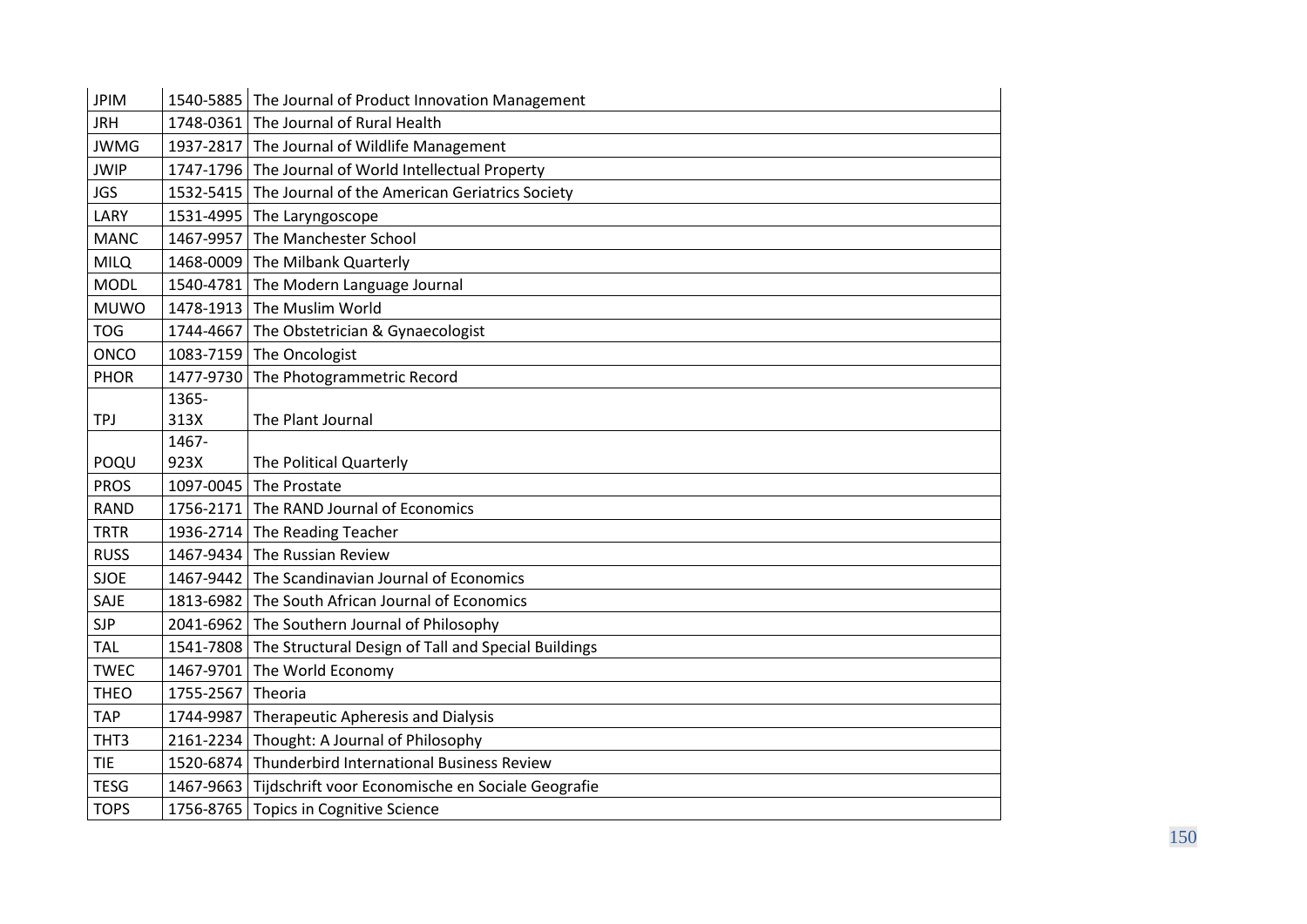| TKM2        |                   | 2053-4515   Traditional & Kampo Medicine                       |
|-------------|-------------------|----------------------------------------------------------------|
| <b>TRA</b>  | 1600-0854 Traffic |                                                                |
| <b>TGIS</b> |                   | 1467-9671 Transactions in GIS                                  |
| <b>TAFS</b> |                   | 1548-8659 Transactions of the American Fisheries Society       |
| <b>TRAN</b> |                   | 1475-5661 Transactions of the Institute of British Geographers |
|             | 1467-             |                                                                |
| <b>TRPS</b> | 968X              | Transactions of the Philological Society                       |
| <b>ETT</b>  | 2161-3915         | Transactions on Emerging Telecommunications Technologies       |
| <b>TBED</b> | 1865-1682         | <b>Transboundary and Emerging Diseases</b>                     |
| <b>TRAA</b> |                   | 1548-7466 Transforming Anthropology                            |
| <b>TRF</b>  |                   | 1537-2995 Transfusion                                          |
| <b>TME</b>  |                   | 1365-3148 Transfusion Medicine                                 |
| TSM2        |                   | 2573-8488 Translational Sports Medicine                        |
| <b>TID</b>  |                   | 1399-3062 Transplant Infectious Disease                        |
| <b>TRI</b>  |                   | 1432-2277 Transplant International                             |
| TMI         |                   | 1365-3156 Tropical Medicine & International Health             |
| <b>UOG</b>  |                   | 1469-0705 Ultrasound in Obstetrics & Gynecology                |
| <b>VIPR</b> |                   | 1522-2454 Vakuum in Forschung und Praxis                       |
| <b>VCO</b>  |                   | 1476-5829 Veterinary and Comparative Oncology                  |
| VRC2        | 2052-6121         | <b>Veterinary Record Case Reports</b>                          |
|             | 1939-             |                                                                |
| <b>VCP</b>  | 165X              | <b>Veterinary Clinical Pathology</b>                           |
| <b>VDE</b>  |                   | 1365-3164 Veterinary Dermatology                               |
| <b>VOP</b>  |                   | 1463-5224 Veterinary Ophthalmology                             |
| <b>VRU</b>  |                   | 1740-8261 Veterinary Radiology & Ultrasound                    |
| <b>VETR</b> |                   | 2042-7670 Veterinary Record                                    |
|             | 1532-             |                                                                |
| VSU         | 950X              | <b>Veterinary Surgery</b>                                      |
| <b>VJCH</b> |                   | 2572-8288 Vietnam Journal of Chemistry                         |
| <b>VAR</b>  |                   | 1548-7458 Visual Anthropology Review                           |
| <b>VOX</b>  |                   | 1423-0410 Vox Sanguinis                                        |
| WEJ         |                   | 1747-6593   Water and Environment Journal                      |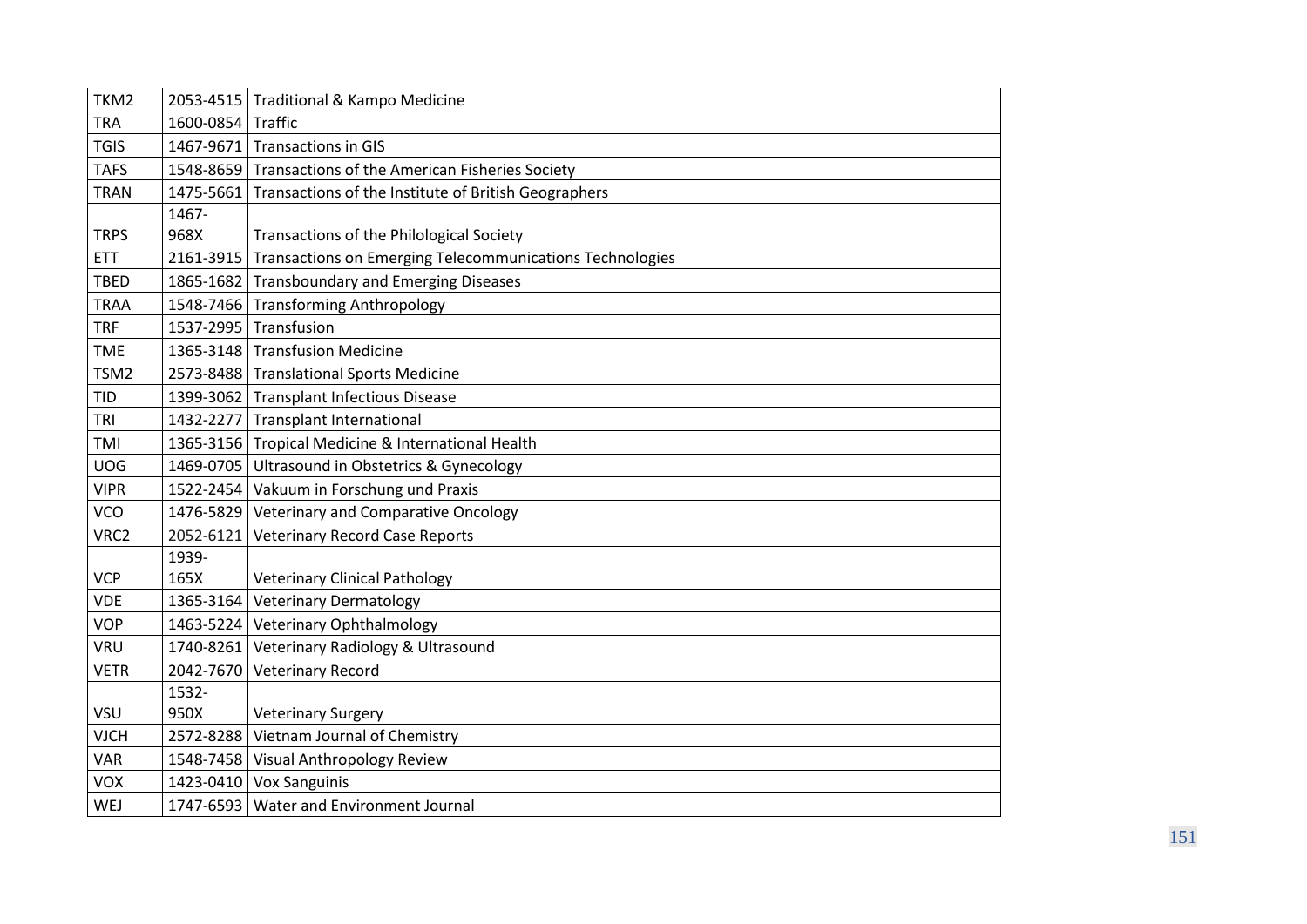| <b>WER</b>  |                     | 1554-7531   Water Environment Research                               |
|-------------|---------------------|----------------------------------------------------------------------|
| <b>WRCR</b> |                     | 1944-7973 Water Resources Research                                   |
| <b>WEA</b>  | 1477-8696   Weather |                                                                      |
| <b>WBM</b>  | 1445-6664           | Weed Biology and Management                                          |
| <b>WRE</b>  |                     | 1365-3180 Weed Research                                              |
| <b>WMON</b> |                     | 1938-5455   Wildlife Monographs                                      |
| <b>WSB</b>  | 1938-5463           | Wildlife Society Bulletin                                            |
| <b>WCS</b>  |                     | 1939-5086   Wiley Interdisciplinary Reviews - Cognitive Science      |
| <b>WNAN</b> | 1939-0041           | Wiley Interdisciplinary Reviews - Nanomedicine and Nanobiotechnology |
| <b>WCMS</b> | 1759-0884           | Wiley Interdisciplinary Reviews: Computational Molecular Science     |
| <b>WICS</b> | 1939-0068           | Wiley Interdisciplinary Reviews: Computational Statistics            |
| <b>WIDM</b> | 1942-4795           | Wiley Interdisciplinary Reviews: Data Mining and Knowledge Discovery |
| <b>WDEV</b> | 1759-7692           | Wiley Interdisciplinary Reviews: Developmental Biology               |
|             | $2041 -$            |                                                                      |
| <b>WENE</b> | 840X                | Wiley Interdisciplinary Reviews: Energy and Environment              |
| WFS2        |                     | 2573-9468 Wiley Interdisciplinary Reviews: Forensic Science          |
| <b>WRNA</b> | 1757-7012           | Wiley Interdisciplinary Reviews: RNA                                 |
|             | 1939-               |                                                                      |
| <b>WSBM</b> | 005X                | Wiley Interdisciplinary Reviews: Systems Biology and Medicine        |
| WAT2        | 2049-1948           | Wiley Interdisciplinary Reviews: Water                               |
| <b>WCC</b>  | 1757-7799           | <b>WIREs Climate Change</b>                                          |
|             | 1467-               |                                                                      |
| <b>WENG</b> | 971X                | <b>World Englishes</b>                                               |
| WFP2        | 2372-8639           | World Food Policy                                                    |
| WMH3        | 1948-4682           | World Medical & Health Policy (Electronic)                           |
|             | 2639-               |                                                                      |
| WWP2        | 541X                | <b>World Water Policy</b>                                            |
| <b>WVN</b>  | 1741-6787           | Worldviews on Evidence-Based Nursing                                 |
|             | 1524-               |                                                                      |
| <b>WRR</b>  | 475X                | Wound Repair and Regeneration                                        |
| <b>XEN</b>  |                     | 1399-3089 Xenotransplantation                                        |
| <b>XRS</b>  |                     | 1097-4539   X-Ray Spectrometry                                       |